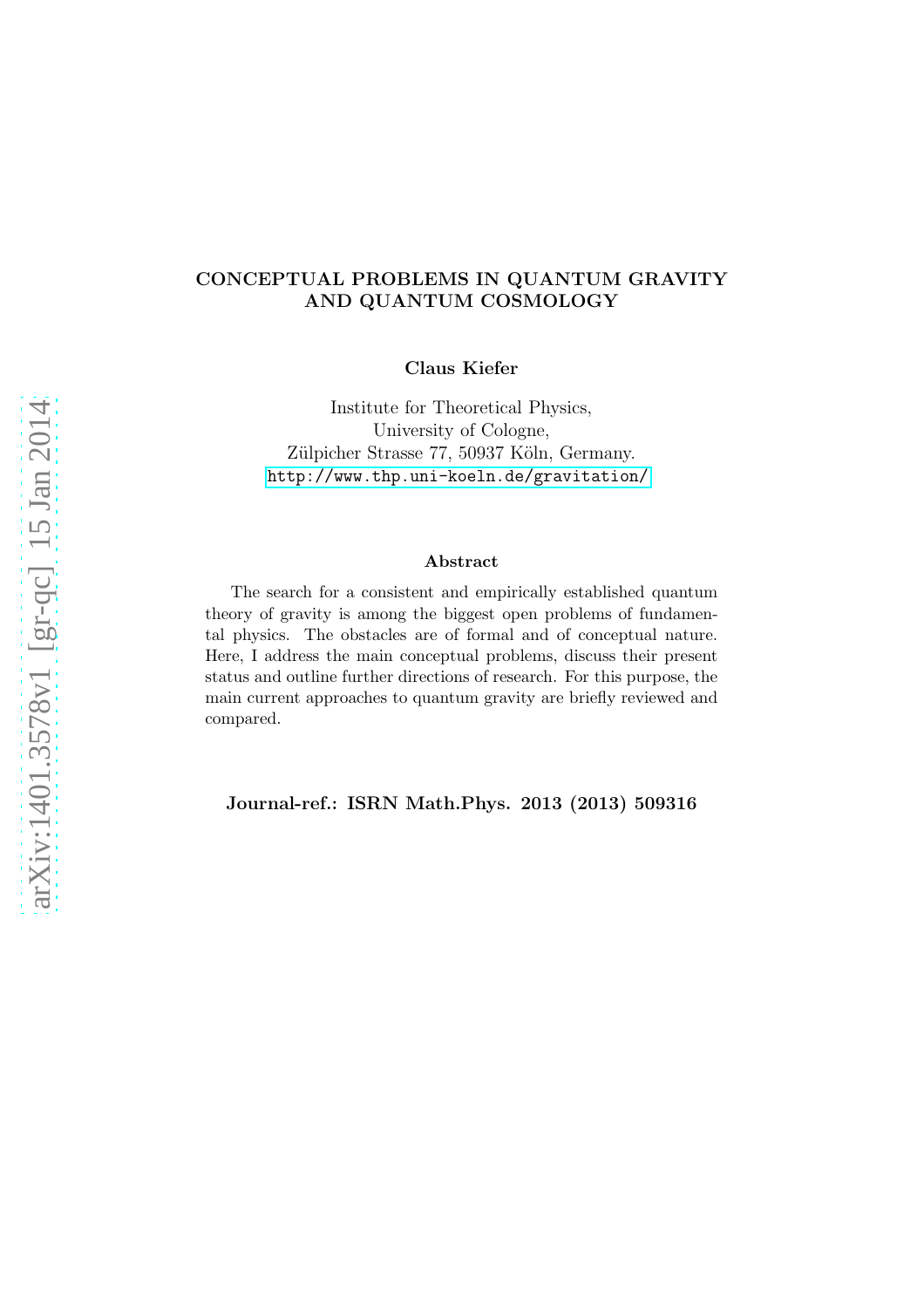# 1 Quantum theory and gravity – what is the connection?

According to our current knowledge, the fundamental interactions of Nature are the strong, the electromagnetic, the weak, and the gravitational interactions. The first three are successfully described by the Standard Model of particle physics, in which a partial unification of the electromagnetic and the weak interactions has been achieved. Except for the non-vanishing neutrino masses, there exist at present no empirical fact that is clearly at variance with the Standard Model. Gravity is described by Einstein's theory of general relativity (GR), and no empirical fact is known that is in clear contradiction to GR. From a pure empirical point of view, we thus have no reason to search for new physical laws. From a theoretical (mathematical and conceptual) point of view, however, the situation is not satisfactory. Whereas the Standard Model is a quantum field theory describing an incomplete unification of interactions, GR is a classical theory. Let us have a brief look at Einstein's theory, see, for example, Misner et al. (1973). It can be defined by the Einstein–Hilbert action

<span id="page-1-0"></span>
$$
S_{\rm EH} = \frac{c^4}{16\pi G} \int_{\mathcal{M}} d^4 x \sqrt{-g} \left( R - 2\Lambda \right) - \frac{c^4}{8\pi G} \int_{\partial \mathcal{M}} d^3 x \sqrt{h} K, \tag{1}
$$

where q is the determinant of the metric, R the Ricci scalar, and  $\Lambda$  is the cosmological constant. In addition to the two main terms, which consist of integrals over a spacetime region  $\mathcal{M}$ , there is a term that is defined on the boundary  $\partial M$  (here assumed to be space-like) of this region. This term is needed for a consistent variational principle; here, h is the determinant of the three-dimensional metric, and  $K$  is the trace of the second fundamental form.

In the presence of non-gravitational fields, [\(1\)](#page-1-0) is augmented by a 'matter action'  $S_m$ . From the sum of these actions, one finds Einstein's field equations by variation with respect to the metric,

<span id="page-1-1"></span>
$$
G_{\mu\nu} := R_{\mu\nu} - \frac{1}{2} g_{\mu\nu} R = \frac{8\pi G}{c^4} T_{\mu\nu} - \Lambda g_{\mu\nu}.
$$
 (2)

The right-hand side displays the symmetric (Belinfante) energy–momentum tensor

$$
T_{\mu\nu} = \frac{2}{\sqrt{-g}} \frac{\delta S_{\rm m}}{\delta g^{\mu\nu}},\tag{3}
$$

plus the cosmological-constant term, which may itself be accommodated into the energy–momentum tensor as a contribution of the 'vacuum energy'. If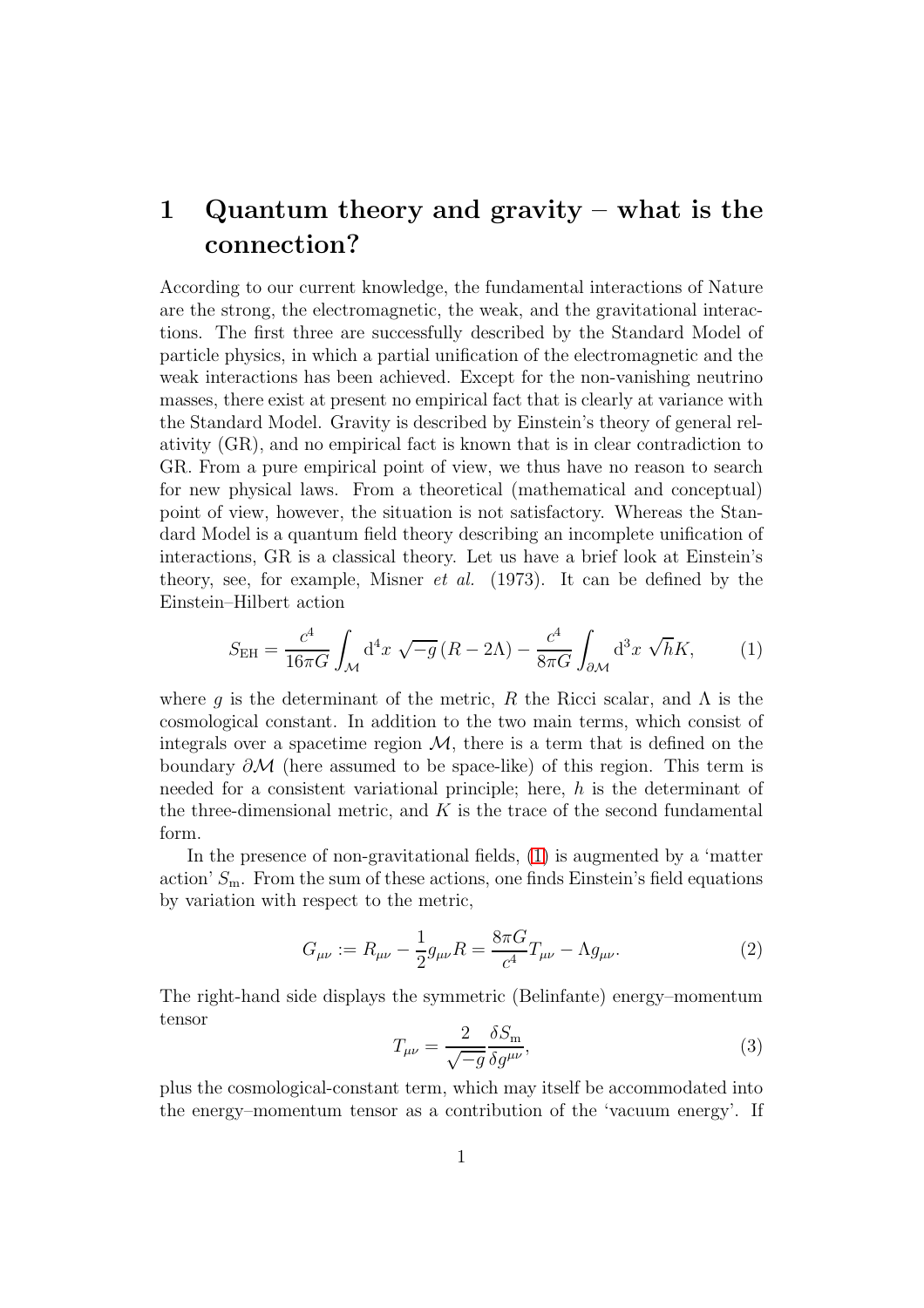fermionic fields are added, one must generalize GR to the Einstein–Cartan theory or to the Poincaré gauge theory, because spin is the source of torsion, a geometric quantity that is identically zero in GR (see e.g. Gronwald and Hehl 1996).

As one recognizes from [\(2\)](#page-1-1), these equations can no longer have exactly the same form if the quantum nature of the fields in  $T_{\mu\nu}$  is taken into account. For then we have operators in Hilbert space on the right-hand side and classical functions on the left-hand side. A straightforward generalization would be to replace  $T_{\mu\nu}$  by its quantum expectation value,

<span id="page-2-0"></span>
$$
R_{\mu\nu} - \frac{1}{2}g_{\mu\nu}R + \Lambda g_{\mu\nu} = \frac{8\pi G}{c^4} \langle \Psi | \hat{T}_{\mu\nu} | \Psi \rangle.
$$
 (4)

These 'semiclassical Einstein equations' lead to problems when viewed as exact equations at the most fundamental level, cf. Carlip (2008) and the references therein. They spoil the linearity of quantum theory and even seem to be in conflict with a performed experiment (Page and Geilker 1981). They may nevertheless be of some value in an approximate way. Independent of the problems with [\(4\)](#page-2-0), one can try to test them in a simple setting such as the Schrödinger–Newton equation; it seems, however, that such a test is not realisable in the foreseeable future (Giulini and Grossardt 2011). This poses the question of the connection between gravity and quantum theory (Kiefer 2012).

Despite its name, quantum theory is not a particular theory for a particular interaction. It is rather a general framework for physical theories, whose fundamental concepts have so far exhibited an amazing universality. Despite the ongoing discussion about its interpretational foundations (which we shall address in the last section), the concepts of states in Hilbert space, and in particular the superposition principle, have successfully passed thousands of experimental tests.

It is, in fact, the superposition principle that points towards the need for quantizing gravity. In the 1957 Chapel Hill Conference, Richard Feynman gave the following argument (DeWitt and Rickles 2011, pp. 250–60), see also Zeh (2011). He considers a Stern–Gerlach type of experiment in which two spin-1/2 particles are put into a superposition of spin up and spin down and is guided to two counters. He then imagines a connection of the counters to a ball of macroscopic dimensions. The superposition of the particles is thereby transferred to a superposition of the ball being simultaneously at two positions. But this means that the ball's gravitational field is in a superposition, too! In Feynman's own words (DeWitt and Rickles 2011, p. 251):

Now, how do we analyze this experiment according to quantum mechanics? We have an amplitude that the ball is up, and an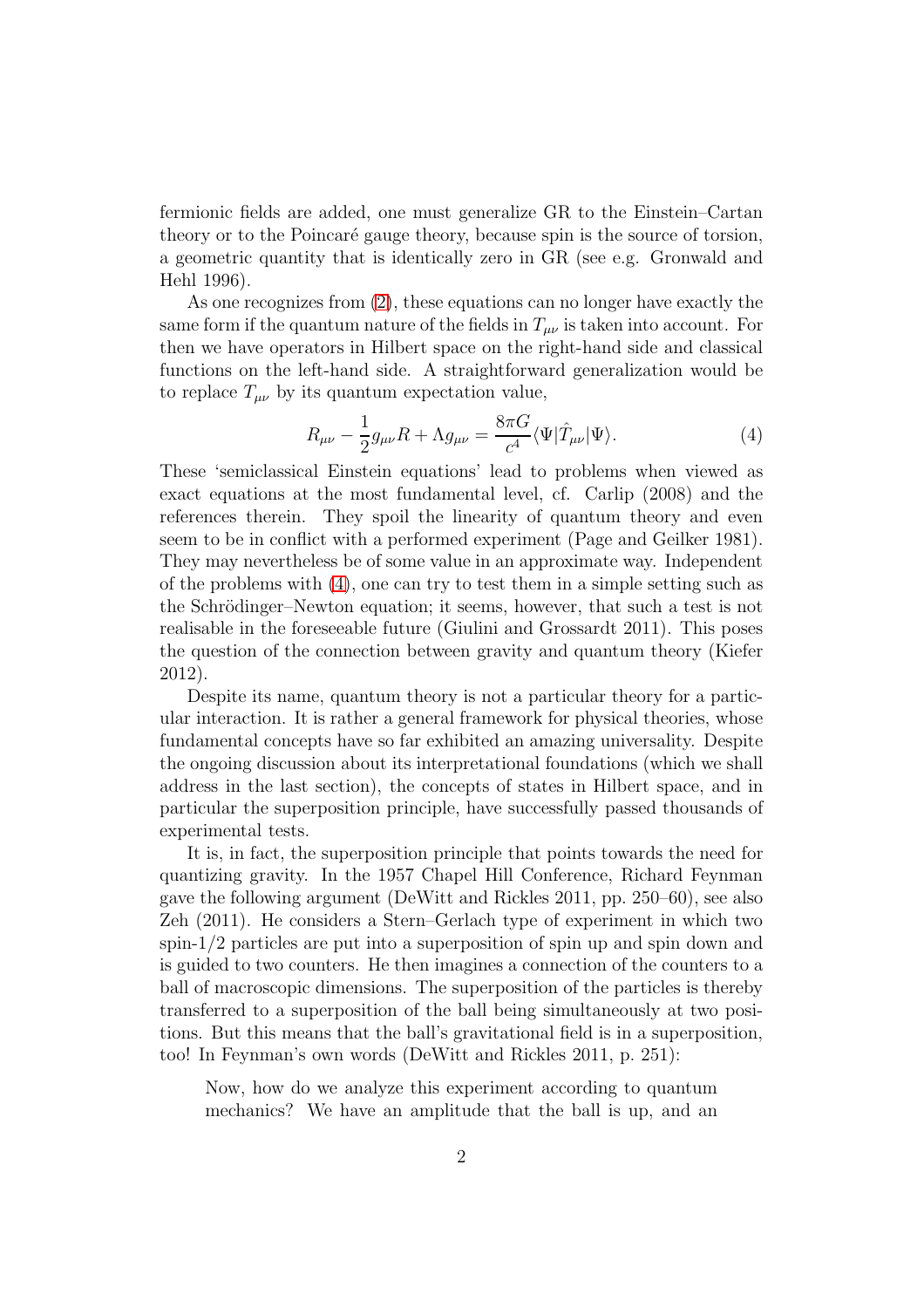amplitude that the ball is down. That is, we have an amplitude (from a wave function) that the spin of the electron in the first part of the equipment is either up or down. And if we imagine that the ball can be analyzed through the interconnections up to this dimension ( $\approx 1$  cm) by the quantum mechanics, then before we make an observation we still have to give an amplitude that the ball is up and an amplitude that the ball is down. Now, since the ball is big enough to produce a real gravitational field ... we could use that gravitational field to move another ball, and amplify that, and use the connections to the second ball as the measuring equipment. We would then have to analyze through the channel provided by the gravitational field itself via the quantum mechanical amplitudes.

In other words, the gravitational field must then be described by quantum states subject to the superposition principle. The same argument can, of course, be applied to the electromagnetic field (for which we have strong empirical support that it is of quantum nature).

Feynman's argument is, of course, not an argument of logic that would demand the quantization of gravity with necessity. It is an argument based on conservative heuristic ideas that proceed from the extrapolation of established and empirically confirmed concepts (here, the superposition principle) beyond their present range of application. It is in this way that physics usually evolves. Albers et al. (2008) contains a detailed account of arguments that demand the necessity of quantizing the gravitational field. It is shown that all these arguments are of a heuristic value and that they do not lead to the quantization of gravity by a logical conclusion. It is conceivable, for example, that the linearity of quantum theory breaks down in situations where the gravitational field becomes strong, see, for example, Penrose (1996), Singh  $(2005)$ , and Bassi *et al.*  $(2013)$ . But one has to emphasize that no empirical hint for such a drastic modification exists so far.

Alternatives to the direct quantization of the gravitational field include what is called 'emergent gravity', cf. Padmanabhan (2010) and the references therein. Motivated by the thermodynamic properties of black holes (see below), one might get the impression that the gravitational field is an effective thermodynamic entity that does not demand its direct quantization, but points to the existence of new, so far unknown microscopic degrees of freedom underlying gravity. Even if this were the case (which is far from clear), there may exist microscopic degrees of freedom for which quantum theory would apply. Whether this leads to a quantized metric or not, is not clear. In string theory (see below), gravity is an emergent interaction, but still the metric is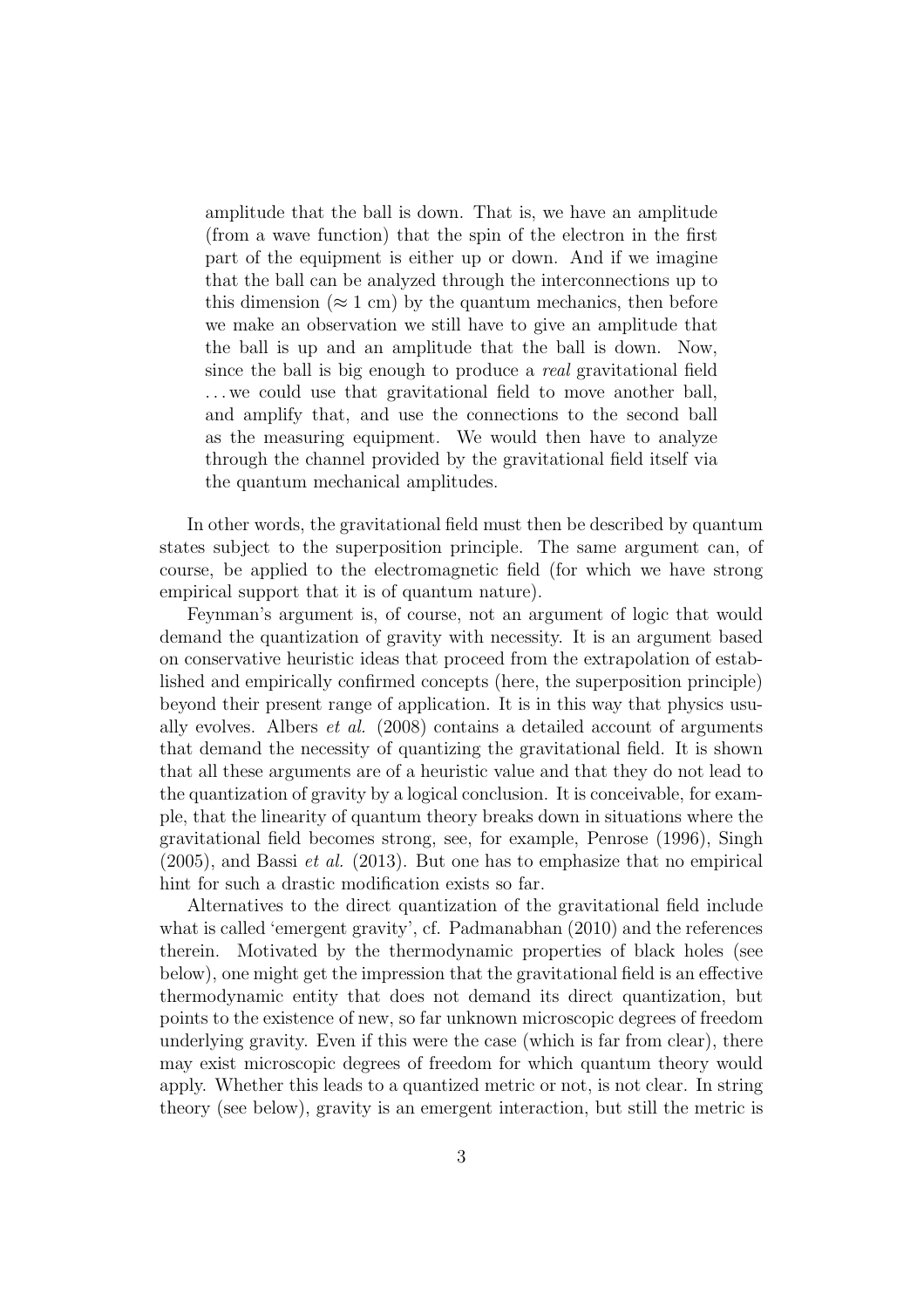quantized, and the standard approach of quantum gravitational perturbation theory is naturally implemented. In the following, we restrict ourselves to approaches in which a quantized metric makes sense.

Besides the general argument put forward by Feynman, there exist a couple of further arguments that suggest that the gravitational interaction be quantized (Kiefer 2012). Let me briefly review three of them.

The first motivation comes from the continuation of the reductionist programme. In physics, the idea of unification has been very successful, culminating so far in the Standard Model of strong and electroweak interactions. Gravity acts universally to all form of energies. A unified theory of all interactions including gravity should thus not be a hybrid theory in using classical and quantum concepts. A coherent quantum theory of all interactions (often called 'theory of everything' or TOE) should thus also include a quantum description of the gravitational field.

A second motivation is the unavoidable presence of singularities in Einstein's theory of GR , see, for example Hawking and Penrose (1996) and Rendall (2005). Prominent examples are the cases of the big bang and the interior of black holes. One would thus expect that a more fundamental theory encompassing GR does not predict any singularities. This would be similar to the case of the classical singularities from electrodynamics, which are avoided in quantum electrodynamics. The fate of the classical singularities in some approaches to quantum gravity will be discussed below.

A third motivation is known as the 'problem of time'. In quantum mechanics, time is absolute. The parameter  $t$  occurring in the Schrödinger equation has been directly inherited from Newtonian mechanics and is not turned into an operator. In quantum field theory, time by itself is no longer absolute, but the four-dimensional spacetime is; it constitutes the fixed background structure on which the dynamical fields act. GR is of a very different nature. According to the Einstein equations [\(2\)](#page-1-1), spacetime is dynamical, acting in a complicated manner with energy–momentum of matter and with itself. The concepts of time (spacetime) in quantum theory and GR are thus drastically different and cannot both be fundamentally true. One thus needs a more fundamental theory with a coherent notion of time. The absence of a fixed background structure is also called 'background independence' (cf. Anderson 1967) and often used a leitmotiv in the search for a quantum theory of gravity, although it is not quite the same as the problem of time, as we shall see below.

A central problem in the search for a quantum theory of gravity is the current lack of a clear empirical guideline. This is partly related to the fact that the relevant scales, on which quantum effects of gravity should definitely be relevant, is far remote from being directly explorable. The scale is referred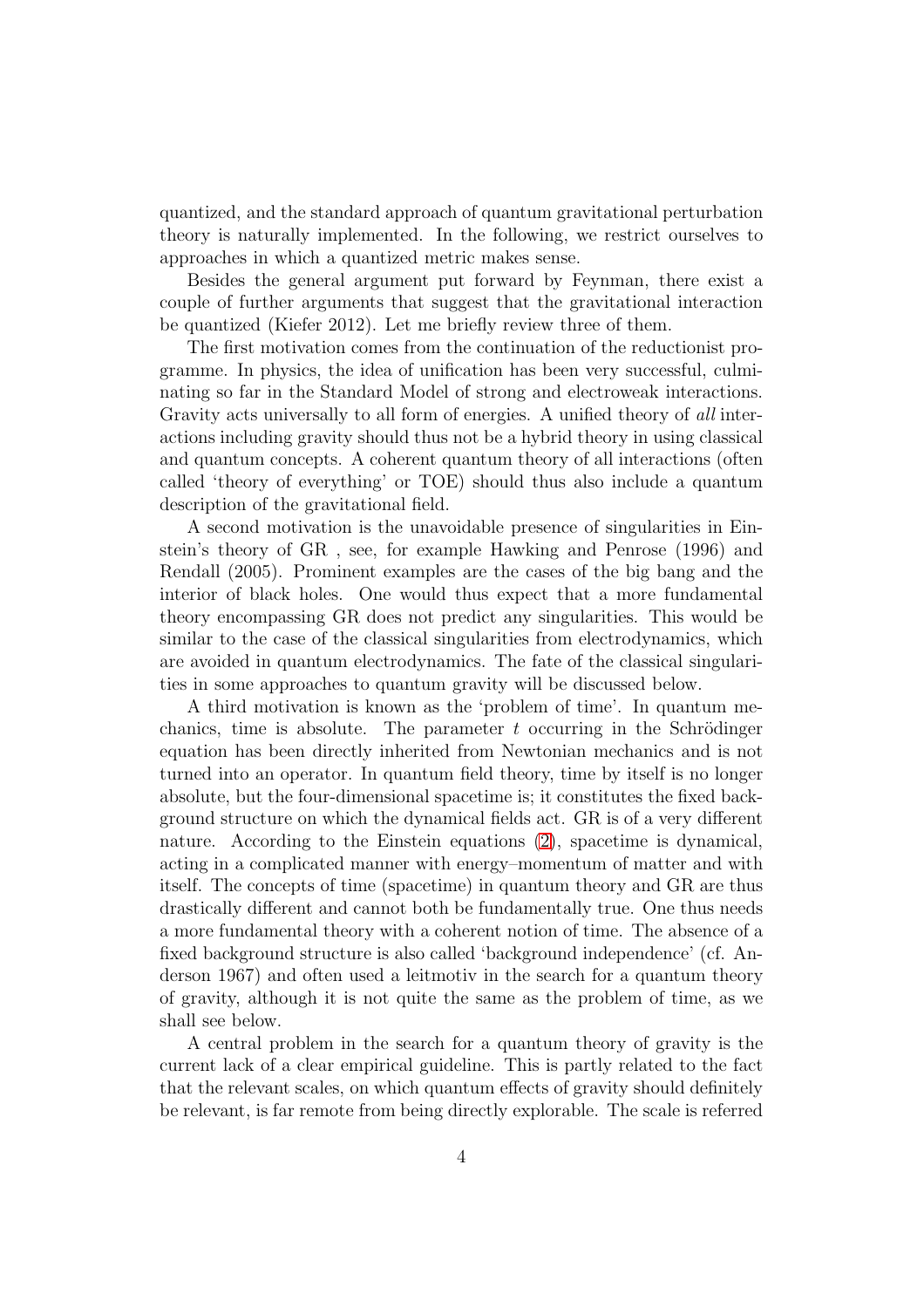to as the Planck scale and consists of the Planck length,  $l_P$ , Planck time,  $t_P$ , and Planck mass,  $m_{\rm P}$ , respectively. They are given by the expressions

$$
l_{\rm P} := \sqrt{\frac{\hbar G}{c^3}} \approx 1.62 \times 10^{-33} \text{ cm},\tag{5}
$$

$$
t_{\rm P} := \frac{l_{\rm P}}{c} = \sqrt{\frac{\hbar G}{c^5}} \approx 5.39 \times 10^{-44} \text{ s},
$$
 (6)

$$
m_{\rm P} := \frac{\hbar}{l_{\rm P}c} = \sqrt{\frac{\hbar c}{G}} \approx 2.18 \times 10^{-5} \, \text{g} \approx 1.22 \times 10^{19} \, \text{GeV}/c^2. \tag{7}
$$

It must be emphasized that units of length, time, and mass cannot be formed out of G and c (GR) or out of  $\hbar$  and c (quantum theory) alone.

In view of the Planck scale, the Standard Model provides an additional motivation for quantum gravity: it seems that the Standard Model does not exist as a consistent quantum field theory up to arbitrarily high energies, see, for example, Nicolai (2013). The reasons for this failure may be a potential instability of the effective potential and the existence of Landau poles. The Standard Model can thus by itself not be a fundamental theory, although with the recently measured Higgs mass  $m<sub>H</sub>$  of about 126 GeV it is in principle conceivable that it holds up to the Planck scale. It is so far an open issue why the Higgs mass is stabilized at such a low value and not driven to high energies by quantum loop corrections ('hierarchy problem'). In fact, one has

$$
\left(\frac{m_{\rm P}}{m_{\rm H}}\right)^2 \sim 10^{34}.\tag{8}
$$

Possible solutions to the hierarchy problem include supersymmetric models and models with higher dimensions, but a clear solution is not yet available.

In astrophysics, the Planck scale is usually of no relevance. The reason is that structures in the Universe, with the exception of black holes, occur at (length, time, and mass) scales that are different from the Planck scale by many orders of magnitude. This difference is quantified by the 'fine-structure constant of gravity' defined by

$$
\alpha_{\rm g} := \frac{Gm_{\rm pr}^2}{\hbar c} = \left(\frac{m_{\rm pr}}{m_{\rm P}}\right)^2 \approx 5.91 \times 10^{-39},\tag{9}
$$

where  $m_{\text{pr}}$  denotes the proton mass. The Chandrasekhar mass, for example, which gives the correct order of magnitude for main sequence stars like the Sun, is given by  $\alpha_g^{-3/2} m_{\text{pr}}$ .

Let us have at the end of this section a brief look at the connection between quantum theory and gravity at the level where gravity is treated as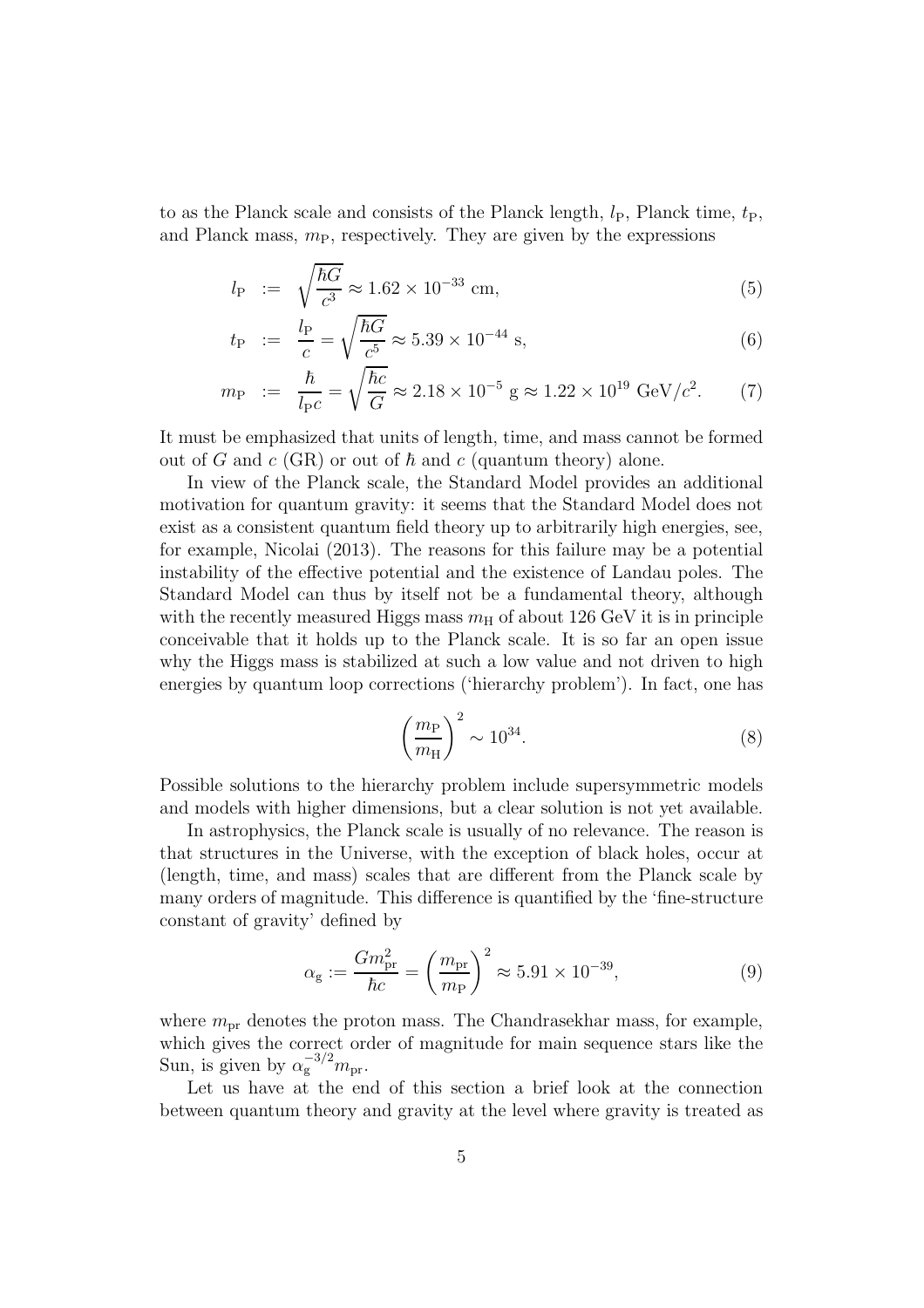a classical interaction (Kiefer 2012). The lowest level is quantum mechanics plus Newtonian gravity, at which many experimental tests exist. Most of them employ atom or neutron interferometry and can be described by the Schrödinger equation with the Hamiltonian given by

$$
H = \frac{\mathbf{p}^2}{2m} + m\mathbf{g}\mathbf{r} - \boldsymbol{\omega}\mathbf{L},
$$
\n(10)

where the second term is the Newtonian potential in the limit of constant gravitational acceleration, and the last term describes a coupling between the rotation of the Earth (or another rotating system) and the angular momentum of the particle. An interesting recent suggestion in this context is the possibility to see the general relativistic time dilatation in the interference pattern produced by the interference of two partial particle beams at different heights in the gravitational field (Zych *et al.* 2012). A more general treatment is based on the Dirac equation and its non-relativistic ('Foldy–Wouthuysen') expansion.

The next level is quantum field theory in a curved spacetime (or in a flat spacetime, but in non-inertial coordinates). Here, concrete prediction are available, although they have so far not been empirically confirmed. The perhaps most famous prediction is the Hawking effect according to which every stationary black hole is characterized by the temperature (Hawking 1975)

<span id="page-6-1"></span>
$$
T_{\rm BH} = \frac{\hbar \kappa}{2\pi k_{\rm B}c},\tag{11}
$$

where  $\kappa$  is the surface gravity of a stationary black hole, which by the no-hair theorem is uniquely characterized by its mass  $M$ , its angular momentum  $J$ , and (if present) its electric charge  $q$ . In the particular case of the spherically symmetric Schwarzschild black hole, one has  $\kappa = c^4/4GM = GM/R_S^2$ , where  $R_{\rm S} = 2GM/c^2$  is the Schwarzschild radius, and therefore

$$
T_{\rm BH} = \frac{\hbar c^3}{8\pi k_{\rm B}GM} \approx 6.17 \times 10^{-8} \left(\frac{M_{\odot}}{M}\right) \text{ K.}
$$
 (12)

The presence of a temperature for black holes means that these objects have a finite lifetime. Upon radiating away energy, they become hotter, releasing even more energy, until all the mass (or almost all the mass) has been radiated away. For the lifetime of a Schwarzschild black hole, one finds the expression (MacGibbon 1991)

<span id="page-6-0"></span>
$$
\tau_{\rm BH} \approx 407 \left( \frac{f(M_0)}{15.35} \right)^{-1} \left( \frac{M}{10^{10} \text{ g}} \right)^3 \text{ s} \approx 6.24 \times 10^{-27} M_0^3 [\text{g}] f^{-1}(M_0) \text{ s}, \quad (13)
$$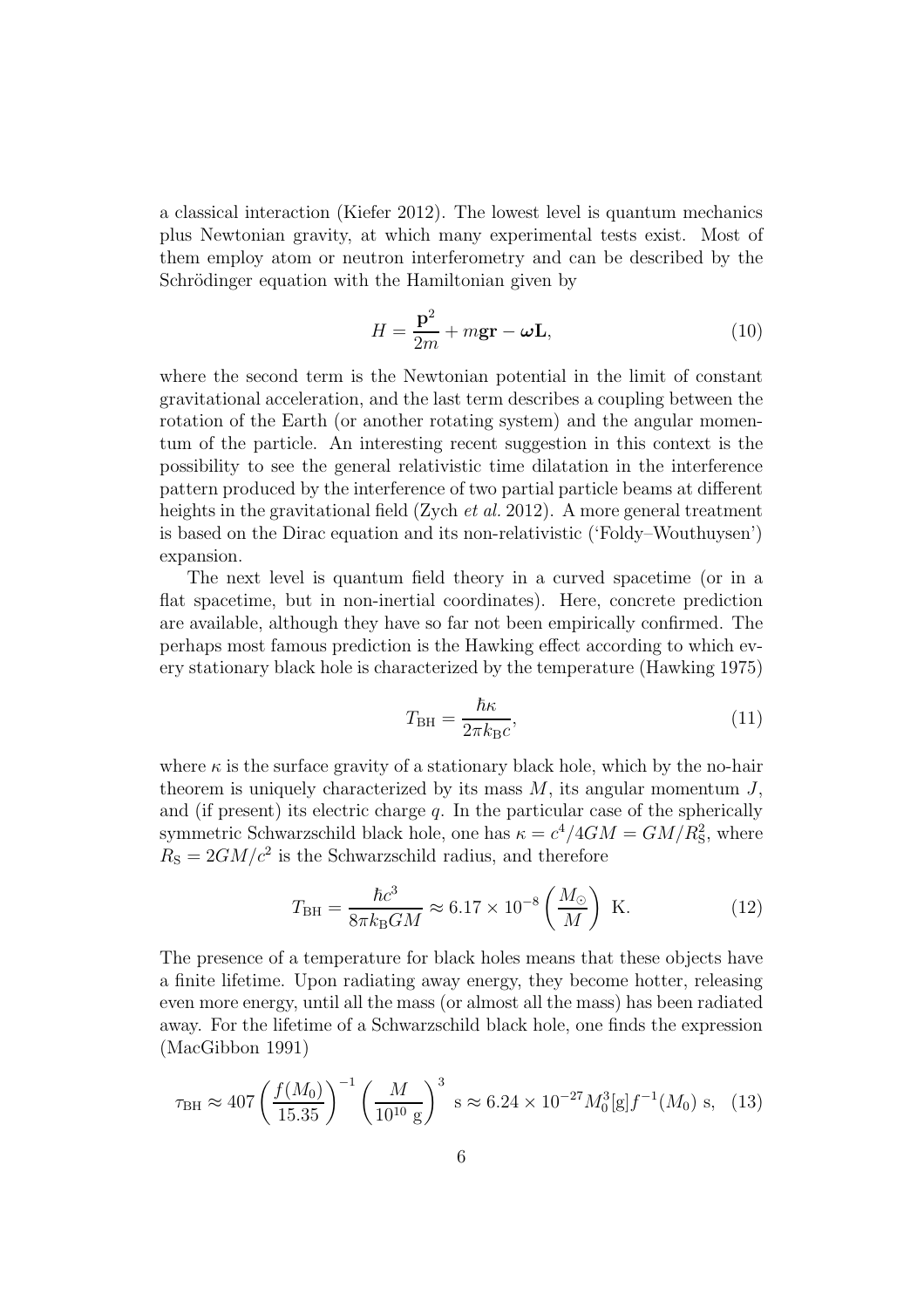where  $f(M_0)$  is a measure of the number of emitted particle species; it is normalized to  $f(M_0) = 1$  for  $M_0 \gg 10^{17}$  g when only effectively massless particles are emitted. If one sums over the contributions from all particles in the Standard Model up to an energy of about 1 TeV, one finds  $f(M) =$ 15.35, which motivates the occurrence of this number in [\(13\)](#page-6-0). Because the temperature of black holes that result from stellar collapse is too small to be observable, the hope is that primordial black holes exist for which the temperature can become high (Carr 2003).

Since black holes have a temperature, they also have an entropy. It is called 'Bekenstein–Hawking entropy' and is found from thermodynamic arguments to be given by the universal expression

<span id="page-7-1"></span>
$$
S_{\rm BH} = \frac{k_{\rm B}A}{4l_{\rm P}^2},\tag{14}
$$

where A is the surface of the event horizon. For the special case of the Schwarzschild black hole, it reads

$$
S_{\rm BH} = \frac{k_{\rm B}\pi R_{\rm S}^2}{G\hbar} \approx 1.07 \times 10^{77} k_{\rm B} \left(\frac{M}{M_{\odot}}\right)^2. \tag{15}
$$

All these expressions depend on the fundamental constants  $\hbar, G$ , and c. They may thus provide a key for quantum gravity.

In flat spacetime, an effect exists that is analogous to the black-hole temperature [\(11\)](#page-6-1). If an observer moves with constant acceleration through the standard Minkowski vacuum, he will perceive this state not as empty, but as filled with thermal particles ('Unruh effect'), see Unruh (1976). The temperature is given by the 'Davies–Unruh temperature'

<span id="page-7-0"></span>
$$
T_{\rm DU} = \frac{\hbar a}{2\pi k_{\rm B}c} \approx 4.05 \times 10^{-23} \ a \left[\frac{\text{cm}}{\text{s}^2}\right] \text{ K.}
$$
 (16)

The similarity of [\(16\)](#page-7-0) and [\(11\)](#page-6-1) is connected with the presence of an event horizon in both cases. A suggestion for an experimental test of [\(16\)](#page-7-0) can be found in Thirolf et al. (2009).

Many of the open questions to be addressed in any theory of quantum gravity are connected with the temperature and the entropy of black holes (Strominger 2009). The two most important questions concern the microscopic interpretation of entropy and the final fate of a black hole; the latter is deeply intertwined with the problem of information loss.

The Bekenstein–Hawking entropy [\(14\)](#page-7-1) was derived from thermodynamic considerations, without identifying appropriate microstates and performing a counting in the sense of statistical mechanics. Depending on the particular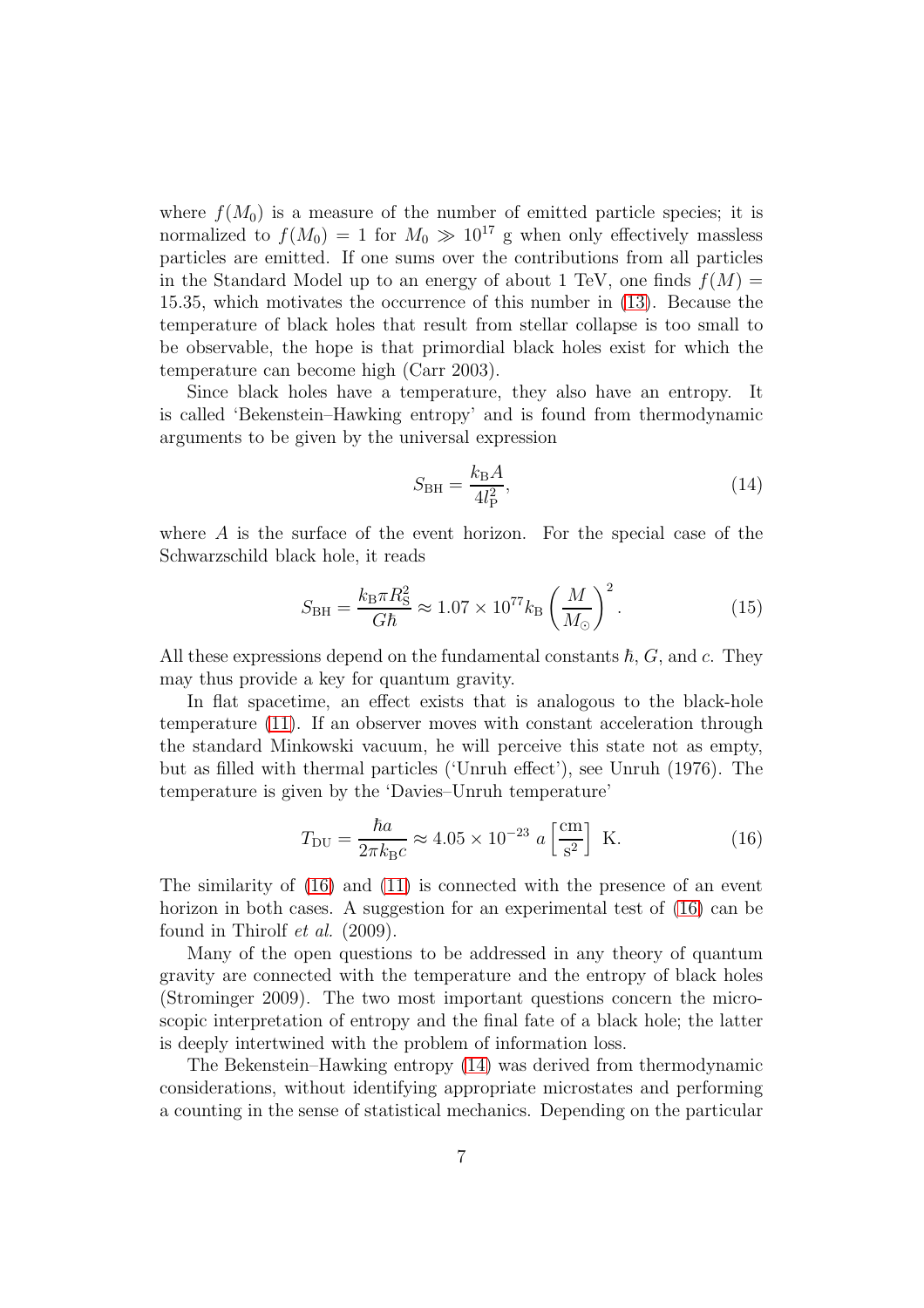approach to quantum gravity, various ways of counting states have been developed. In most cases one can get the behaviour that the statistical entropy  $S_{\text{stat}} \propto A$ , although not necessarily with the desired factor occurring in [\(14\)](#page-7-1).

Hawking's calculation leading to [\(11\)](#page-6-1) breaks down when the black hole becomes small and effects of full quantum gravity are expected to come into play. This raises the following question. According to [\(11\)](#page-6-1), the radiation of the black hole is thermal. What, then, happens in the final phase of the black-hole evolution? If only thermal radiation were left, all initial states that lead to a black hole would end up in one and the same final state  $-$  a thermal state. That is, the information about the initial state would be lost. This is certainly in contradiction with standard quantum theory for a closed system, for which the von Neumann entropy  $S = -k_B \text{tr}(\rho \ln \rho)$  is constant, where  $\rho$  denotes the density matrix of the system. This possible contradiction is called the 'information-loss paradox' or 'information-loss problem' for black holes (Hawking 1976).

Much has been said since 1976 about the information-loss problem (see e.g. Page (1994, 2013)), without final consensus. This is not surprising, because the final solution will only be obtained if the final theory of quantum gravity is available. Some remarks can be made, though. Hawking's original calculation does not show that black-hole radiation is strictly thermal. It only shows that the expectation value of the particle-number operator is strictly thermal. There certainly exist pure quantum states which lead to such a thermal expression (Kiefer 2001, 2004). A relevant example is a two-mode squeezed state, which after tracing out one mode leads to the density matrix of a canonical ensemble; such a state can be taken as a model for a quantum state entangling the interior and exterior of the black hole, see Kiefer (2001, 2004) and the references therein.

The same can be said about the Unruh effect. The temperature [\(16\)](#page-7-0) can be understood as arising from tracing out degrees of freedom in the total quantum state, which is pure (Freese *et al.* 1985). In the case of a moving mirror, the pure quantum state can exhibit thermal behaviour, without any information loss (see e.g. Birrell and Davies 1982, Sec. 4.4).

For a semiclassical black hole, therefore, the information-loss problem does not arise. The black hole can, and it fact must, be treaten as an open quantum system, so that a mixed state emerges from the process of decoherence (Zeh 2005). The total state of system and environment (which means everything interacting with the black hole) can be assumed to stay in a pure state. Still, there is some discussion whether something unusual happens at the horizon even for a large black hole (Almheiri et al. 2013), but this is a contentious issue.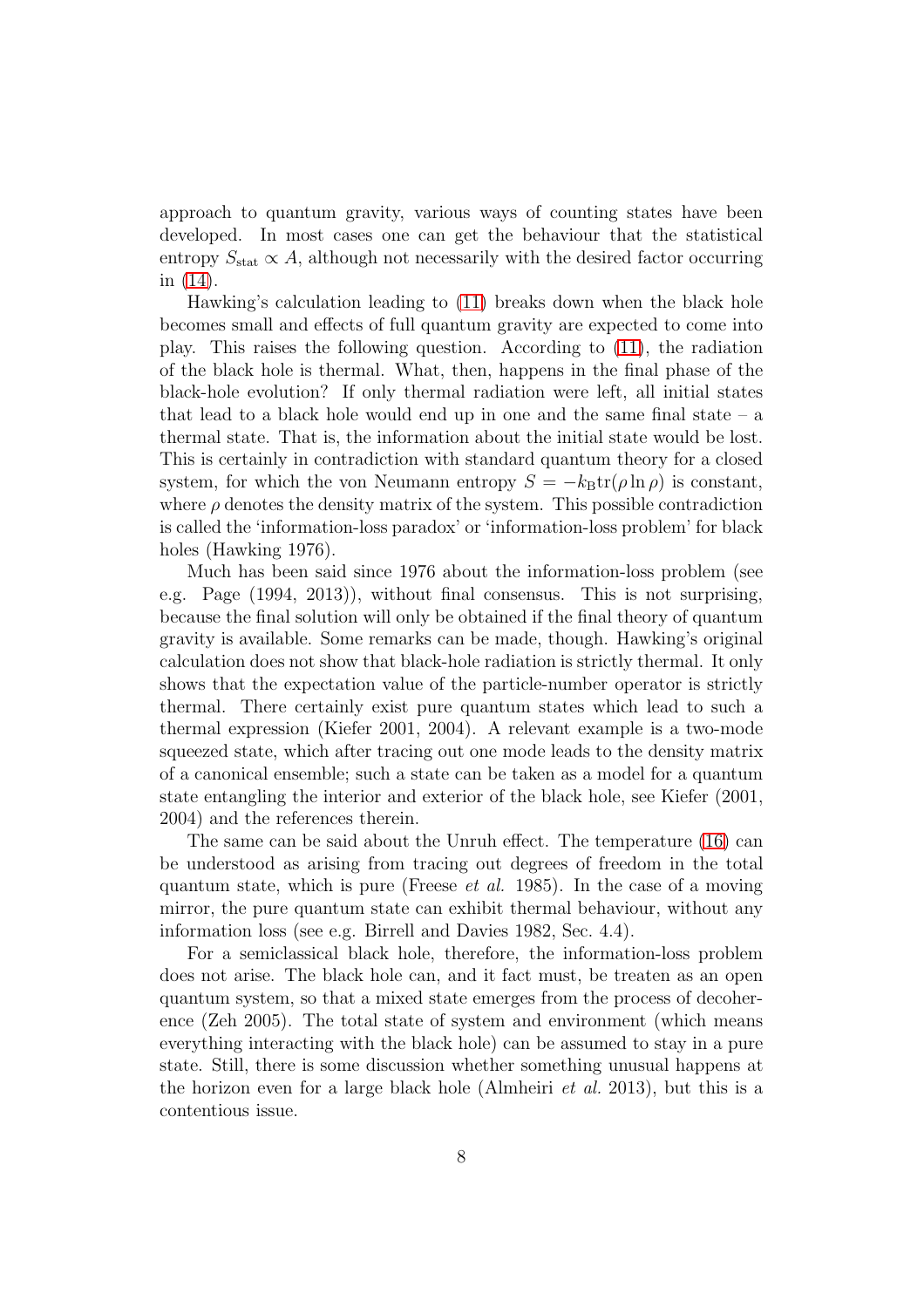If the black hole approaches the Planck regime, the question about the information-loss problem is related to the fate of the singularity. If the singularity remains in quantum gravity (which is highly unlikely), information will indeed be destroyed. Most approaches to quantum gravity indicate that entropy is conserved for the total system, so there will not be an informationloss problem, in accordance with standard quantum theory. How the exact quantum state during the final evaporation phase looks like, is unclear. One can make oversimplified models with harmonic oscillators (Kiefer et al. 2009), but an exact solution from an approach to quantum gravity is elusive.

## 2 Main approaches to quantum gravity

Following Isham (1987), one can divide the approaches roughly into two classes. In the first class, one starts from a given classical theory of gravity and applies certain quantization rules to arrive at a quantum theory of gravity. In most cases, the starting point is GR. This does not yet lead to a unification of interactions; one arrives at a separate quantum theory for the gravitational field, in analogy to quantum electrodynamics (QED). Most likely, the resulting theory is an effective theory only, valid only in cer-tain situations and for certain scales.<sup>[1](#page-9-0)</sup> Depending on the method used, one distinguishes between covariant and canonical quantum gravity.

The second class consists of approaches that seek to construct a unified theory of all interactions. Quantum aspects of gravity are then seen only in a certain limit – in the limit where the various interactions become distinguishable. The main representative of this second class is string theory.

In the rest of this section, I shall give a brief overview of the main approaches. For more details, I refer to Kiefer (2012). In most expressions, units are chosen with  $c = 1$ .

### 2.1 Covariant quantum gravity

In covariant quantum gravity, one employs methods that make use of fourdimensional covariance. Today, this is usually done by using the quantum gravitational path integral, see, for example, Hamber (2009). Formally, the path integral reads

<span id="page-9-1"></span>
$$
Z[g] = \int \mathcal{D}g_{\mu\nu}(x) e^{iS[g_{\mu\nu}(x)]}, \qquad (17)
$$

<span id="page-9-0"></span> $1$  "It is generally believed today that the realistic theories that we use to describe physics at accessible energies are what are known 'effective field theories'." (Weinberg 1995, p. 499).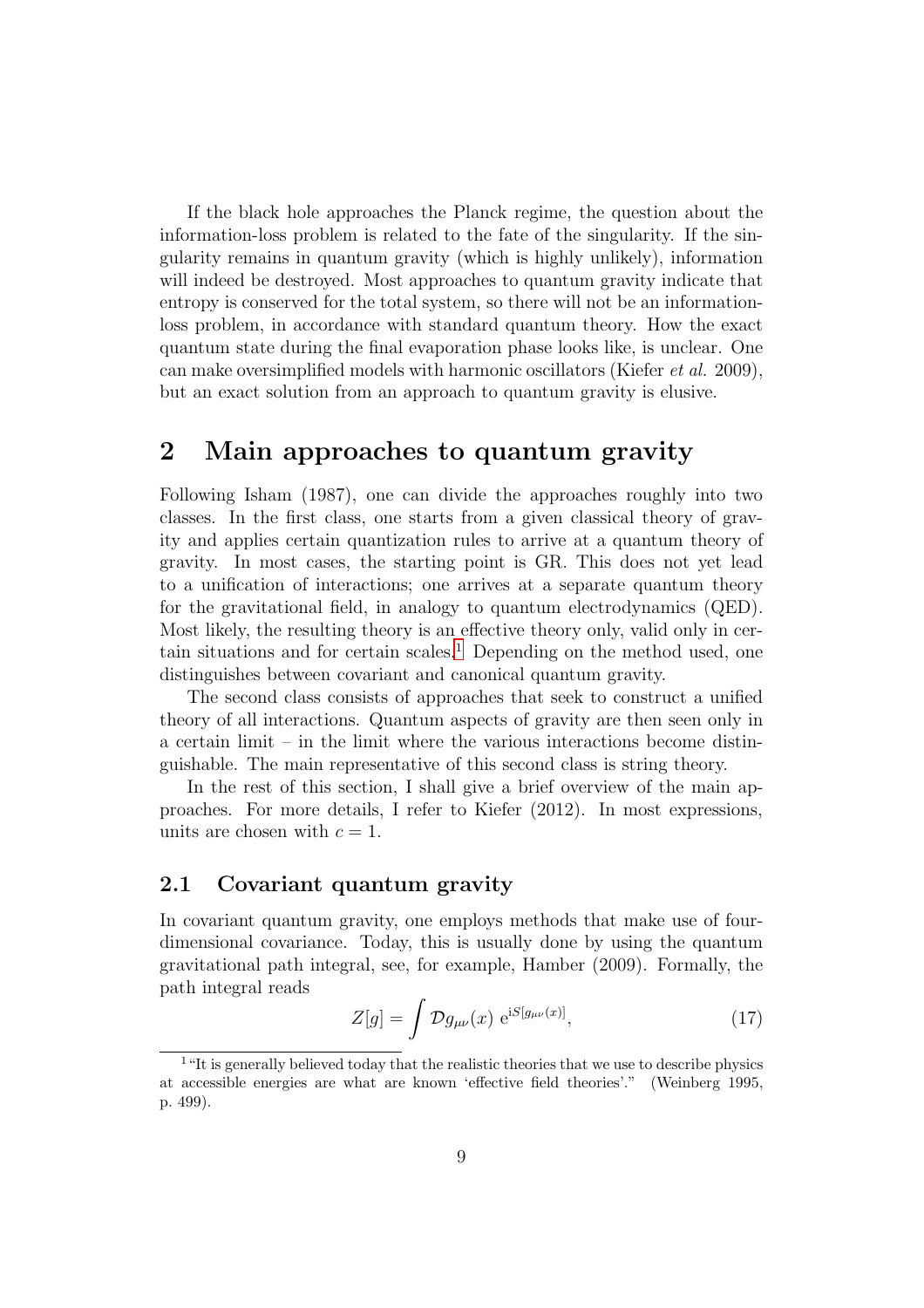where the sum runs over all metrics on a four-dimensional manifold  $\mathcal M$  quotiented by the diffeomorphism group  $Diff $M$ . In addition, one may wish to$ perform a sum over all topologies, because they may also be subject to the superposition principle. This is, however, not possible in full generality, because four-manifolds are not classifiable. Considerable care must be taken in the treatment of the integration measure. In order to make it well defined, one has to apply the Faddeev–Popov procedure known from gauge theories.

One application of the path integral [\(17\)](#page-9-1) is the derivation of Feynman rules for the perturbation theory. One makes the ansatz

$$
g_{\mu\nu} = \bar{g}_{\mu\nu} + \sqrt{32\pi G} f_{\mu\nu},\qquad(18)
$$

where  $\bar{g}_{\mu\nu}$  denotes the background field with respect to which covariance is implemented in the formalism, and  $f_{\mu\nu}$  denotes the quantized field (the 'gravitons'), with respect to which the perturbation theory is performed. Covariance with respect to the background metric means that no particular background is distinguished; in this sense, 'background independence' is implemented into the formalism.

There is an important difference in the quantum gravitational perturbation theory as compared to the Standard Model: the theory is non-renormalizable. This means that one encounters a new type of divergences at each order of perturbation theory, resulting in an infinite number of free parameters. For example, at two loops the following divergence in the Lagrangian is found (Goroff and Sagnotti 1986)

$$
\mathcal{L}_{2-\text{loop}}^{(\text{div})} = \frac{209\hbar^2}{2880} \frac{32\pi G}{(16\pi^2)^2 \epsilon} \sqrt{-\bar{g}} \bar{R}^{\alpha\beta}_{\gamma\delta} \bar{R}^{\gamma\delta}_{\mu\nu} \bar{R}^{\mu\nu}_{\alpha\beta},\tag{19}
$$

where  $\epsilon = 4 - D$ , with D being the number of spacetime dimensions, and  $\bar{R}^{\mu\nu}_{\ \ \alpha\beta}$  etc. denotes the Riemann tensor corresponding to the background metric.

New developments have given rise to the hope that a generalization of covariant quantum general relativity may not even be renormalizable, but even finite – this is  $N = 8$  supergravity. Bern *et al.* (2009) have found that the theory is finite at least up to four loops. This indicates that a hitherto unknown symmetry may be responsible for the finiteness of this theory. Whether such a symmetry really exists and what its nature could be is not known at present.

Independent of the problem of non-renormalizability, one can study covariant quantum gravity at an effective level, truncating the theory at, for example, the one-loop level. At this level, concrete predictions can be made, because the ambiguity from the free parameters at higher order does not enter. One example is the calculation of the quantum gravitational correction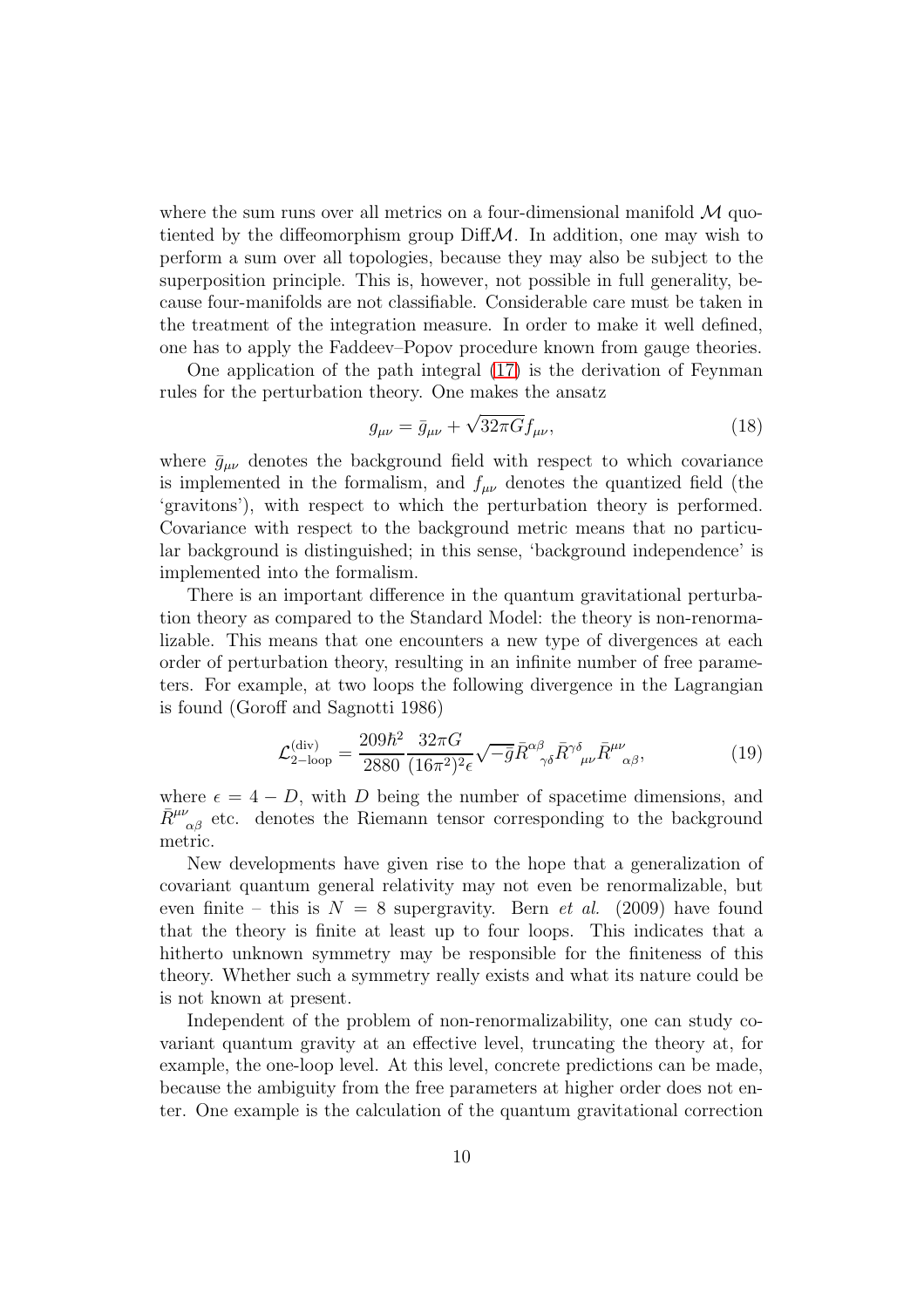to the Newtonian potential between two masses (Bjerrum-Bohr et al. 2003). The potential at one-loop order reads

$$
V(r) = -\frac{Gm_1m_2}{r} \left( 1 + 3\frac{G(m_1 + m_2)}{rc^2} + \frac{41}{10\pi} \frac{G\hbar}{r^2 c^3} + \mathcal{O}(G^2) \right),\tag{20}
$$

where the first correction term is an effect from classical GR, and only the second term is a genuine quantum gravitational correction term (which is, however, too small to be measurable).

Apart from perturbation theory, expressions such as [\(17\)](#page-9-1) for the path integral can, in four spacetime dimensions and higher, only be defined and evaluated by numerical methods. One example is Causal Dynamical Triangulation (CDT) (Ambjørn et al. 2013). Here, spacetime is foliated into a set of four-dimensional simplices and Monte Carlo methods are used for the path integral. It was found that spacetime appears indeed effectively fourdimensional in the macroscopic limit, but becomes two-dimensonal when approaching the Planck scale.

This effective two-dimensionality is also seen in another approach of covariant quantum gravity – asymptotic safety (see e.g. Nink and Reuter 2012). A theory is called asymptotically safe if all essential coupling parameters approach for large energies a fixed point where at least one of them does not vanish. (If they all vanish, one has the situation of asymptotic freedom.) Making use of renormalization group equations, strong indications have been found that quantum GR is asymptotically safe. If true, this would be an example for a theory of quantum gravity that is valid at all scales. The small-scale structure of spacetime is among the most exciting open problems in quantum gravity, see Carlip (2010) and the articles collected in the volume edited by Amelino-Camelia and Kowalski-Glikman (2005).

### 2.2 Canonical approaches

In canonical approaches to quantum gravity, one constructs a Hamiltonian formalism at the classical level before quantization. In this procedure, spacetime is foliated into a family of spacelike hypersurfaces. This leads to the presence of constraints, which are connected with the invariances of the theory. One has four (local) constraints associated with the classical diffeomorphisms. One is the Hamiltonian constraint  $\mathcal{H}_{\perp}$ , which generates hypersurface deformations (many-fingered time evolution); the three other constraints are the momentum or diffeomorphism constraints  $\mathcal{H}_a$ , which generate threedimensional coordinate transformations. If one uses tetrads instead of metrics, four additional constraints ('Gauss constraints') associated with the freedom of performing local Lorentz transformations are present. Classically,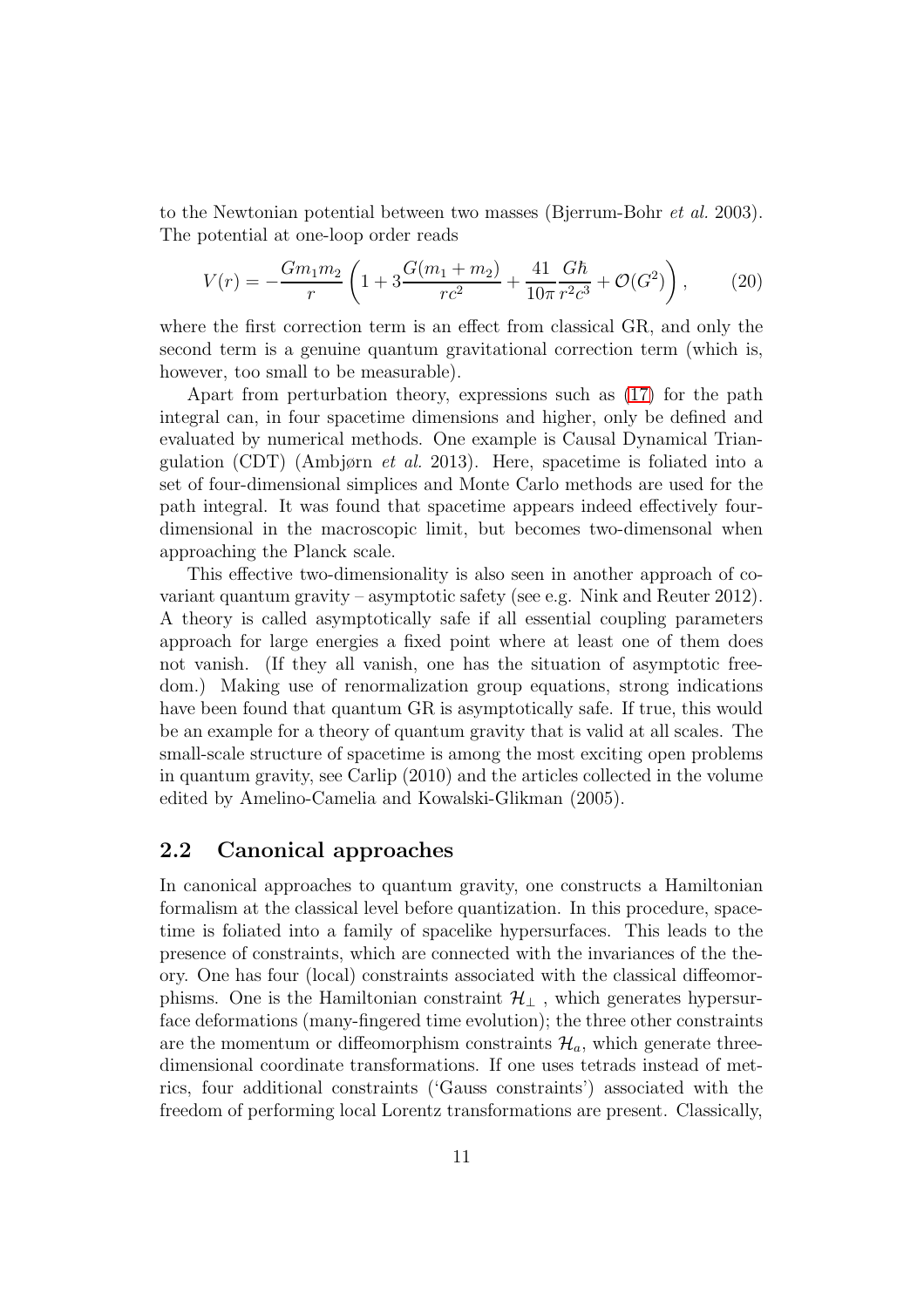the constraints obey a closed (but not Lie) algebra. For the exact relation of the constraints to the classical spacetime diffeomorphisms, see, for example, Pons et al. (2009) and Barbour and Foster (2008).

By quantization, the constraints are turned into quantum constraints for physically admissible wave functionals. The exact form depends on the choice of canonical variables. If one uses the three-dimensional metric as the configuration variable, one arrives at quantum geometrodynamics. If one uses a certain holonomy as the configuration variable, one arrives at loop quantum gravity.

#### 2.2.1 Quantum geometrodynamics

In geometrodynamics, the canonical variables are the three-metric  $h_{ab}(x)$ and its conjugate momentum  $p^{cd}(y)$ , which is linearly related to the second fundamental form. In the quantum theory, they are turned into operators that obey the standard commutation rules,

$$
[\hat{h}_{ab}(x), \hat{p}^{cd}(y)] = i\hbar \delta^c_{(a} \delta^d_{b)} \delta(x, y). \tag{21}
$$

Adopting a general procedure suggested by Dirac, the constraints are implemented as quantum constraints on the wave functionals,

$$
\mathcal{H}_{\perp}\Psi = 0, \tag{22}
$$

$$
\mathcal{H}_a \Psi = 0. \tag{23}
$$

The first equation is called Wheeler–DeWitt equation (DeWitt 1967, Wheeler 1968); the three other equations are called quantum momentum or diffeomorphism constraints. The latter guarantee that the wave functional is invariant under three-dimensional coordinate transformations. The configuration space of all three-metrics divided by three-dimensional diffeomorphisms is called superspace.

In the vacuum case, the above equations assume the explicit form

<span id="page-12-0"></span>
$$
\hat{\mathcal{H}}_{\perp}\Psi := \left(-16\pi G\hbar^2 G_{abcd} \frac{\delta^2}{\delta h_{ab}\delta h_{cd}} - \frac{\sqrt{h}}{16\pi G}(\,^{(3)}\!R - 2\Lambda)\right)\Psi = 0, \tag{24}
$$
\n
$$
\hat{\mathcal{H}}_a\Psi := -2D_b h_{ac} \frac{\hbar}{i} \frac{\delta\Psi}{\delta h_{bc}} = 0. \tag{25}
$$

Here,  $D_b$  is the three-dimensional covariant derivative,  $G_{abcd}$  is the DeWitt metric (which is an ultralocal function of the three-metric), and  $(3)R$  is the three-dimensional Ricci scalar. In the presence of non-gravitational fields,

 $\delta h_{bc}$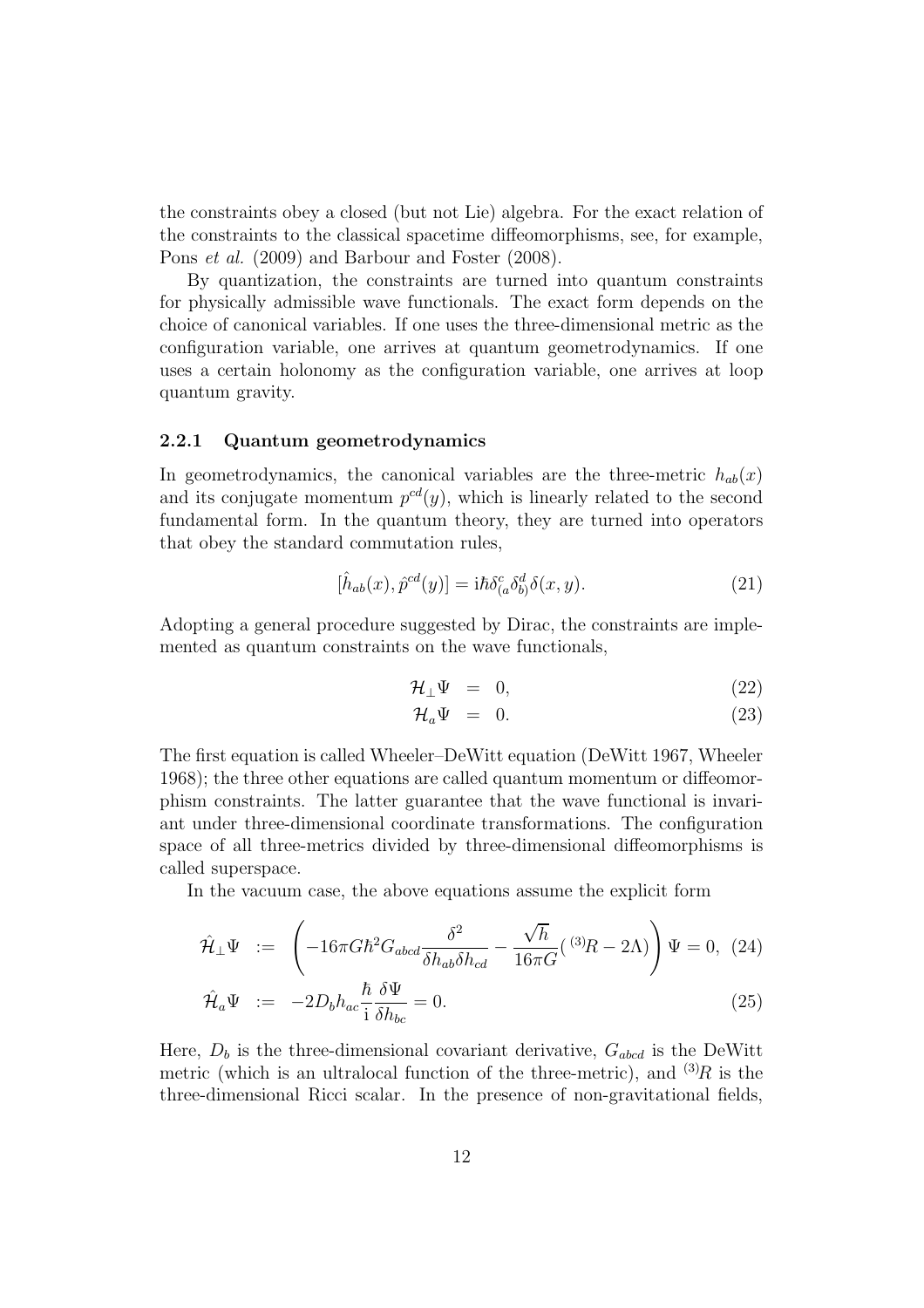the corresponding pieces of their Hamiltonian are added to the expressions [\(24\)](#page-12-0) and [\(25\)](#page-12-0).

There are various problems connected with these equations. One is the problem to make mathematical sense out of them and to look for solutions. This includes the implementation of the positive-definiteness of the threemetric, which may point to the need of an 'affine quantization' (Klauder 2010). Other problems are of conceptual nature and will be discussed below. Attempts to derive  $(14)$  exist in this framework, see e.g. Vaz et al.  $(2008)$ , but the correct proportionality factor between the entropy and A has not yet been reproduced.

#### 2.2.2 Loop quantum gravity

In loop quantum gravity, variables are used that are conceptually closer to Yang–Mills type of variables. The loop variables have grown out of 'Ashtekar's new variables' (Ashtekar 1986), which are defined as follows. The role of the momentum variable is played by the densitized triad (dreibein)

$$
E_i^a(x) := \sqrt{h}(x)e_i^a(x),\tag{26}
$$

while the configuration variable is the connection

<span id="page-13-0"></span>
$$
GA_a^i(x) = \Gamma_a^i(x) + \beta K_a^i(x). \tag{27}
$$

Here, a (i) denotes a space index (internal index);  $\Gamma_a^i(x)$  is the spin connection, and  $K_a^i(x)$  is related to the second fundamental form. The parameter  $\beta$ is called Barbero–Immirzi parameter and can assume any non-vanishing real value. In loop quantum gravity, it is a free parameter. It may be fixed by the requirement that the black-hole entropy calculated from loop quantum cosmology coincides with the Bekenstein–Hawking expression [\(14\)](#page-7-1). One thereby finds (from numerically solving an equation) the value  $\beta = 0.23753...$  see Agullo *et al.* (2010) and the references therein. It is in this context of interest to note that the proportionality between entropy and area can only be obtained if the microscopic degrees of freedom (the spin networks) are distinguishable (cf. Kiefer and Kolland 2008). Classically, these variables obey the Poisson-bracket relation

$$
\{A_a^i(x), E_j^b(y)\} = 8\pi \beta \delta_j^i \delta_a^b \delta(x, y). \tag{28}
$$

The loop variables are constructed from these variables in a non-local fashion. The new connection variable is the holonomy  $U[A, \alpha]$ , which is a path-ordered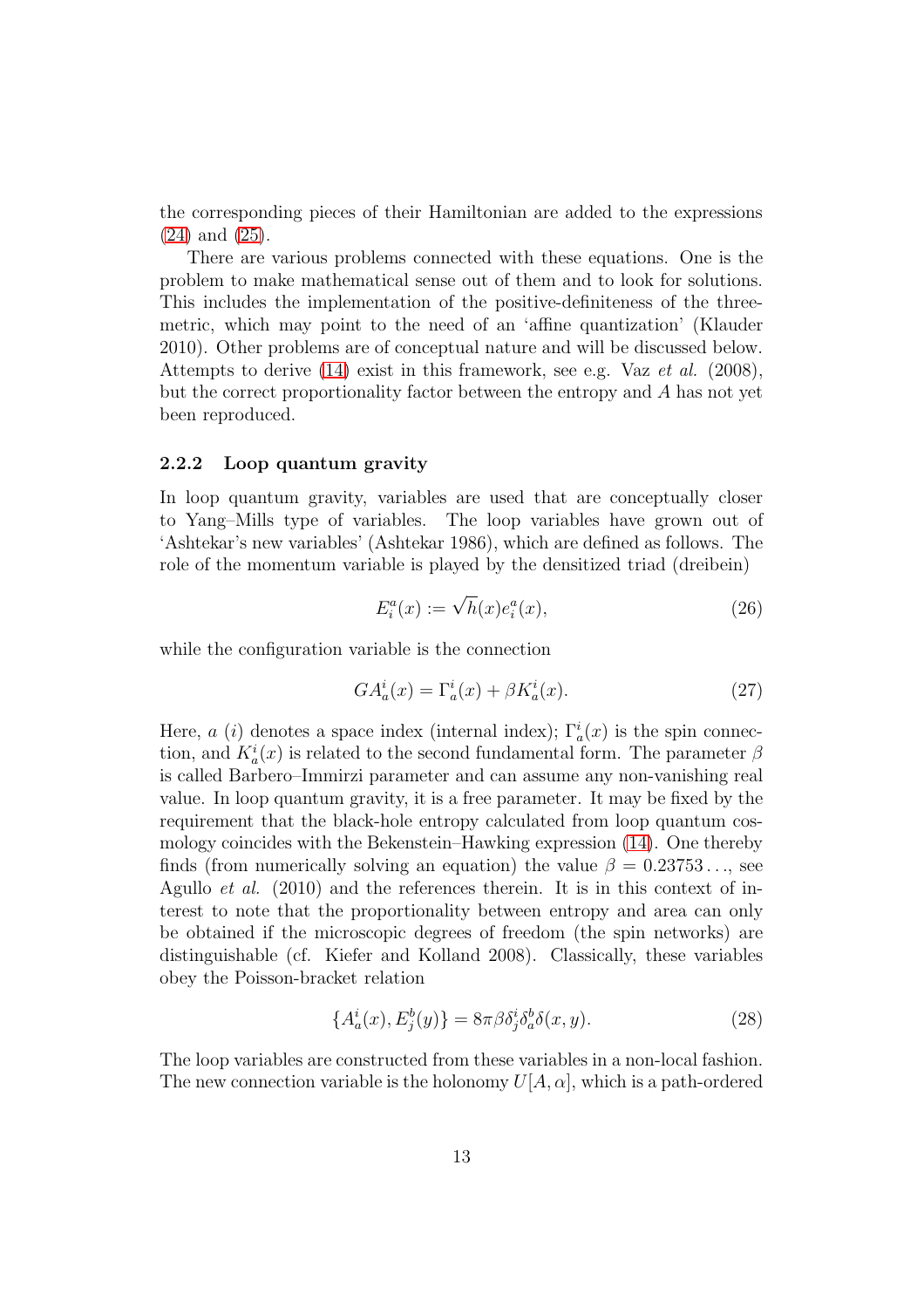exponential of the integral over the connection [\(27\)](#page-13-0) around a loop  $\alpha$ . In the quantum theory, it acts on wave functionals as

$$
\hat{U}[A,\alpha]\Psi_S[A] = U[A,\alpha]\Psi_S[A].\tag{29}
$$

The new momentum variable is the flux of the densitized triad through a two-dimensional surface  $S$  bounded by the loop. Its operator version reads

$$
\hat{E}_i[\mathcal{S}] := -8\pi\beta\hbar \mathbf{i} \int_{\mathcal{S}} d\sigma^1 d\sigma^2 \ n_a(\vec{\sigma}) \frac{\delta}{\delta A_a^i[\mathbf{x}(\vec{\sigma})]},\tag{30}
$$

where the embedding of the surface is given by  $(\sigma^1, \sigma^2) \equiv \vec{\sigma} \mapsto x^a (\sigma^1, \sigma^2)$ . The variables obey the commutation relations

$$
\left[\hat{U}[A,\alpha],\hat{E}_i[\mathcal{S}]\right] = i l_P^2 \beta \iota(\alpha,\mathcal{S}) U[\alpha_1,A]\tau_i U[\alpha_2,A],
$$

where  $\iota(\alpha, \mathcal{S}) = \pm 1, 0$  is the 'intersection number', which depends on the orientation of  $\alpha$  and S. Given certain mild assumptions, the holonomy-flux representation is unique and gives rise to a unique Hilbert-space structure at the kinematical level, that is, before the constraints are imposed.

At this level, one can define an area operator, for which one obtains the following spectrum:

$$
\hat{\mathcal{A}}[\mathcal{S}]\Psi_S[A] = 8\pi \beta l_P^2 \sum_{P \in S \cap \mathcal{S}} \sqrt{j_P(j_P + 1)} \Psi_S[A] =: A[\mathcal{S}]\Psi_S[A]. \tag{31}
$$

Here, P denotes the intersection points between the spin-network S and the surface  $S$ , and the  $i<sub>P</sub>$  can assume integer and half-integer values (arising from the use of the group  $SU(2)$  for the triads). There thus exists a minimal 'quantum of action' of the order of  $\beta$  times the Planck-length squared. Comprehensive discussions of loop quantum gravity can be found in Gambini and Pullin (2011), Rovelli (2004), Ashtekar and Lewandowski (2004), and Thiemann (2007).

Here, we have been mainly concerned with the canonical version of loop quantum gravity. But there exists also a covariant version: it corresponds to a path-integral formulation, through which the spin networks are evolved 'in time'. It is called the spin-foam approach, cf. Rovelli (2013) and the references therein.

### 2.3 String theory

String theory is fundamentally different from the approaches discussed so far. It is not a direct quantization of GR or any other classical theory of gravity.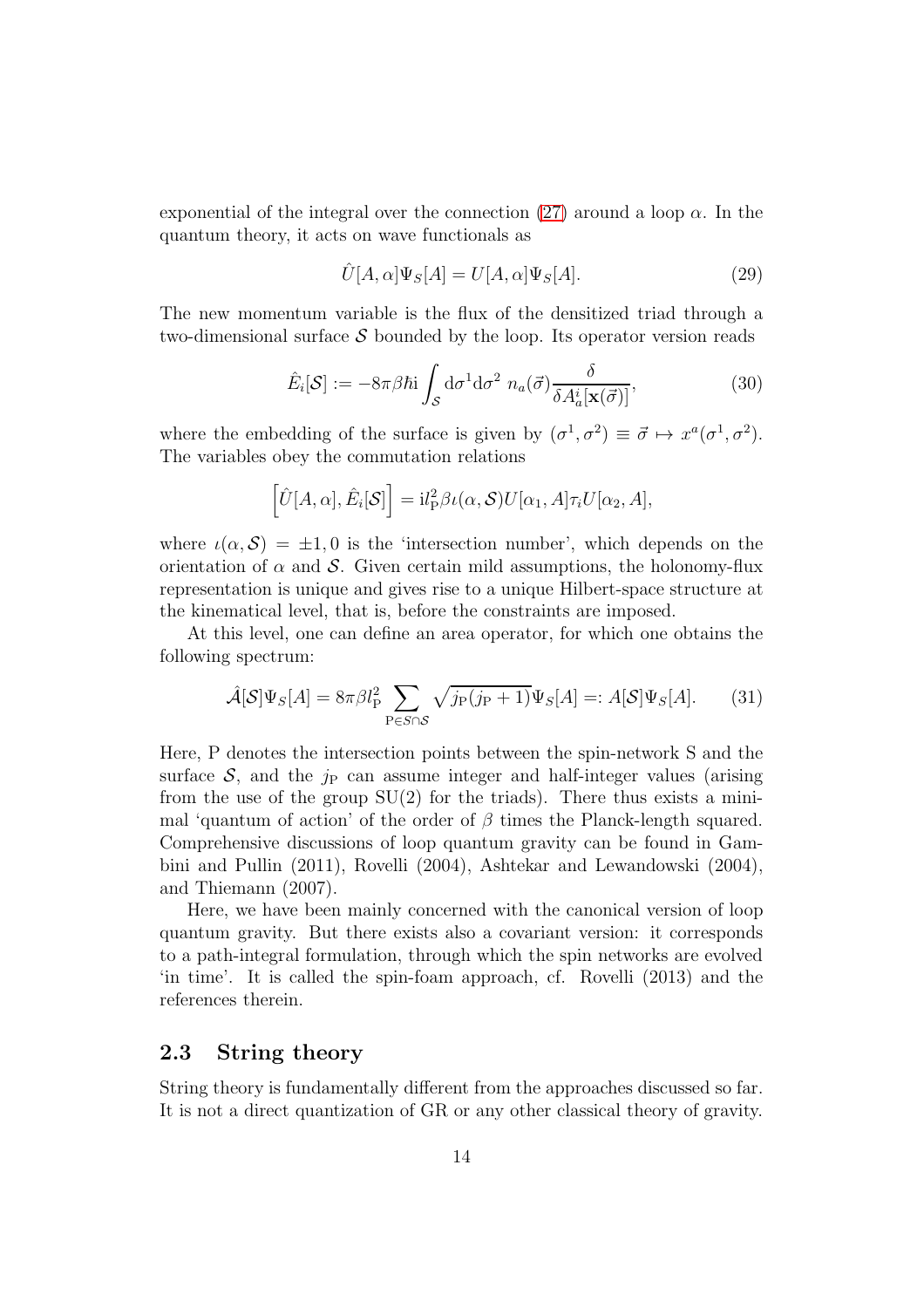It is an example for a unified quantum theory of all interactions. Gravity, as well as the other known interactions, only emerges in an appropriate limit. (This is why string theory is an example of 'emergent gravity'.) Strings are one-dimensional objects characterized by a dimensionful parameter  $\alpha'$  or the string length  $l_s = \sqrt{2\alpha'}\hbar$ . In spacetime, it forms a two-dimensional surface, the worldsheet. Closer inspection of the theory exhibits also the presence of higher-dimensional objects called D-branes, which are as important as the strings themselves, cf. Blumenhagen et al. (2013).

String theory necessarily contains gravity, because the graviton appears as an excitation of closed strings. It is through this appearance that a connection to covariant quantum gravity discussed above can be made. String theory also includes gauge theories, since the corresponding gauge bosons are found in the spectrum. It also requires the presence of supersymmetry for a consistent formulation. Fermions are thus an important ingredient of string theory. One recognizes that gravity, other fields, and matter appear on the same footing.

Because of reparametrization invariance on the worldsheet, string theory also possesses constraint equations. The constraints do, however, not close, but contain a central term on the right-hand side. This corresponds to the presence of an anomaly (connected with Weyl transformations). The vanishing of this anomaly can be achieved if ghost fields are added that gain a central term which cancels the original one. The important point is that this works only in a particular number D of dimensions:  $D = 26$  for the bosonic string, and  $D = 10$  for the superstring (or  $D = 11$  in M-theory). The presence of higher spacetime dimensions is an essential ingredient of string theory.

Let us consider, for simplicity, the bosonic string. Its quantization is usually performed through the Euclidean path integral

$$
Z = \int \mathcal{D}X \mathcal{D}h \, \mathrm{e}^{-S_{\mathrm{P}}},\tag{32}
$$

where  $X$  and  $h$  are a shorthand for the embedding variables and the worldsheet metric, respectively. The action in the exponent is the 'Polyakov action', which is an action defined on the worldsheet. Besides the dynamical variables  $X$  and  $h$ , it contains various background fields on spacetime, among them the metric of the embedding space and a scalar field called dilaton. It is obvious that this formulation is not background independent. In as much string theory (or M-theory) can be formulated in a fully background independent way, is a controversial issue. It has been argued that partial background independence is implemented in the context of the AdS/CFT conjecture, see Sec. 4 below.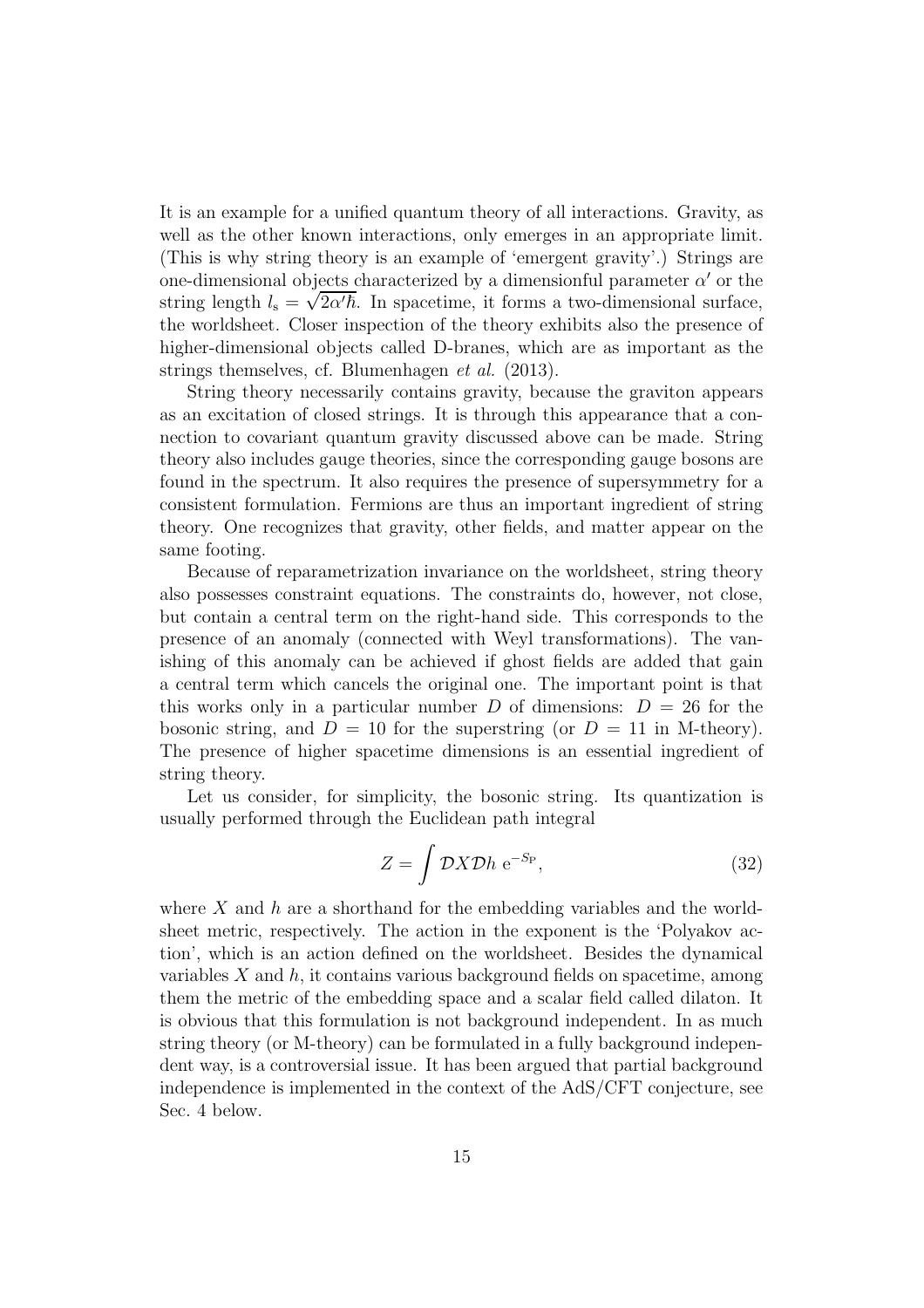If the string propagates in a curved spacetime with metric  $g_{\mu\nu}$ , the demand for the absence of a Weyl anomaly leads to consistency equations that correspond (up to terms of order  $\alpha'$ ) to the Einstein equations for the background fields. These equations can be obtained from an effective action of the form

$$
S_{\text{eff}} \propto \int d^D x \sqrt{-g} e^{-2\Phi} \left( R - \frac{2(D - 26)}{3\alpha'} - \frac{1}{12} H_{\mu\nu\rho} H^{\mu\nu\rho} + 4 \nabla_{\mu} \Phi \nabla^{\mu} \Phi + \mathcal{O}(\alpha') \right), \tag{33}
$$

where  $\Phi$  is the dilaton, R the Ricci scalar corresponding to  $g_{\mu\nu}$ , and  $H_{\mu\nu\rho}$  the field strength associated with an antisymmetric tensor field (which in  $D = 4$ ) would be the axion). This is the second connection of string theory with gravity, after the appearance of the graviton as a string excitation. A recent comprehensive overview of string theory is Blumenhagen et al. (2013).

Attempts were made in string theory to derive the Bekenstein–Hawking entropy from a microscopic counting of states. In this context, the D-branes turned out to be of central importance. Counting D-brane states for extremal and close-to-extremal string black holes, one was able to derive [\(14\)](#page-7-1) including the precise prefactor (Strominger and Vafa 1996, Horowitz 1998). For the Schwarzschild black hole, however, such a derivation is elusive.

Originally, string theory was devised as a 'theory of everything' in the strict sense. This means that the hope was entertained to derive all known physical laws including all parameters and coupling constants from this fundamental theory. So far, this hope remains unfulfilled. Moreover, there are indications that this may not be possible at all, due to the 'landscape problem': string theory seems to lead to many ground states at the effective level, the number exceeding  $10^{500}$  (Douglas 2003). Without any further idea, it seems that a selection can be made only on the basis of the anthropic principle, cf. Carr (2007). If this were the case, string theory would no longer be a predictive theory in the traditional sense.

#### 2.4 Other approaches

Besides the approaches mentioned so far, there exist further approaches which are either meant to be separate quantum theories of the gravitational field or candidates for a fundamental quantum theory of all interactions. Some of them have grown out of one of the above approaches, others have been devised from scratch. It is interesting to note that most of these alternatives start from *discrete structures* at the microscopic level. Among them are such approaches as causal sets, spin foams, group field theory, quantum topology,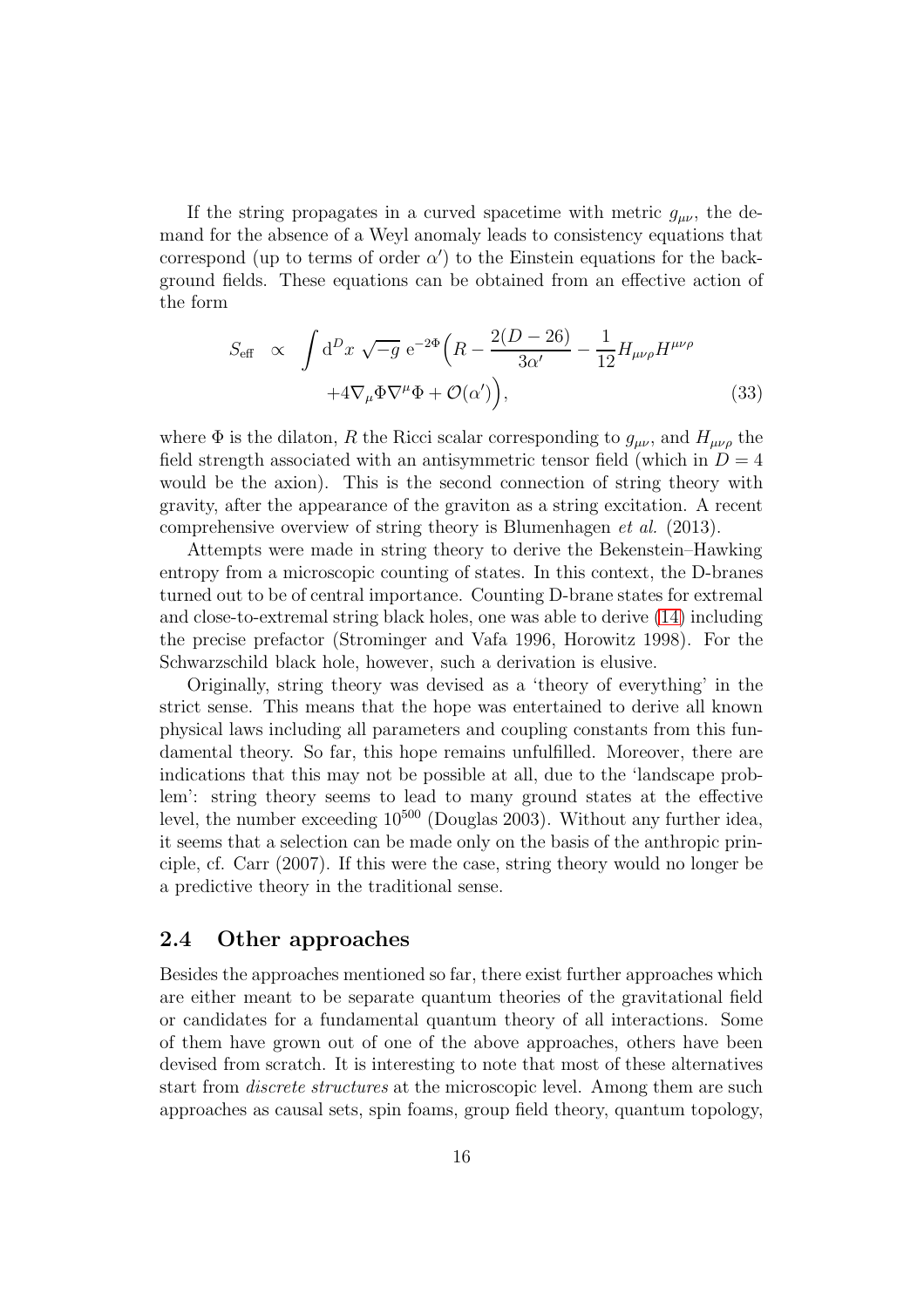and theories invoking some type of non-commutative geometry. Most of them have not been developed as far as the approaches discussed above. An overview can be found in Oriti (2009).

# 3 Quantum cosmology

Quantum cosmology is the application of quantum theory to the universe as a whole. Conceptually, this corresponds to the problem of formulating a quantum theory for a closed system from within, without reference to any external observers or measurement agencies. In its concrete formulation, it demands for a quantum theory of gravity, since gravity is the dominating interaction at large scales. On the one hand, quantum cosmology may serve as a testbed for quantum gravity in a mathematically simpler setting. This concerns, in particular, the conceptual questions which are of concern here. On the other hand, quantum cosmology may be directly relevant for an understanding of the real Universe. General introductions into quantum cosmology include Coule (2005), Halliwell (1991), Kiefer (2012), Kiefer and Sandhöfer (2008) and Wiltshire (1996). A discussion in the general context of cosmology can be found in Montani et al. (2011). Supersymmetric quantum cosmology is discussed at depth in Moniz (2010). An introduction to loop quantum cosmology is Bojowald (2011). A comparison of standard quantum cosmology with loop quantum cosmology can be found in Bojowald et al.  $(2010).$ 

Quantum cosmology is usually discussed for homogeneous models (the models are then called minisuperspace models). The simplest case is to assume also isotropy. Then, the line element for the classical spacetime metric is given by

$$
ds^{2} = -N(t)^{2}dt^{2} + a(t)^{2}d\Omega_{3}^{2} , \qquad (34)
$$

where  $d\Omega_3^2$  is the line-element of an constant curvature space with curvature index  $k = 0, \pm 1$ . In order to consider a matter degree of freedom, a homogeneous scalar field  $\phi$  with potential  $V(\phi)$  is added.

In this setting, the momentum constraints [\(25\)](#page-12-0) are identically fulfilled. The Wheeler–DeWitt equation [\(24\)](#page-12-0) becomes a two-dimensional partial differential equation for a wave function  $\psi(a, \phi)$ ,

<span id="page-17-0"></span>
$$
\left(\frac{\hbar^2 \kappa^2}{12} a \frac{\partial}{\partial a} a \frac{\partial}{\partial a} - \frac{\hbar^2}{2} \frac{\partial^2}{\partial \phi^2} + a^6 \left(V(\phi) + \frac{\Lambda}{\kappa^2}\right) - \frac{3ka^4}{\kappa^2}\right) \Psi(a, \phi) = 0, \quad (35)
$$

where  $\Lambda$  is the cosmological constant, and  $\kappa^2 = 8\pi G$ . Introducing  $\alpha \equiv \ln a$ (which has the advantage to have a range from  $-\infty$  to  $+\infty$ ), one obtains the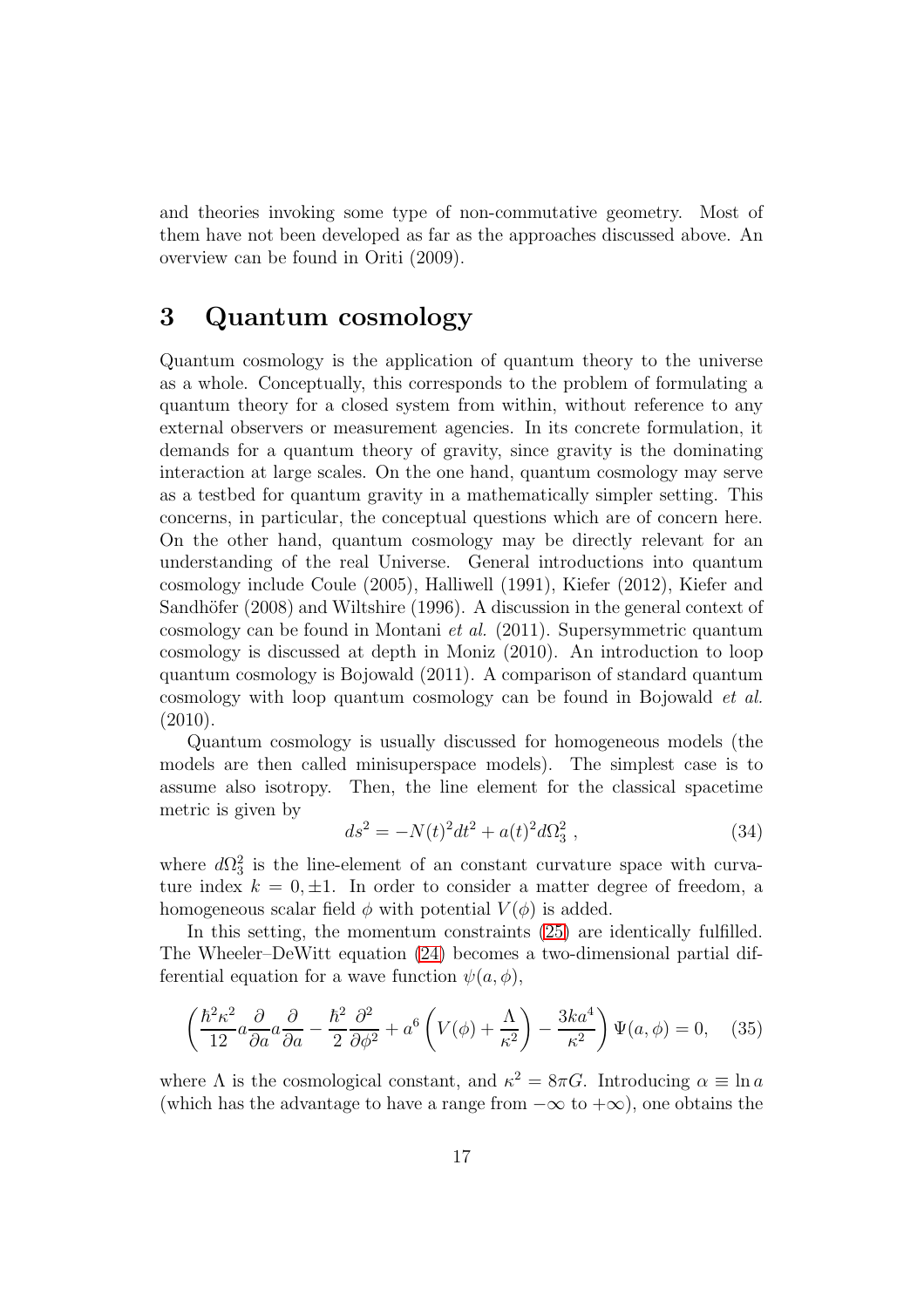following equation

<span id="page-18-0"></span>
$$
\left(\frac{\hbar^2 \kappa^2}{12} \frac{\partial^2}{\partial \alpha^2} - \frac{\hbar^2}{2} \frac{\partial^2}{\partial \phi^2} + e^{6\alpha} \left(V(\phi) + \frac{\Lambda}{\kappa^2}\right) - 3e^{4\alpha} \frac{k}{\kappa^2}\right) \Psi(\alpha, \phi) = 0 \ . \tag{36}
$$

Most versions of quantum cosmology take Einstein's theory as the classical starting point. More general approaches include supersymmetric quantum cosmology (Moniz 2010), string quantum cosmology (2003), non-commutative quantum cosmology (see e.g. Bastos *et al.* 2008), Hořava–Lifshitz quantum cosmology (Bertolami and Zarro 2011), and third-quantized cosmology (Kim 2013).

In loop quantum cosmology, features from full loop quantum gravity are imposed on cosmological models (Bojowald 2011). Since one of the main features is the discrete nature of geometric operators, the Wheeler–DeWitt equation [\(35\)](#page-17-0) is replaced by a difference equation. This difference equation becomes indistinguishable from the Wheeler–DeWitt equation at scales exceeding the Planck length, at least in certain models. Because the difference equation is difficult to solve in general, one makes heavily use of an effective theory (Bojowald 2012).

Many features of quantum cosmology are discussed in the limit when the solution of the Wheeler–DeWitt equation assumes a semiclassical or WKB form (Halliwell 1991). This holds, in particular, when the no-boundary proposal or the tunnelling proposal is investigated for concrete models, see below. It has even been suggested that the wave function of the universe be interpreted only in the WKB limit, because only then a time parameter and an approximate (functional) Schrödinger equation is available (Vilenkin 1989).

This can lead to a conceptual confusion. Implications for the meaning of the quantum cosmological wave functions should be derived as much as possible from exact solutions. This is because the WKB approximation breaks down in many interesting situations, even for a universe of macroscopic size. One example is a closed Friedmann universe with a massive scalar field (Kiefer 1988). The reason is the following. For a classically recollapsing universe, one must impose the boundary condition that the wave function go to zero for large scale factors,  $\Psi \to 0$  for large a. As a consequence, narrow wave packets do not remain narrow because of the ensuing scattering phase shifts of the partial waves (that occur in the expansion of the wave function into basis states) from the turning point. The correspondence to the classical model can only be understood if the quantum-to-classical transition in the sense of decoherence (see below) is invoked.

Another example is the case of classically chaotic cosmologies, see, for example, Calzetta and Gonzalez (1995) and Cornish and Shellard (1998).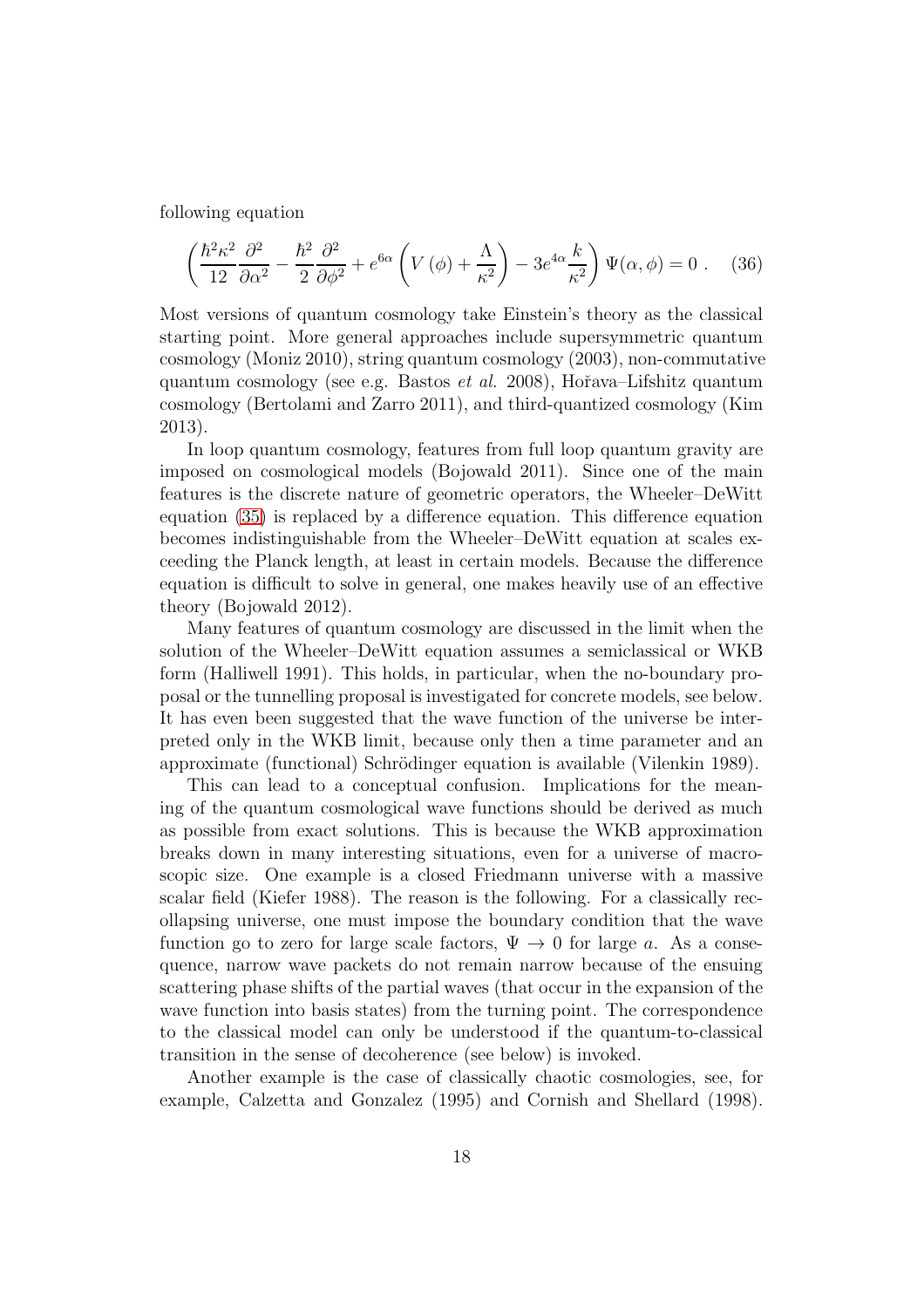Here, one can see that the WKB approximation breaks down in many situations. This is, of course, a situation well known from quantum mechanics. One of the moons of the planet Saturn, Hyperion, exhibits chaotic rotational motion. Treating it quantum mechanically, one recognizes that the semiclassical approximation breaks down and that Hyperion is expected to be in an extremely nonclassical state of rotation (in contrast to what is observed). This apparent conflict between theory and observation can be understood by invoking the influence of additional degrees of freedom in the sense of decoherence, see Zurek and Paz (1995) and Sec. 3.3.4.3 in Joos *et al.* (2003). The same mechanism should cure the situation for classically chaotic cosmologies (Calzetta 2012).

### 4 The problem of time

The problem of time is one of the major conceptual issues in the search for a quantum theory of gravity (Anderson 2012, Isham 1993, Kuchař 1992). As was already emphasized above, time is treated differently in quantum theory and in general relativity. Whereas it is absolute in the first case, it is dynamical in the second. This is the reason why GR is background independent – a major feature to consider in the quantization of gravity.

Background independence is only part of the problem of time. If one applies the standard quantization rules to GR, spacetime disappears and only space remains. This can be understood in simple terms. Classically, spacetime corresponds to what is a particle trajectory in mechanics. Upon quantization, the trajectory vanishes and only the position remains. In GR, spacetime vanishes and only the three-metric remains. Time has disappeared.

This is explicitly seen by the timeless nature of the Wheeler–DeWitt equation [\(24\)](#page-12-0) or its analogue in loop quantum gravity. How can one interpret such a situation? Equation [\(24\)](#page-12-0) results from a classical constraint in which all momenta occur quadratically. If one could reformulate this constraint in a way where one canonical momentum appears linearly, its quantized form would exhibit a Schrödinger-type equation. Concretely, one would have classically

<span id="page-19-0"></span>
$$
\mathcal{P}_A + h_A = 0 \tag{37}
$$

where  $P_A$  is a momentum for which one can solve the constraint;  $h_A$  simply stands for the remaining terms. Upon quantization one obtains

<span id="page-19-1"></span>
$$
i\hbar \frac{\delta \Psi}{\delta q_A} = \hat{h}_A \Psi.
$$
\n(38)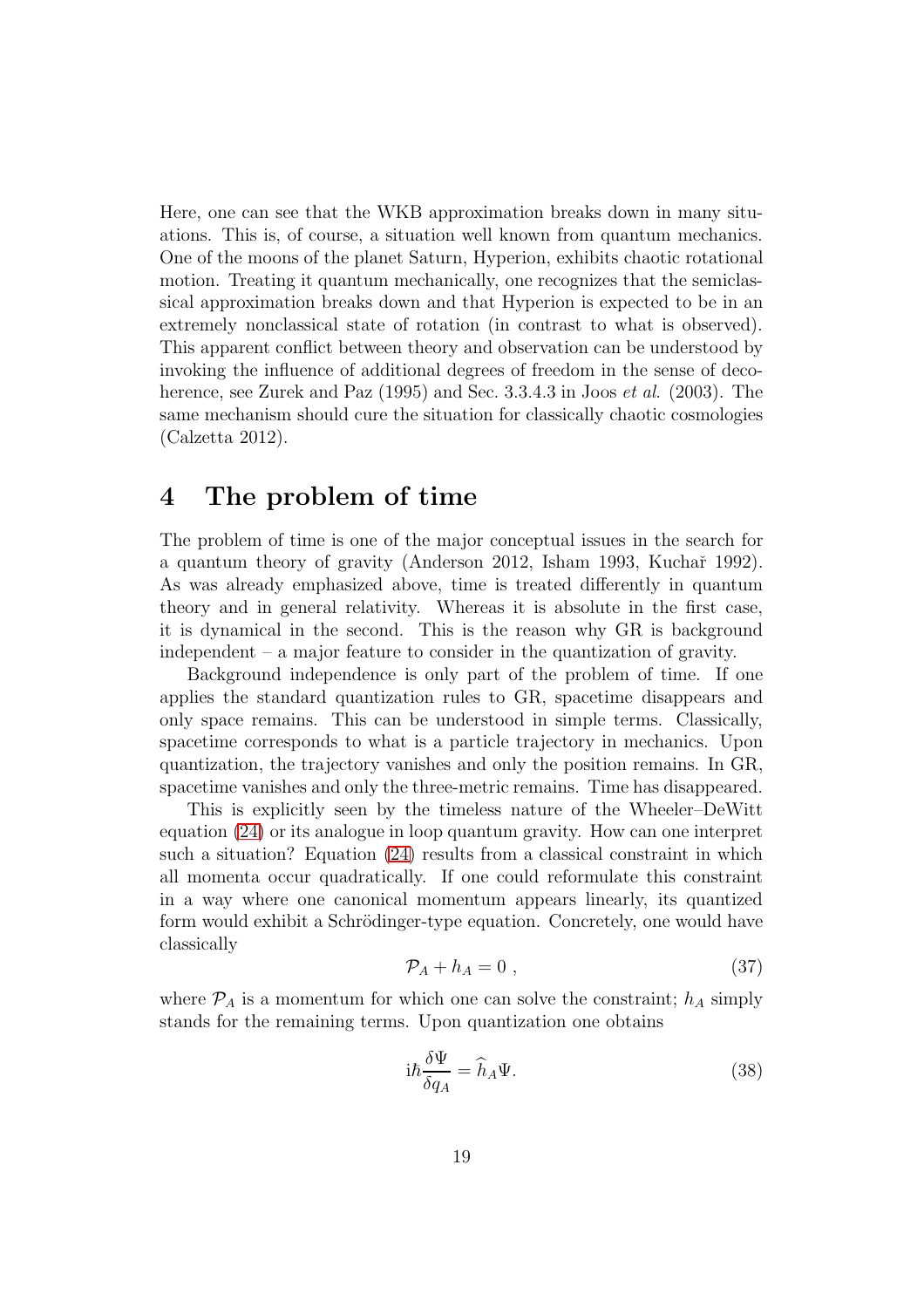This is of a Schrödinger form. The dynamics of this equation is in general inequivalent to the Wheeler–DeWitt equation. Usually,  $h_A$  is referred to as a 'physical Hamiltonian' because it actually describes an evolution in a physical parameter, namely the coordinate  $q_A$  conjugate to  $\mathcal{P}_A$ .

There are many problems with such a 'choice of time before quantization' (Kuchař 1992). The constraints of GR cannot be put globally into the form [\(37\)](#page-19-0) (Torre 1993). In most cases, the operator  $h_A$  cannot be defined rigorously. It has therefore been suggested to introduce dust matter with the sole purpose to define a standard of time (Brown and Kuchař 1995). More recently, a massless scalar field is used in loop quantum cosmology for this purpose, cf. Ashtekar and Singh (2011). One can also define such an internal time from an electric field (Alexander *et al.* 2012). At an effective level, one can choose different local internal times within the same model (Bojowald et al. 2011). It is, however, not very satisfactory to adopt the concept of time to the particular model under consideration.

Most of these discussions make use of the Schrödinger picture of quantum theory. An interesting perspective on the problem of time using the Heisenberg picture is presented in Rovelli (1991). It leads to the notion of an 'evolving constant of motion', which unifies the intuitive idea of an evolution with the timelessness of quantum gravity; the evolution proceeds with respect to a physical 'clock' variable. An explicit construction of evolving constants in a concrete non-trivial model can be found, for example, in Montesinos et al. (1999).

A recent approach to treat the problem of time is shape dynamics, see Barbour et al. (2013) and the references therein. In this approach, threedimensional conformal invariance plays the central role. The configuration space is conformal superspace (the geometrodynamic shape space) times  $\mathbb{R}^+$ , the second part coming from the volume of three-space. Spacetime foliation invariance at the classical level has been lost. In shape dynamics, the variables are naturally separated into dimensionless true degrees of freedom and a single variable that serves the role of time. This approach is motivated by a similar approach in particle mechanics (Barbour and Bertotti 1982), see also Barbour (2000) and Anderson (2011). The consequences of this for the quantum version of shape dynamics have still to be explored.

Independent of these investigations addressing the concept of time in full quantum gravity, it is obvious that the limit of quantum field theory in curved spacetime (in which time as part of spacetime exists) must be recovered in an appropriate limit. How this is achieved, is not clear in all of the above approaches. It is most transparent for the Wheeler–DeWitt equation, as I will be briefly explaining now.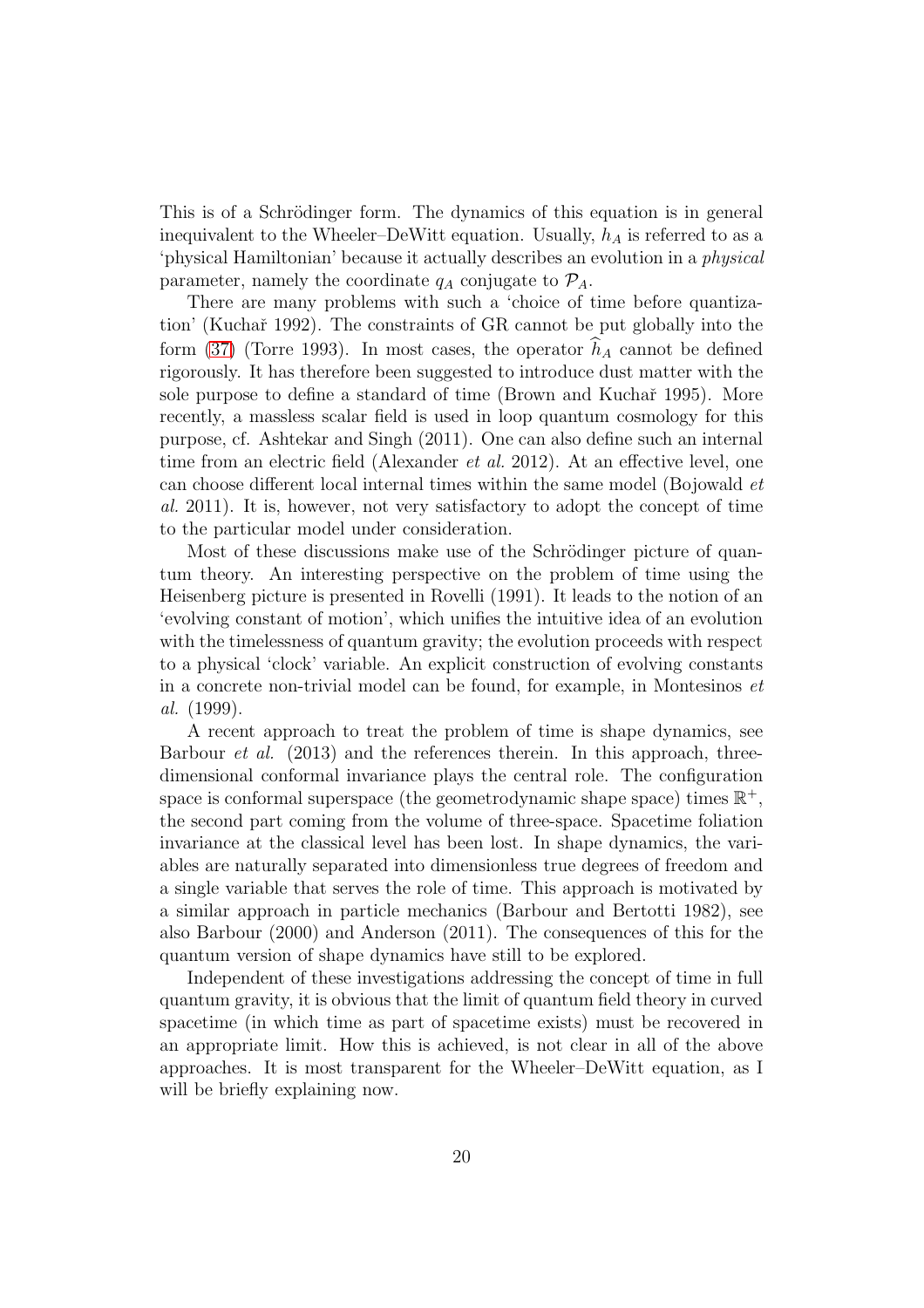In the semiclassical approximation to the Wheeler–DeWitt equation, one starts with the ansatz

<span id="page-21-0"></span>
$$
|\Psi[h_{ab}]\rangle = C[h_{ab}]e^{im_P^2S[h_{ab}]}|\psi[h_{ab}]\rangle
$$
\n(39)

and performs an expansion with respect to the inverse Planck mass squared  $m_P^{-2}$ . This is inserted into [\(24\)](#page-12-0) and [\(25\)](#page-12-0), and consecutive orders in this expansion are considered, see Kiefer and Singh (1991), Bertoni et al. (1996), and Barvinsky and Kiefer (1998). This is close to the Born–Oppenheimer (BO) approximation scheme in molecular physics. In [\(39\)](#page-21-0),  $h_{ab}$  denotes again the three-metric, and the Dirac bra-ket notation refers to the non-gravitational fields, for which the usual Hilbert-space structure is assumed.

The highest orders of the BO scheme lead to the following picture. One evaluates the 'matter wave function'  $|\psi[h_{ab}]\rangle$  along a solution of the classical Einstein equations,  $h_{ab}(\mathbf{x}, t)$ , which corresponds to a chosen solution  $S[h_{ab}]$ of the Hamilton–Jacobi equations. One can then define

$$
\dot{h}_{ab} = NG_{abcd} \frac{\delta S}{\delta h_{cd}} + 2D_{(a}N_{b)},
$$

where  $N$  is the lapse function and  $N^a$  is the shift vector; their choice reflects the chosen foliation and coordinate assignment. In this way, one can recover a classical spacetime as an approximation, a spacetime that satisfies Einstein's equations in this limit. The time derivative of the matter wave function is then defined by

$$
\frac{\partial}{\partial t} |\psi(t)\rangle := \int d^3x \, \dot{h}_{ab}(\mathbf{x},t) \, \frac{\delta}{\delta h_{ab}(\mathbf{x})} |\psi[h_{ab}]\rangle,
$$

where the notation  $|\psi(t)\rangle$  means  $|\psi(h_{ab})\rangle$  evaluated along the chosen spacetime with the chosen foliation. This leads to a functional Schrödinger equation for quantized matter fields in the chosen external classical gravitational field,

<span id="page-21-1"></span>
$$
i\hbar \frac{\partial}{\partial t} |\psi(t)\rangle = \hat{H}^{\rm m} |\psi(t)\rangle, \tag{40}
$$

$$
\hat{H}^{\mathbf{m}} := \int d^3x \left\{ N(\mathbf{x}) \hat{\mathcal{H}}^{\mathbf{m}}_{\perp}(\mathbf{x}) + N^a(\mathbf{x}) \hat{\mathcal{H}}^{\mathbf{m}}_a(\mathbf{x}) \right\},\tag{41}
$$

where  $\hat{H}^{\text{m}}$  denotes the matter-field Hamiltonian in the Schrödinger picture, which depends parametrically on the (generally non-static) metric coefficients of the curved space–time background recovered from  $S[h_{ab}]$ . The 'WKB time' t controls the dynamics in this approximation.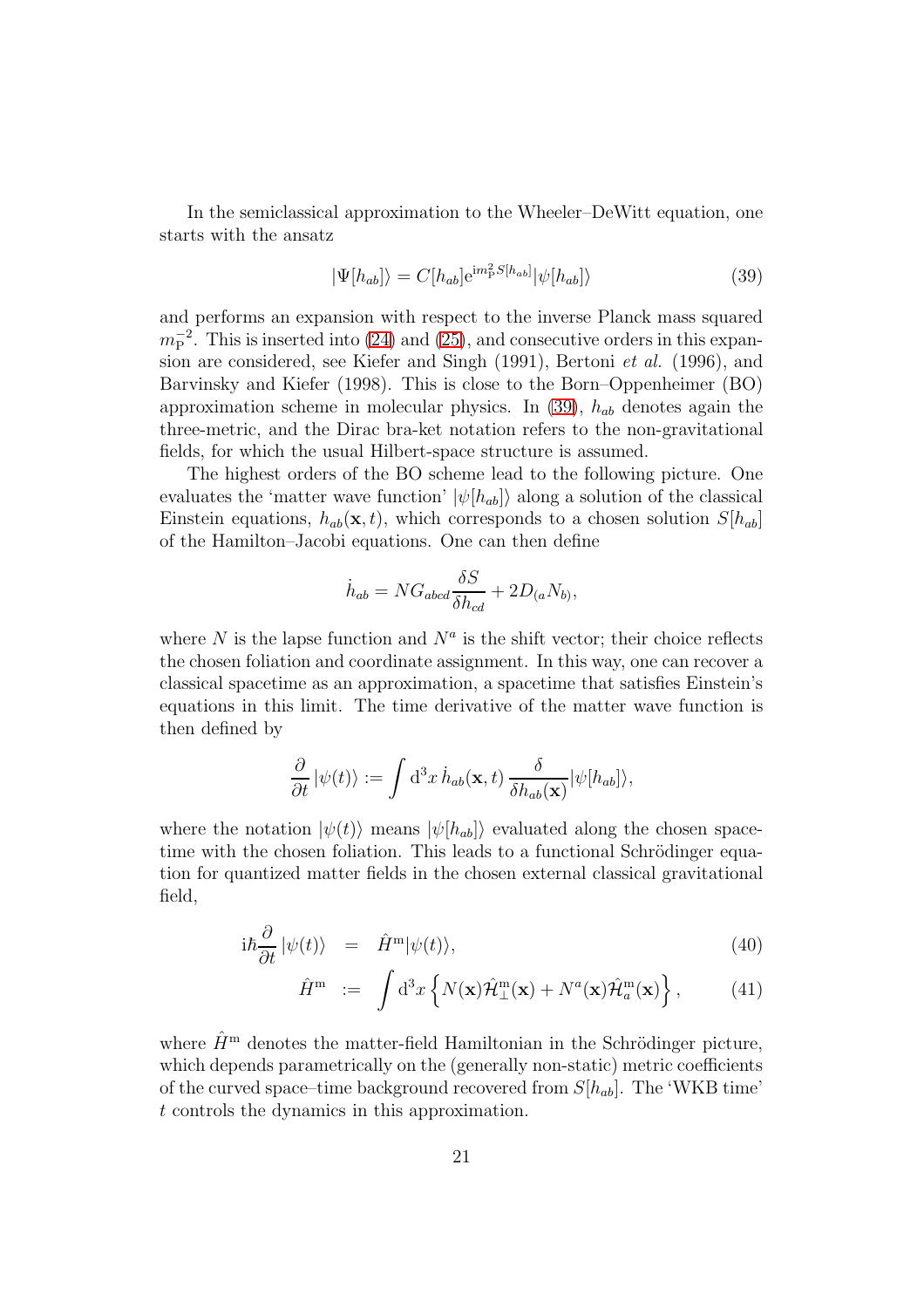In the semiclassical limit, one thus finds a Schrödinger equation of the form [\(38\)](#page-19-1), without using an artifical scalar field or dust matter that are often introduced with the sole purpose of defining a time at the exact level, cf. [\(38\)](#page-19-1). From an empirical point of view, nothing more is needed, because we do not have any access so far to a regime where the semiclassical approximation is not valid. In this limit, standard quantum theory with all its machinery (Hilbert space, probability interpretation) emerges, and it is totally unclear whether this machinery is needed beyond the semiclassical approximation.

Proceeding to the next order of the  $m_P^{-2}$ -expansion, one can derive quan-tum gravitational corrections to the functional Schrödinger equation [\(40\)](#page-21-1). These may, in principle, lead to observable contributions to the anisotropy spectrum of the cosmic microwave background (CMB) anisotropy spectrum (Kiefer and Krämer 2012, Bini et al. 2013), although they are at present too tiny.

A major conceptual issue concerns the arrow of time (Zeh 2007). Although our fundamental laws, as known so far, are time-reversal invariant (or a slight generalization thereof), there are classes of phenomena that exhibit a definite temporal direction. This is expressed by the Second Law of thermodynamics. Is there a hope that the origin of this irreversibility can be found in quantum gravity?

Before addressing this possibility, let us estimate how special our Universe really is, that is, how large its entropy is compared with its maximal possible entropy. Roger Penrose has pointed out that the maximal entropy for the observable Universe would be obtained if all its matter were assembled into one black hole (Penrose 1981). Taking the most recent observational data, this gives the entropy (Kiefer 2009)

<span id="page-22-0"></span>
$$
S_{\text{max}} \approx 1.8 \times 10^{121} \tag{42}
$$

(Here and below,  $k_B = 1$ .) This may not yet be the maximal possible entropy. Our Universe exhibits currently an acceleration caused by a cosmological constant  $\Lambda$  or a dynamical dark energy. If it were caused by  $\Lambda$ , it would expand forever, and the entropy in the far future would be dominated by the entropy of the cosmological event horizon. This entropy is called the 'Gibbons–Hawking entropy' (Gibbons and Hawking 1977) and leads to (Kiefer 2009)

$$
S_{\rm GH} = \frac{3\pi}{\Lambda l_{\rm P}^2} \approx 2.9 \times 10^{122} \,, \tag{43}
$$

which is about one order of magnitude higher than [\(42\)](#page-22-0).

Following the arguments in Penrose (1981), the 'probability' for our Uni-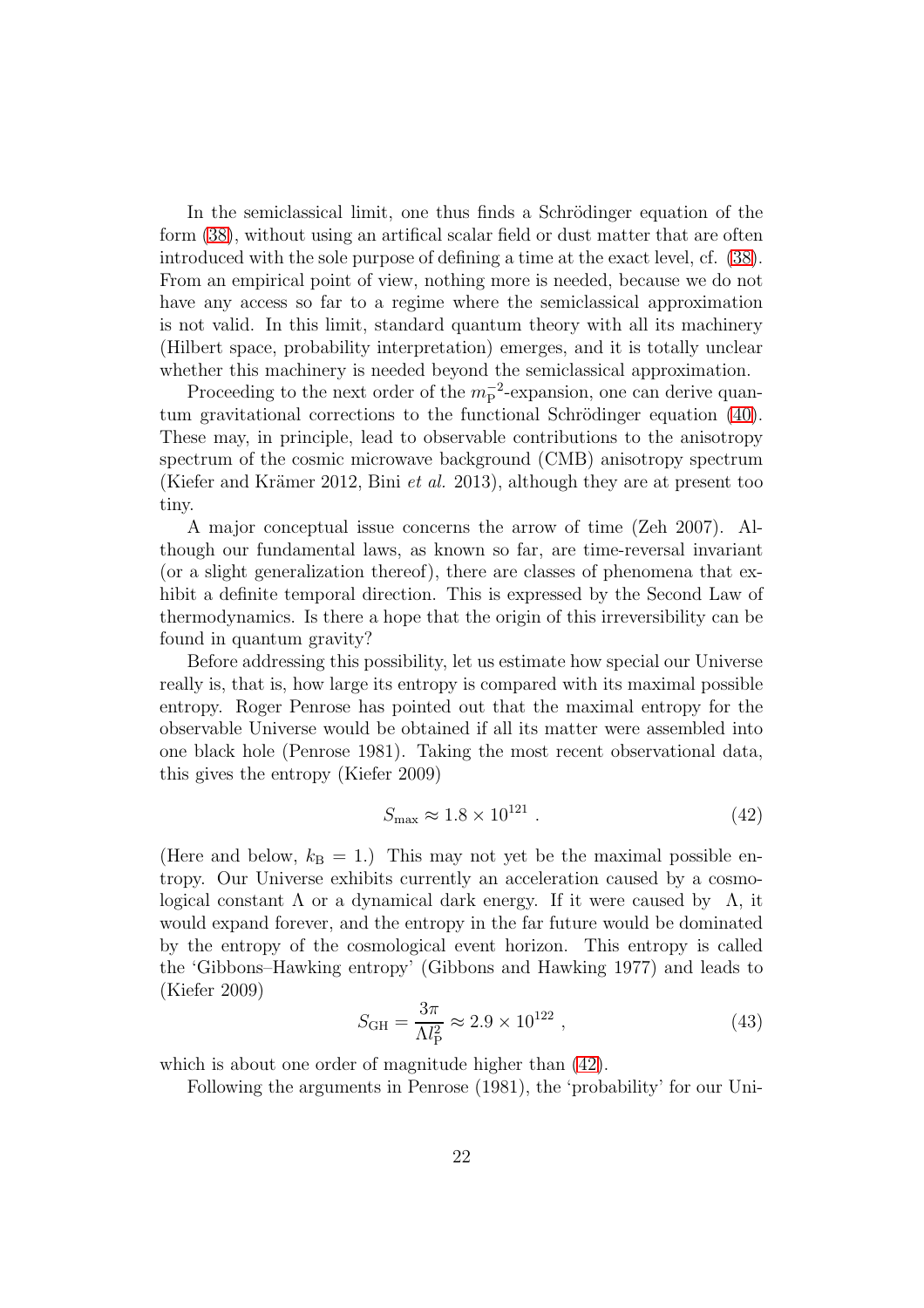verse can then be estimated as

$$
\frac{\exp(S)}{\exp(S_{\text{max}})} \approx \frac{\exp(3.1 \times 10^{104})}{\exp(2.9 \times 10^{122})} \approx \exp(-2.9 \times 10^{122}) . \tag{44}
$$

Our Universe is thus very special indeed. It is much more special than what would be estimated from the anthropic principle.

Turning to quantum gravity, the question arises how one can derive an arrow of time from a framework that is fundamentally timeless. A final answer is not yet available, but various ideas exist (Zeh 2007, Kiefer 2009). The Wheeler–DeWitt equation [\(24\)](#page-12-0) does not contain any external time parameter, but one can define an intrinsic time from the hyperbolic nature of this equation, which is entirely constructed from the three-metric (Zeh 1988). In quantum cosmology, this intrinsic time is the scale factor, cf. [\(35\)](#page-17-0) and [\(36\)](#page-18-0). If one adds small inhomogeneous degrees of freedom to a Friedmann model (Halliwell and Hawking 1985), the Wheeler–DeWitt equations turns out to be of the form

<span id="page-23-0"></span>
$$
\hat{H}\Psi = \left(\frac{2\pi G\hbar^2}{3}\frac{\partial^2}{\partial\alpha^2} + \sum_i \left[ -\frac{\hbar^2}{2}\frac{\partial^2}{\partial x_i^2} + \underbrace{V_i(\alpha, x_i)}_{\rightarrow 0 \text{ for } \alpha \rightarrow -\infty} \right] \right)\Psi = 0 , \quad (45)
$$

where the  $\{x_i\}$  denote the inhomogeneous degrees of freedom as well as neglected homogeneous ones;  $V_i(\alpha, x_i)$  are the corresponding potentials. One recognizes immediately that this Wheeler–DeWitt equation is hyperbolic with respect to the intrinsic time  $\alpha$ . Initial conditions are thus most naturally formulated with respect to constant  $\alpha$ .

The important property of [\(45\)](#page-23-0) is that the potential becomes small for  $\alpha \to -\infty$  (where the classical singularities would occur), but complicated for increasing  $\alpha$ . In the general case (not restricting to small inhomogeneities), this may be further motivated by the BKL-conjecture according to which spatial gradients become small near a spacelike singularity (Belinskii *et al.*) 1982). The Wheeler–DeWitt equation thus possesses an asymmetry with respect to 'intrinsic time'  $\alpha$ . One can in particular impose the simple boundary condition (Zeh 2007)

<span id="page-23-1"></span>
$$
\Psi \stackrel{\alpha \to -\infty}{\longrightarrow} \psi_0(\alpha) \prod_i \psi_i(x_i) , \qquad (46)
$$

which means that the degrees of freedom are initially *not* entangled. They will become entangled for increasing  $\alpha$  because then the coupling in the potential between  $\alpha$  and the  $\{x_i\}$  becomes important. This leads to a positive entanglement entropy. In the semiclassical limit, where a WKB time  $t$  can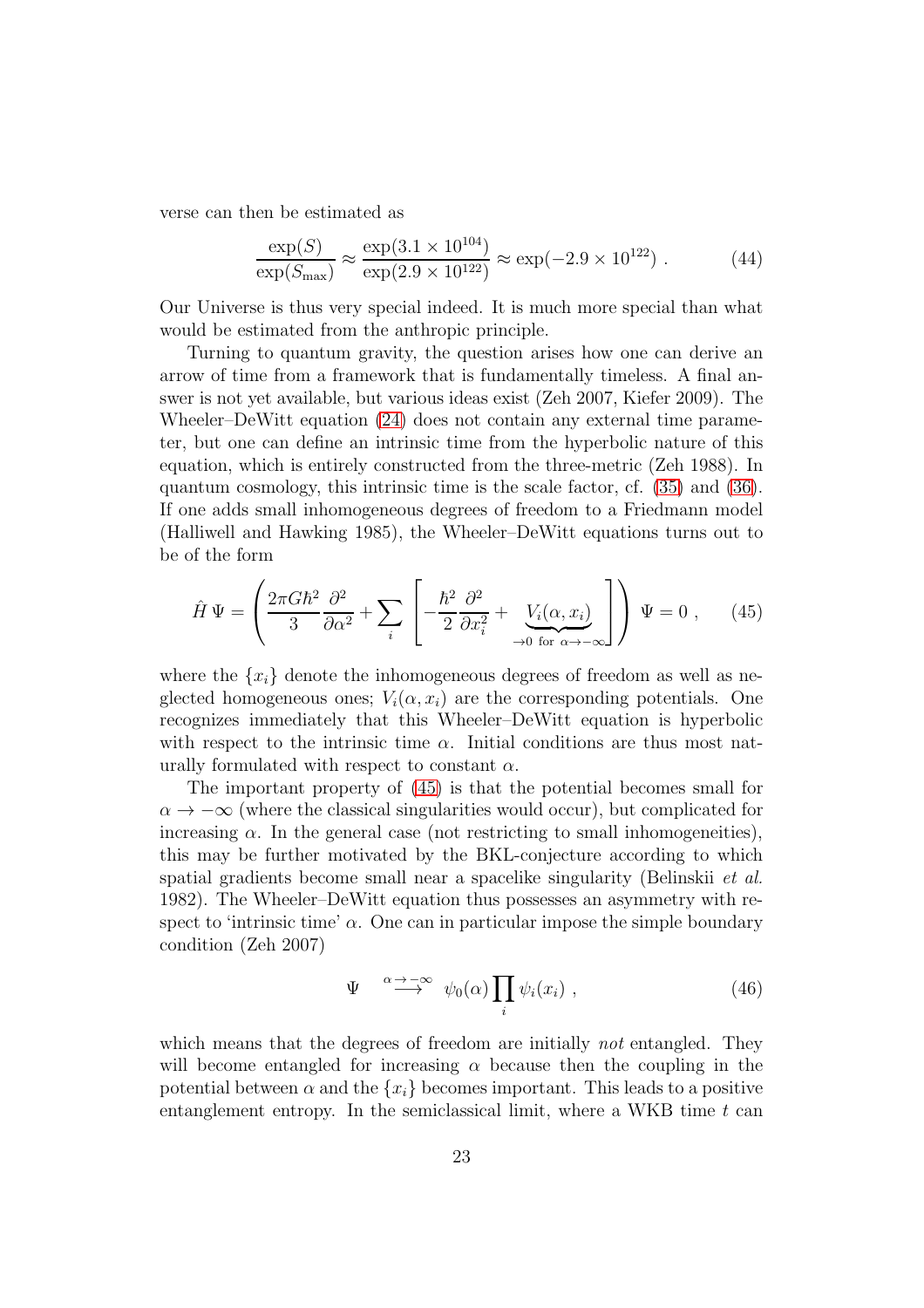be defined, there is a correlation between t and  $\alpha$  which can explain the standard Second Law, at least in principle. In this scenario, entropy increase is correlated with scale-factor increase. Therefore, the arrow of time would formally reverse at the turning point of a classically recollapsing universe, although in a quantum scenario the classical evolution would end there and no transition to a recollapsing phase could ever be observed (Kiefer and Zeh 1995). Whether a boundary condition of the form [\(46\)](#page-23-1) follows as a necessary requirement from the mathematical structure of the full theory or not is an open issue. Alternative ideas to the recovery of the arrow of time can be found in Penrose (2009), Vilenkin (2013a), and the references therein.

Our discussion about the problem of time was performed in the framework of quantum geometrodynamics. Its principle features should also be applicable, with some modifications, to loop quantum gravity. But what about string theory?

String theory contains general relativity. As we have seen above, the quantum equation that gives back Einstein's equation in the semiclassical limit is the Wheeler–DeWitt equation [\(24\)](#page-12-0). One would thus expect that the Wheeler–DeWitt equation can be recovered from string theory in the limit where the string constant  $\alpha'$  is small. Unfortunately, this has not been shown so far in any explicit manner.

It is clear, however, that the problem of time is the same in string theory. New insights may be obtained, in addition, for the concept of space. This is most clearly seen in the context of the AdS/CFT correspondence, see, for example, Maldacena (2011) for a review. In short words, this correspondence states that non-perturbative string theory in a background spacetime which is asymptotically anti-de Sitter (AdS) is dual to a conformal field theory (CFT) defined in a flat spacetime of one dimension fewer (the boundary of the background spacetime). What really corresponds here are certain matrix elements and symmetries in the two theories; an equivalence at the level of the quantum states is not shown. This correspondence can be considered as an intermediate step towards a background-independent formulation of string theory, because the background metric enters only through boundary conditions at infinity, cf. Blau and Theisen (2009).

The AdS/CFT correspondence can also be interpreted as a realization of the 'holographic principle', which states that the information of a gravitating system is located on the boundary of this system; the most prominent example is the expression [\(14\)](#page-7-1) for the entropy, which is given by the surface of the event horizon. In a particular case, laws including gravity in  $d = 3$ are equivalent to laws excluding gravity in  $d = 2$ . In a loose sense, space has then vanished, too (Maldacena 2005).

Our discussion of the problem of time presented in this section is far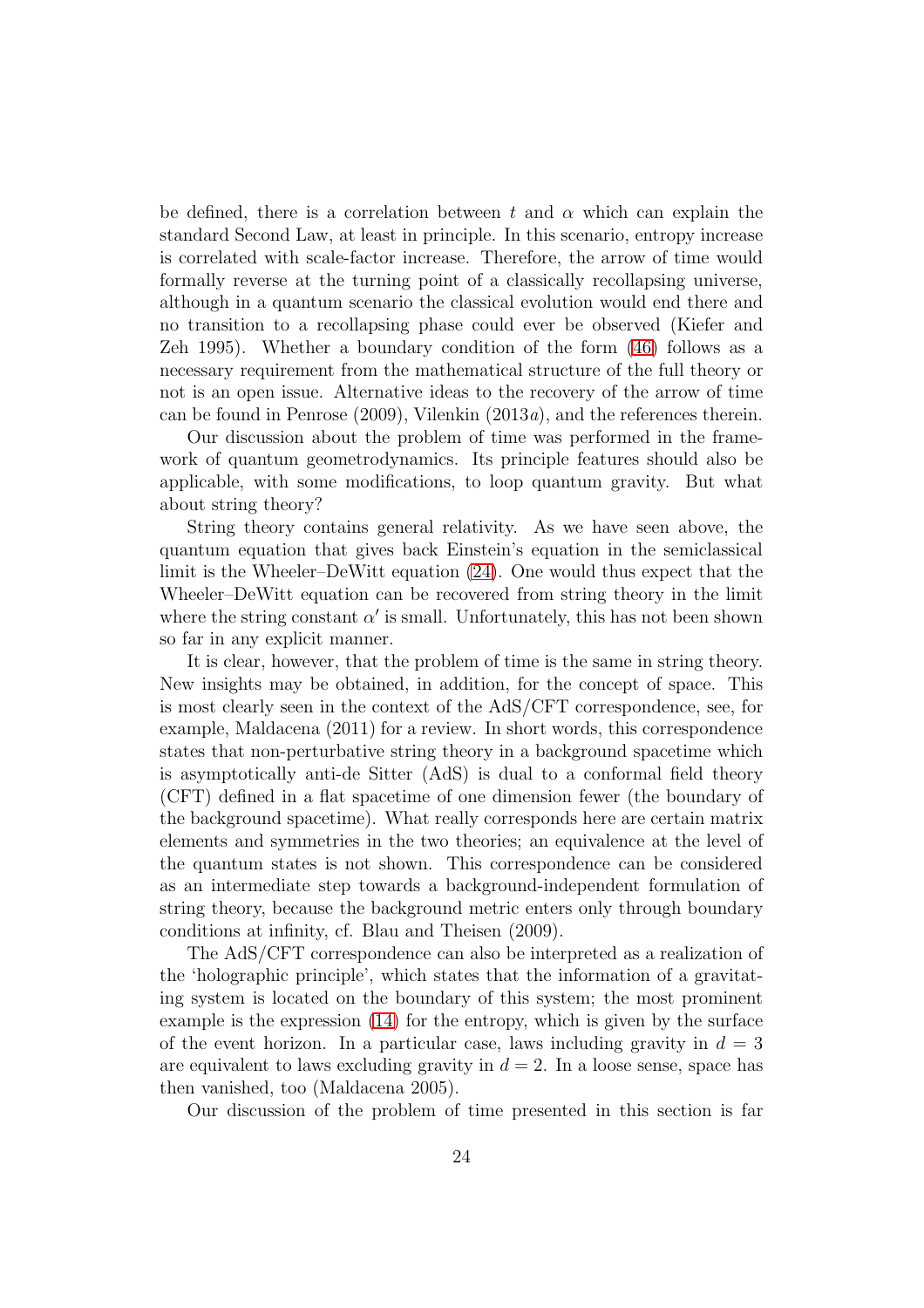from complete. There exist, for example, interesting suggestions of a thermodynamical origin of time in a gravitational context (Rovelli 1993). It has been shown that a statistical mechanics of generally covariant quantum theories can be developed without a preferred time and thus without a preferred notion of temperature (Montesinos and Rovelli 2001).

# 5 Singularity avoidance and boundary conditions

As we have mentioned at the beginning, classical GR predicts the occurrence of singularities (Hawking and Penrose 1996). What can the above approaches say about their fate in the quantum theory? In order to discuss this, one first has to agree about a definition of singularity avoidance in quantum gravity. Since such an agreement does not yet exist, one has to study heuristic expectations Already DeWitt (1967) has speculated that a classical singularity is avoided if the wave function vanishes at the corresponding region in configuration space,

$$
\Psi\left[{}^{(3)}\mathcal{G}_{\text{sing}}\right] = 0.\tag{47}
$$

One example where this condition can be implemented concerns the fate of a singularity called 'big brake' (Kamenshchik et al. 2007). This occurs for an equation of state of the form  $p = A/\rho$ ,  $A > 0$ , called 'anti-Chaplygin gas'. For a Friedmann universe with scale factor  $a(t)$  and a scalar field  $\phi(t)$ , this equation of state can be realized by the potential

$$
V(\phi) = V_0 \left( \sinh\left(\sqrt{3\kappa^2}|\phi|\right) - \frac{1}{\sinh\left(\sqrt{3\kappa^2}|\phi|\right)} \right) ; V_0 = \sqrt{A/4} ,
$$

where  $\kappa^2 = 8\pi G$ . The classical dynamics develops a pressure singularity (only  $\ddot{a}(t)$  becomes singular) and comes to an abrupt halt in the future ('big brake').

The Wheeler–DeWitt equation for this model reads

$$
\frac{\hbar^2}{2} \left( \frac{\kappa^2}{6} \frac{\partial^2}{\partial \alpha^2} - \frac{\partial^2}{\partial \phi^2} \right) \Psi (\alpha, \phi)
$$

$$
+ V_0 e^{6\alpha} \left( \sinh \left( \sqrt{3\kappa^2} |\phi| \right) - \frac{1}{\sinh \left( \sqrt{3\kappa^2} |\phi| \right)} \right) \Psi (\alpha, \phi) = 0 , \quad (48)
$$

where  $\alpha = \ln a$ , and Laplace–Beltrami factor ordering has been used. The vicinity of the big-brake singularity is the region of small  $\phi$ ; we can therefore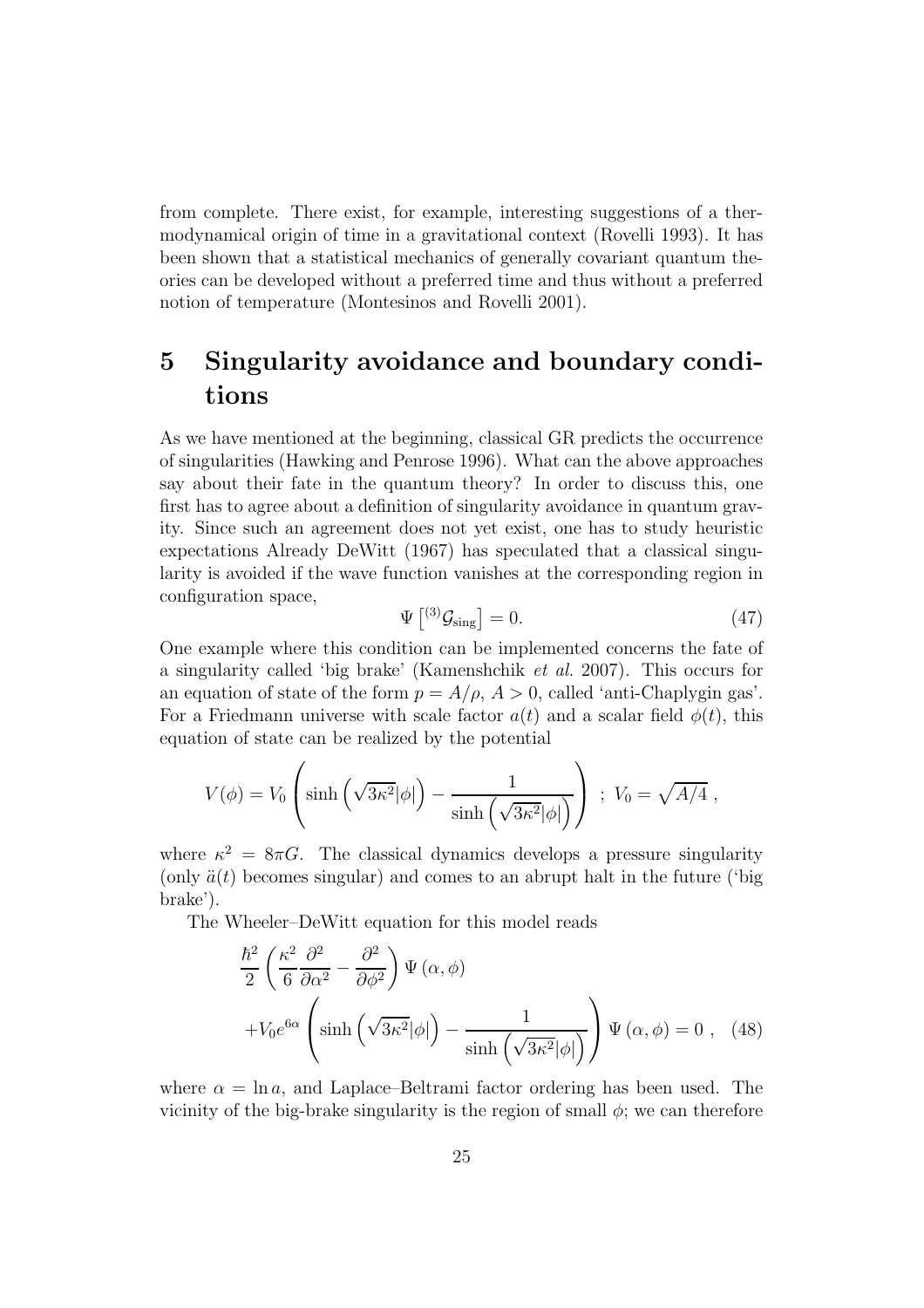use the approximation

$$
\frac{\hbar^2}{2} \left( \frac{\kappa^2}{6} \frac{\partial^2}{\partial \alpha^2} - \frac{\partial^2}{\partial \phi^2} \right) \Psi \left( \alpha, \phi \right) - \frac{\tilde{V_0}}{|\phi|} e^{6\alpha} \Psi \left( \alpha, \phi \right) = 0 ,
$$

where  $\tilde{V}_0 = V_0/3\kappa^2$ .

It was shown in Kamenshchik et al. (2007) that all normalizable solutions are of the form

$$
\Psi\left(\alpha,\phi\right) = \sum_{k=1}^{\infty} A(k)k^{-3/2}\mathrm{K}_0\left(\frac{1}{\sqrt{6}}\frac{V_{\alpha}}{\hbar^2 k\kappa}\right) \times \left(2\frac{V_{\alpha}}{k}|\phi|\right)e^{-\frac{V_{\alpha}}{k|\phi|}}\mathrm{L}_{k-1}^1\left(2\frac{V_{\alpha}}{k}|\phi|\right) ,
$$

where  $K_0$  is a Bessel function,  $L_{k-1}^1$  are Laguerre polynoms, and  $V_\alpha \equiv \tilde{V}_0 e^{6\alpha}$ . They all vanish at the classical singularity. This model therefore implements DeWitt's criterium above. The same holds in more general situations of this type (Bouhmadi-López et al. 2009). In a somewhat different approach, the big brake singularity is not avoided (Kamenshchik and Manti 2012). Singularity avoidance in the case of a 'big rip', which can occur for phantom fields, is discussed in Dabrowski  $et \ al.$  (2006).

The vanishing of the wave function at the classical singularity plays also a role in the treatment of supersymmetric quantum cosmological billiards (Kleinschmidt *et al.* 2009). In  $D = 11$  supergravity, one can employ near a spacelike singularity such a description based on the Kac–Moody group  $E_{10}$  and derive the corresponding Wheeler–DeWitt equation. It was found there, too, that  $\Psi \to 0$  near the singularity and that DeWitt's criterium is fulfilled. Singularity avoidance for the Wheeler–DeWitt equation is also achieved when the Bohm interpretation is used (Pinto-Neto et al. 2012). Singularity avoidance was also discussed using 'wavelet quantization' instead of canonical quantization (Bergeron  $et$  al. 2013); there the occurrence of a repulsive potential was found.

Singularity avoidance also occurs in the framework of loop quantum cosmology, although in a somewhat different way (Bojowald 2011). The bigbang singularity can be avoided by solutions of the difference equation that replaces the Wheeler–DeWitt equation. The avoidance can also be achieved by the occurrence of a bounce in the effective Friedmann equations. These results strongly indicate that singularities are avoided in loop quantum cosmology, although no general theorems exist (Ashtekar and Singh 2011). Possible singularity avoidance can also be discussed for black-hole singularities and for naked singularities (Joshi 2013).

The question of singularity avoidance is closely connected with the role of boundary conditions in quantum cosmology. Let us thus here have a brief look at the conceptual side of this issue.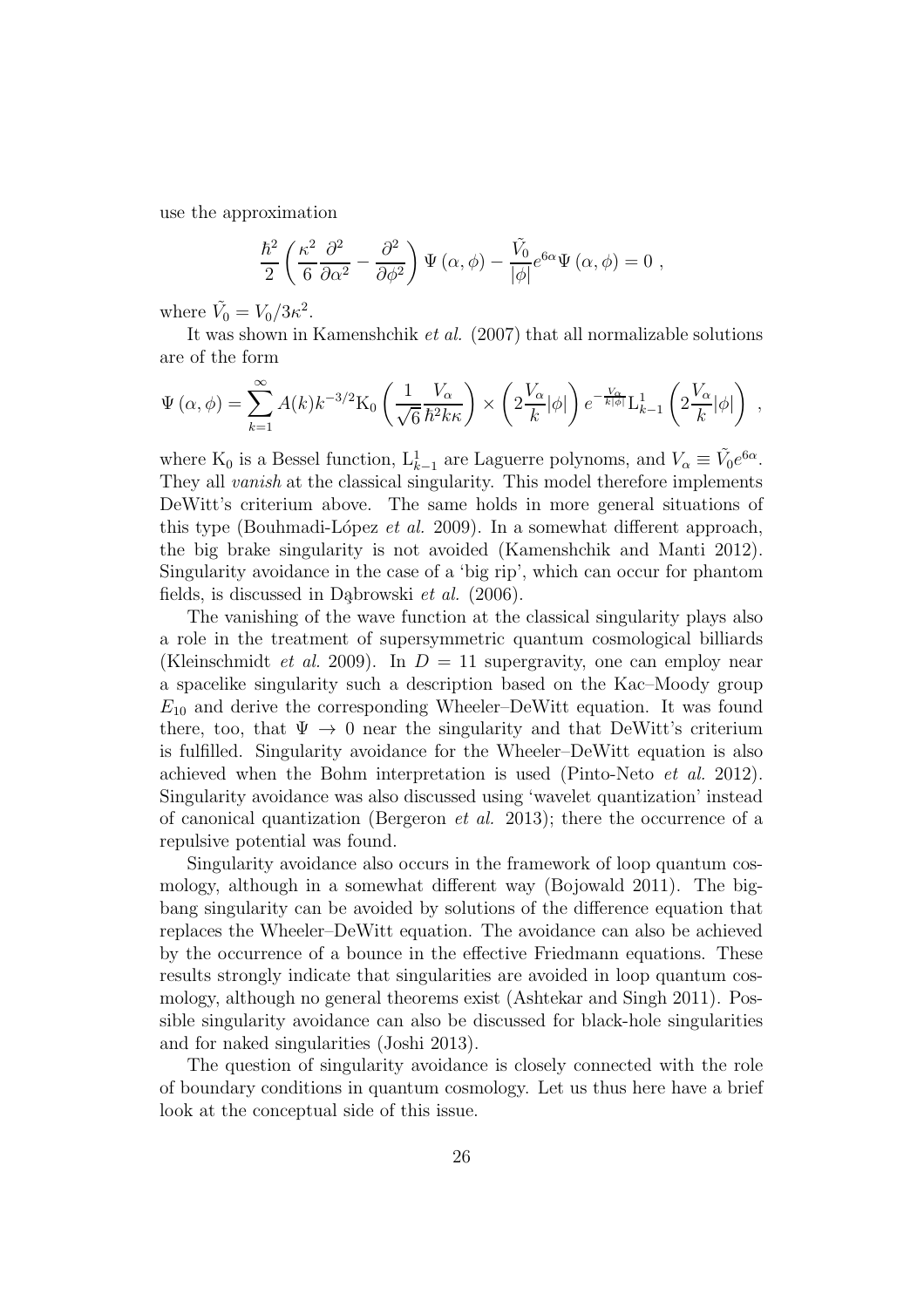The Wheeler–DeWitt equation [\(36\)](#page-18-0) is of hyperbolic nature with respect to  $\alpha \equiv \ln a$ . It makes thus sense to specify the wave function and its derivative at constant  $\alpha$ . In the case of an open universe, this is fine. In the case of a closed universe, however, one has to impose the boundary condition that the wave function vanishes at  $\alpha \to \infty$ . The existence of a solution in this case may then lead to a restriction on the allowed values for the parameters of the model, such as the cosmological constant or the mass of a scalar field, or may allow no solution at all.

Another type of boundary conditions makes use of the path-integral formulation [\(17\)](#page-9-1). In 1982, Hawking formulated his 'no-boundary condition' for the wave function (Hawking 1982), which was then elaborated in Hartle and Hawking (1983) and Hawking (1984). The wave function is given by the Euclidean path integral

$$
\Psi[h_{ab}, \Phi, \Sigma] = \sum_{\mathcal{M}} \nu(\mathcal{M}) \int_{\mathcal{M}} \mathcal{D}g \mathcal{D} \Phi \, e^{-S_{\Sigma}[g_{\mu\nu}, \Phi]} \,. \tag{49}
$$

The sum over  $\mathcal M$  expresses the sum over all four-manifolds with measure  $\nu(\mathcal{M})$  (which actually cannot be performed). The no-boundary condition states that – apart from the boundary where the three metric  $h_{ab}$  is specified – there is no other boundary on which initial conditions have to be specified.

Originally, the hope was entertained that the no-boundary proposal leads to a unique wave function (or a small class of wave functions) and that the classical big-bang singularity is smoothed out by the absence of the initial boundary. It was, however, later realized that there are, in fact, many solutions, and that the integration has to be performed over complex metrics (see e.g. Halliwell and Louko 1990 and Kiefer 1991). Moreover, the path integral can usually only be evaluated in a semiclassical limit (using the saddle-point approximation), so it is hard to make a general statement about singularity avoidance.

In a Friedmann model with scale factor a and a scalar field  $\phi$  with a potential  $V(\phi)$ , the no-boundary condition gives the semiclassical solution (Hawking 1984)

<span id="page-27-0"></span>
$$
\psi_{\rm NB} \propto \left(a^2 V(\phi) - 1\right)^{-1/4} \exp\left(\frac{1}{3V(\phi)}\right) \cos\left(\frac{(a^2 V(\phi) - 1)^{3/2}}{3V(\phi)} - \frac{\pi}{4}\right) \ . \tag{50}
$$

We note that the no-boundary wave function is always real. The form [\(50\)](#page-27-0) corresponds to the superposition of an expanding and a recollapsing universe.

Another prominent boundary condition is the tunnelling proposal (see Vilenkin 2003 and the references therein). It was originally defined by the choice of taking 'outgoing' solutions at singular boundaries of superspace. The term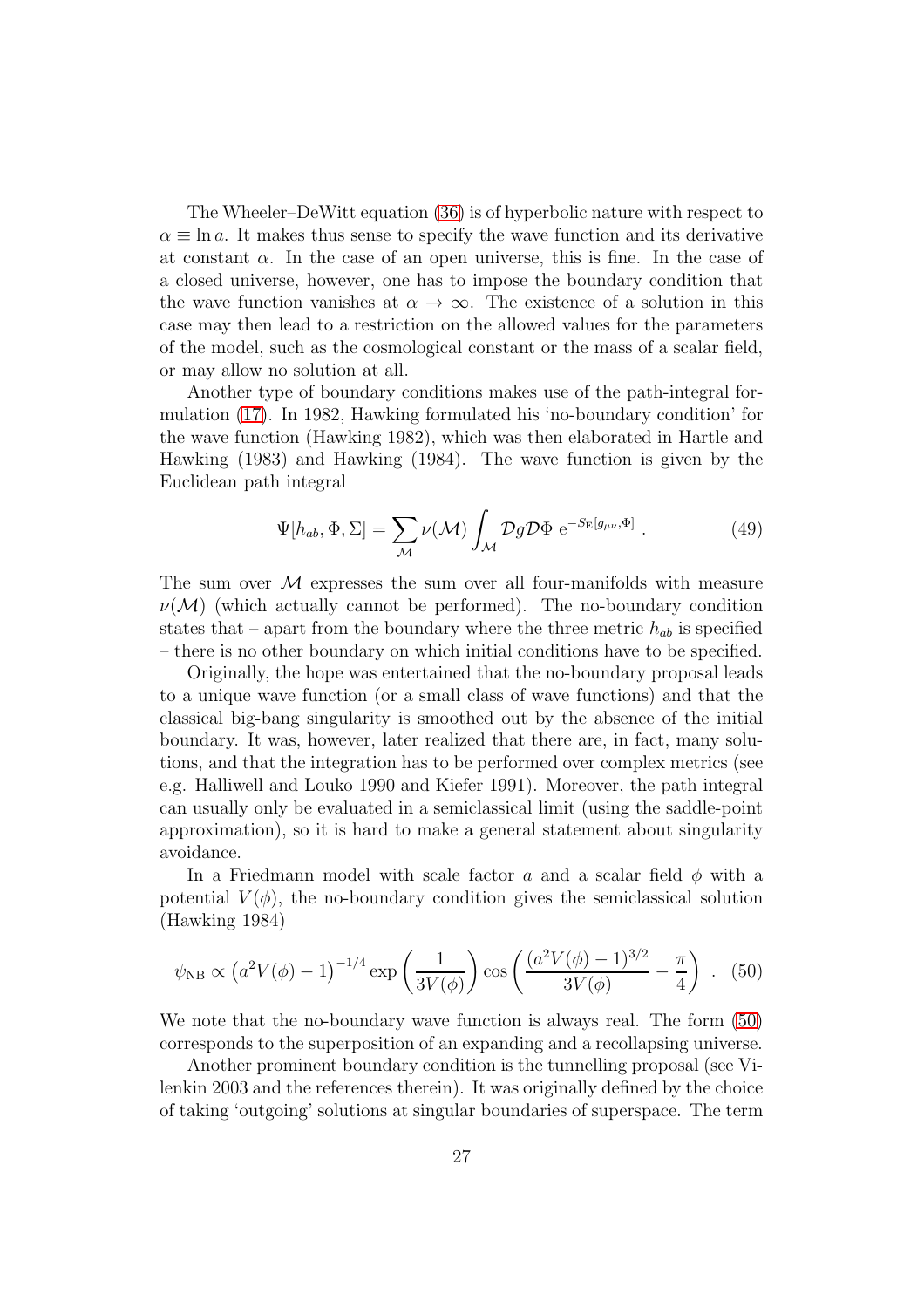'outgoing' is somewhat misleading, because the sign of the imaginary unit has no absolute meaning in the absence of external time (Zeh 1988). What one can say is that a complex solution is chosen, in contrast to the real solution found from the no-boundary proposal. In the same model, one obtains for the tunnelling proposal instead of [\(50\)](#page-27-0) the expression

$$
\psi_{\rm T} \propto (a^2 V(\phi) - 1)^{-1/4} \exp\left(-\frac{1}{3V(\phi)}\right) \exp\left(-\frac{\mathrm{i}}{3V(\phi)} (a^2 V(\phi) - 1)^{3/2}\right). \tag{51}
$$

Considering the conserved Klein–Gordon type of current

$$
j = \frac{i}{2}(\psi^*\nabla\psi - \psi\nabla\psi^*), \quad \nabla j = 0,
$$
\n(52)

where  $\nabla$  denotes the derivatives in minisuperspace, one finds for a WKB solution of the form  $\psi \approx C \exp(iS)$  the expression

$$
j \approx -|C|^2 \nabla S \tag{53}
$$

The tunnelling proposal states that this current should point outwards at large a and  $\phi$  (provided, of course, that  $\psi$  is of WKB form there). If  $\psi$  were real (as is the case in the no-boundary proposal), the current would vanish. Again, the wave function is of semiclassical form. It has been suggested that it may only be interpreted in this limit (Vilenkin 1989). Other boundary conditions include the SIC-proposal put forward by Conradi and Zeh (1991).

An interesting application of these boundary conditions concerns the prediction of an inflationary phase for the early universe. Here, it seems that the tunnelling wave function favours such a phase, while the no-boundary condition disfavours it (Barvinsky et al. 2010). In the context of the string theory landscape, the no-boundary proposal was applied to inflation, even leading to a prediction for the spectral index of the CMB spectrum (Hartle et al. 2011).

## 6 General interpretation of quantum theory

Quantum cosmology can shed some light on the problem of interpreting quantum theory in general. After all, a quantum universe possesses by definition no external classical measuring agency. It is does not possible to apply the Copenhagen interpretation, which presumes the existence of classical realms from the outset.

Since all the approaches discussed above preserve the linearity of the formalism, the superposition principle remains valid, and with it the measurement problem. In most investigations, the Everett interpretation (Everett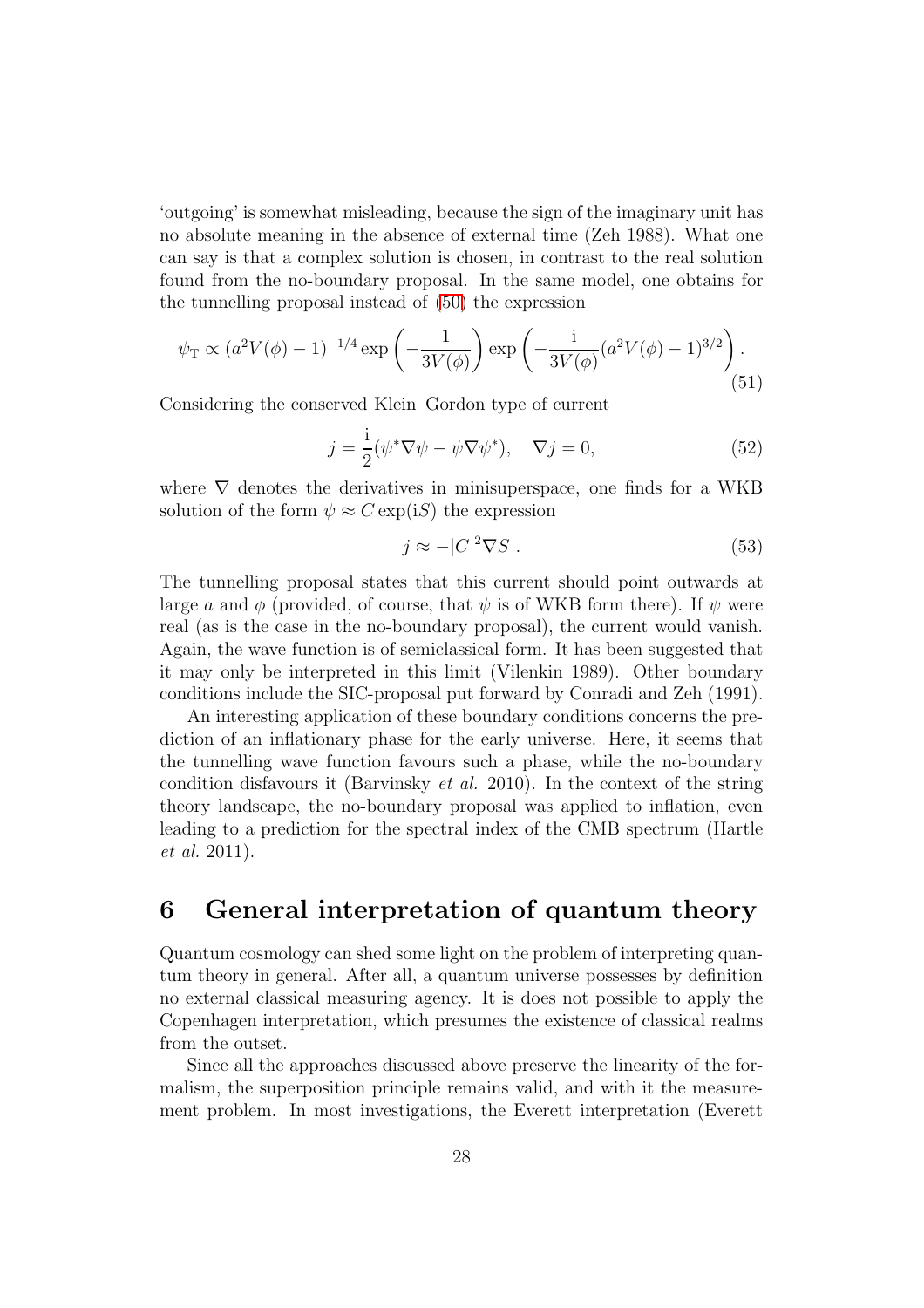1957) is applied to quantum cosmology. In this interpretation, all components of the wave function are equally real. This view is already reflected by the words of Bryce DeWitt in DeWitt (1967):

Everett's view of the world is a very natural one to adopt in the quantum theory of gravity, where one is accustomed to speak without embarassment of the 'wave function of the universe.' It is possible that Everett's view is not only natural but essential.

Alternative interpretations include the Bohm interpretation, see Pinto-Neto et al. (2012) and the references therein.

Quantum cosmology (and quantum theory in general) can be consistently interpreted if the Everett interpretation is used together with the process of decoherence (Joos et al. 2003). Decoherence is the irreversible emergence of classical properties from the unavoidable interaction with the 'environment' (meaning irrelevant or negligible degrees of freedom in configuration space). In quantum cosmology, the irrelevant degrees of freedom include tiny gravitational waves and density fluctuations (Zeh 1986). Their interaction with the scale factor and global matter fields transform them into variables that behave classically, see, for example, Kiefer (1987) and Barvinsky *et al.* (1999). An application of decoherence to the superposition of triad superpositions in loop quantum cosmology can be found in Kiefer and Schell (2013).

Once the 'background variables' such as a or  $\phi$  have been rendered classical by decoherence, the question arises what happens to the primordial quantum fluctuations out of which – according to the inflationary scenario – all structure in the Universe emerges. Here, again, decoherence plays the decisive role, see Kiefer and Polarski (2008) and the references therein. The quantum fluctuations assume classical behaviour by the interaction with small perturbations that arises either from other fields or from a self-coupling interaction. The decoherence time typically turns out to be of the order

$$
t_{\rm d} \sim \frac{H_{\rm I}}{g} \,,\tag{54}
$$

where  $q$  is a dimensionless coupling constant of the interaction with the other fields causing decoherence, and  $H_I$  is the Hubble parameter of inflation. The ensuing coarse-graining brought about by the decohering fields causes an entropy increase for the primordial fluctuations (Kiefer et al. 2007). All of this is in accordance with current observations of the CMB anisotropies.

These considerations can, in principle, be extended to the concept of the multiverse, as it arises, for example, from the string landscape or from inflation (see e.g. Carr 2007 and Vilenkin  $2013b$ ), but additional problems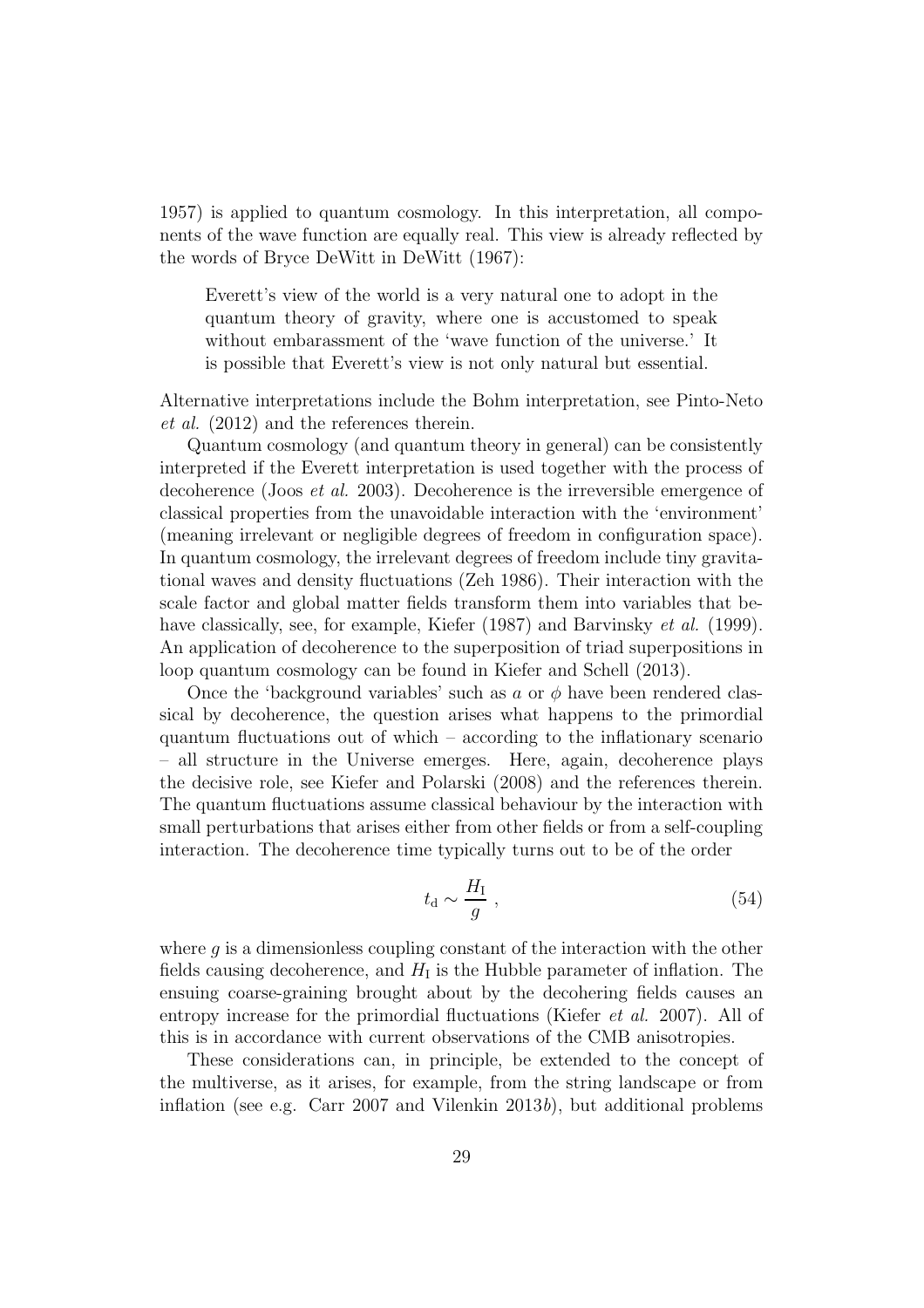emerge (such as the measure problem) that have so far not been satisfactorily been dealt with.

As we have mentioned in Sec. 1, the linearity of quantum theory may break down if gravity becomes important. In this case, a collapse of the wave function may occur, which destroys all the components of the wave function except one, see, for example, Landau *et al.* (2012). But as long as there is no empirical hint for the breakdown of linearity, the above scenario provides a consistent and minimalistic (in the sense of mathematical structure) picture of the quantum-to-classical transition in quantum cosmology.

In addition to the many formal and mathematical problems, conceptual problems form a major obstacle for the final construction of a quantum theory of gravity and its application to cosmology. They may, however, also provide the key for the construction of such a theory. Whether or when this will happen is, however, an open question.

## References

- [1] Agullo, I., Barbero G., J. F., Borja, E. F., Diaz-Polo, J., and Villaseñnor, E. J. S. (2010). Detailed black hole state counting in loop quantum gravity. Phys. Rev. D, 82, 084029.
- [2] Albers, M., Kiefer, C., and Reginatto, M. (2008). Measurement analysis and quantum gravity. Phys. Rev. D, 78, 064051.
- [3] Alexander, S., Bojowald, M., Marciano, A., and Simpson, D. (2012). Electric time in quantum cosmology. [arXiv:1212.2204v](http://arxiv.org/abs/1212.2204)1 [gr-qc].
- [4] Almheiri, A., Marolf, D., Polchinski, J., and Sully, J. (2013). Black holes: complementarity or firewalls? J. High Energy Phys., 02 (2013) 062.
- [5] Ambjørn, J., Goerlich, A., Jurkiewicz, J., and Loll, R. (2013). Quantum gravity via causal dynamical triangulations. [arXiv:1302.2173v](http://arxiv.org/abs/1302.2173)1 [hep-th].
- [6] Amelino-Camelia, G. and Kowalski-Glikman (eds.) (2005). Planck scale effects in astrophysics and cosmology. Lecture Notes in Physics 669. Springer, Berlin.
- [7] Anderson, E. (2011). The problem of time and quantum cosmology in the relational particle mechanics arena. [arXiv:1111.1472v](http://arxiv.org/abs/1111.1472)3 [gr-qc].
- [8] Anderson, E. (2012). Problem of time in quantum gravity. Ann. Phys.  $(Berlin)$ , **524**, 757–86.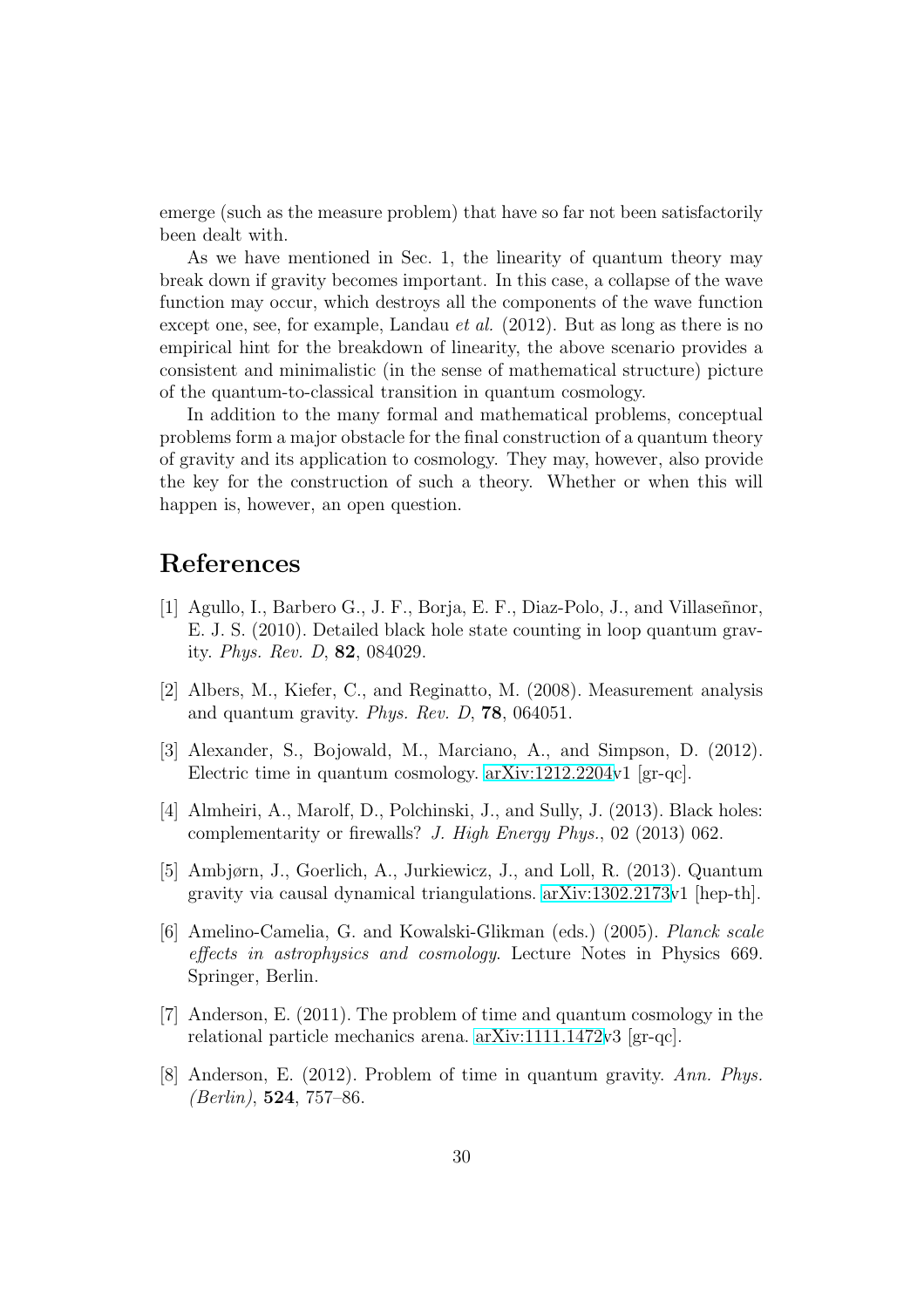- [9] Anderson, J. (1967). Principles of relativity physics. Academic Press, New York.
- [10] Ashtekar, A. (1986). New variables for classical and quantum gravity. Phys. Rev. Lett., 57, 2244–7.
- [11] Ashtekar, A. and Lewandowski, J. (2004). Background independent quantum gravity: a status report. Class. Quantum Grav., 21, R53–152.
- [12] Ashtekar, A. and Singh, P. (2011). Loop quantum cosmology: a status report. Class. Quantum Grav., 28, 213001.
- [13] Barbour, J. B. (2000). The end of time. Oxford University Press, New York.
- [14] Barbour, J. B. and Bertotti, B. (1982). Mach's principle and the structure of dynamical theories. Proc. R. Soc. Lond. A, 382, 295-306.
- [15] Barbour, J. B. and Foster, B. (2008). Constraints and gauge transformations: Dirac's theorem is not always valid. [arXiv:0808.1223v](http://arxiv.org/abs/0808.1223)1 [gr-qc].
- [16] Barbour, J. B., Koslowski, T., and Mercati, F. (2013). The solution to the problem of time in shape dynamics. [arXiv:1302.6264v](http://arxiv.org/abs/1302.6264)1 [gr-qc].
- [17] Barvinsky, A. O. and Kiefer, C. (1998). Wheeler–DeWitt equation and Feynman diagrams. Nucl. Phys. B, 526, 509–39.
- [18] Barvinsky, A. O., Kamenshchik, A. Yu., Kiefer, C., and Mishakov, I. V. (1999). Decoherence in quantum cosmology at the onset of inflation. Nucl. Phys. B, 551, 374–96.
- [19] Barvinsky, A. O., Kamenshchik, A. Yu., Kiefer, C., and Steinwachs, C. (2010). Tunneling cosmological state revisited: Origin of inflation with a nonminimally coupled standard model Higgs inflaton. Phys. Rev. D, 81, 043530.
- [20] Bassi, A., Lochan, K., Satin, S., Singh, T. P., and Ulbricht, H. (2013). Models of wave-function collapse, underlying theories, and experimental tests. Rev. Mod. Phys., 85, 471–527.
- [21] Bastos, C., Bertolami, O., Costa Dias, N. and Nuno Prata, J. (2008). Phase-space noncommutative quantum cosmology. Phys. Rev. D, 78, 023516.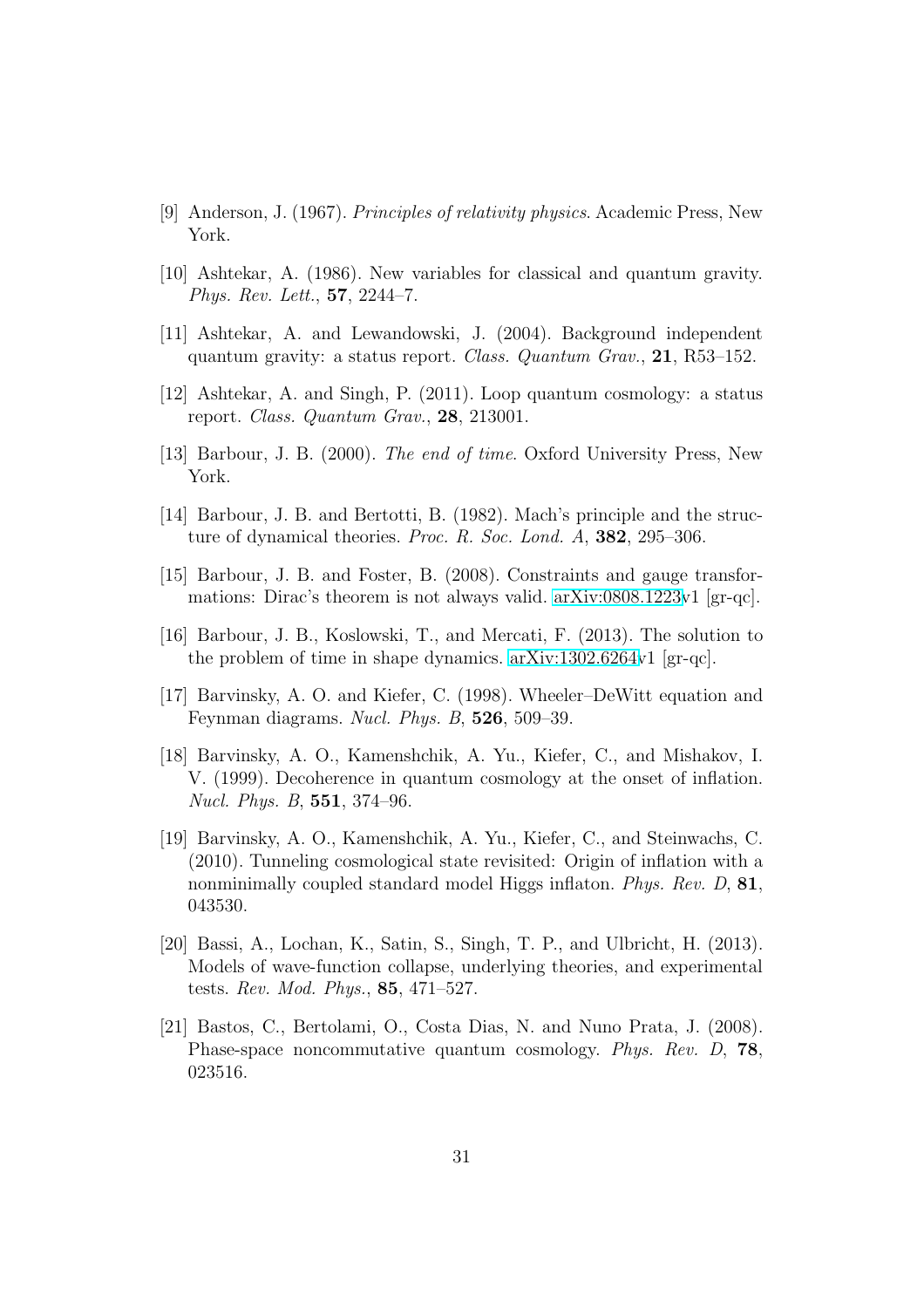- [22] Belinskii, V. A., Khalatnikov, I. M., and Lifshitz, E. M. (1982). A general solution of the Einstein equations with a time singularity.  $Adv. Phys., 31,$ 639–67.
- [23] Bergeron, H., Dapor, A., Gazeau, J. P., and Malkiewicz, P. (2013). Wavelet quantum cosmology. arXiv:0653v1 [gr-qc].
- [24] Bern, Z., Carrasco, J. J. M., Dixon, L. J., Johansson, H., and Roiban, R. (2009). Ultraviolet behavior of  $\mathcal{N} = 8$  supergravity at four loops. Phys. Rev. Lett., 103, 081301.
- [25] Bertolami, O. and Zarro, C. A. D. (2011). Hořava-Lifshitz quantum cosmology. Phys. Rev. D, 85, 044042.
- [26] Bertoni, C., Finelli, F., and Venturi, G. (1996). The Born–Oppenheimer approach to the matter-gravity system and unitarity. Class. Quantum Grav., 13, 2375–83.
- [27] Bini, D., Esposito, G., Kiefer, C., Krämer, M., and Pessina, F. (2013). On the modification of the cosmic microwave background anisotropy spectrum from canonical quantum gravity. Phys. Rev. D, 87, 104008.
- [28] Birrell, N. D. and Davies, P. C. W. (1982). Quantum fields in curved space. Cambridge University Press, Cambridge.
- [29] Bjerrum-Bohr, N. E. J., Donoghue, J. F., and Holstein, B. R. (2003). Quantum gravitational corrections to the nonrelativistic scattering potential of two masses. Phys. Rev. D, 67, 084033.
- [30] Blau, M. and Theisen, S. (2009). String theory as a theory of quantum gravity: a status report. Gen. Relativ. Gravit., 41, 743–55.
- [31] Blumenhagen, R., Lüst, D., and Theisen, S. (2013). Basic Concepts of String Theory. Springer, Berlin.
- [32] Bojowald, M. (2011). Quantum cosmology. Lecture Notes in Physics 835. Springer, Berlin.
- [33] Bojowald, M. (2012). Quantum cosmology: effective theory. Class. Quantum Grav., 29, 213001.
- [34] Bojowald, M., Kiefer, C., and Moniz, P. V. (2010). Quantum cosmology for the 21st century: a debate. [arXiv:1005.2471v](http://arxiv.org/abs/1005.2471)1 [gr-qc].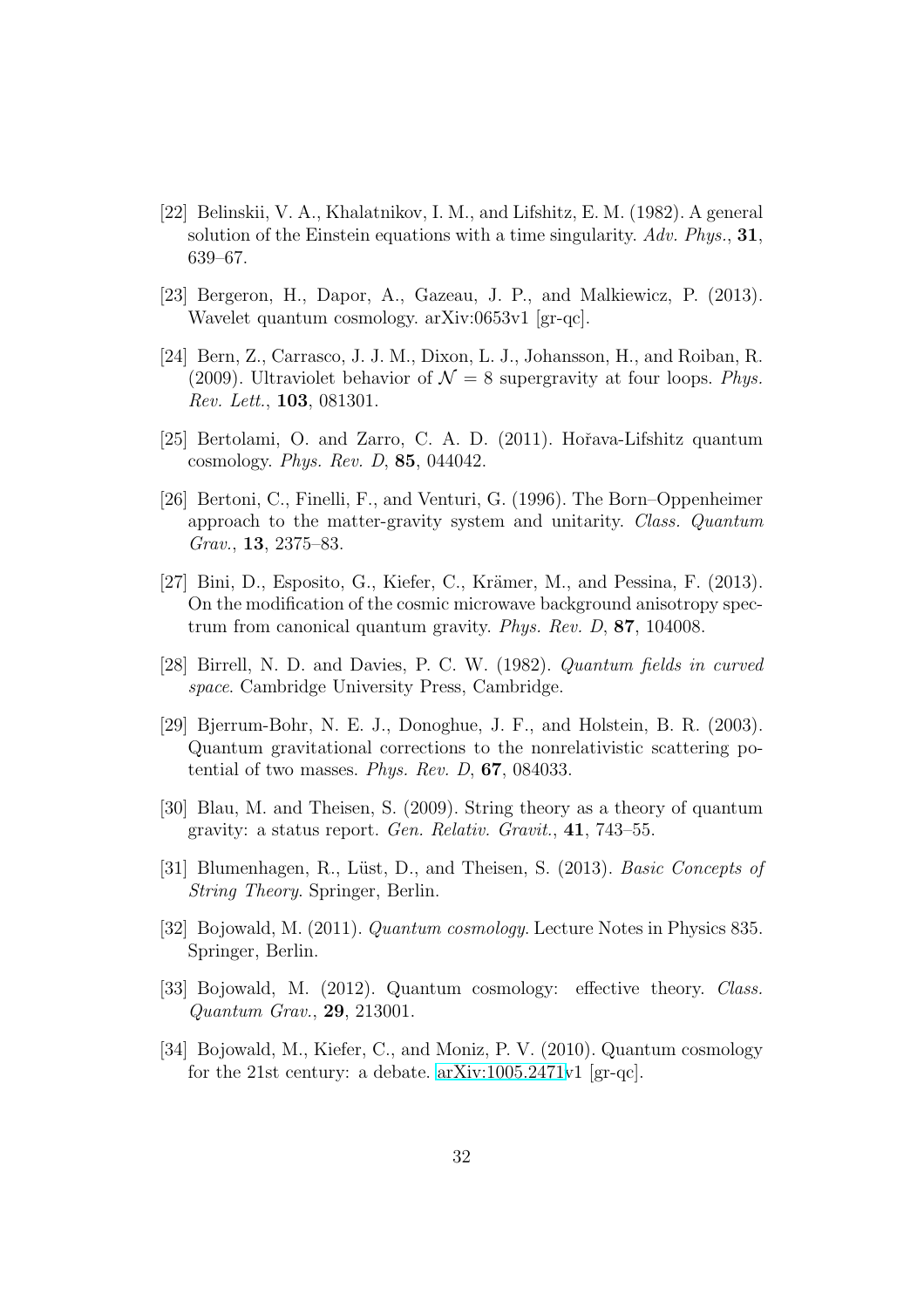- [35] Bojowald, M., Hoehn, P. A., and Tsobanjan, A. (2011). An effective approach to the problem of time. Class. Quantum Grav., 28, 035006.
- [36] Bouhmadi-L´opez, M., Kiefer, C., Sandh¨ofer, B., and Moniz, P. V. (2009). Quantum fate of singularities in a dark-energy dominated universe. Phys. Rev. D, 79, 124035.
- [37] Brown, J. D. and Kuchař, K. V. (1995). Dust as a standard of space and time in canonical quantum gravity. Phys. Rev. D, 51, 5600–29.
- [38] Calzetta, E. (2012). Chaos, decoherence and quantum cosmology. Class. Quantum Grav., 29, 143001.
- [39] Calzetta, E. and Gonzalez, J. J. (1995). Chaos and semiclassical limit in quantum cosmology. Phys. Rev. D,  $51$ ,  $6821-8$ .
- [40] Carlip, S. (2008). Is quantum gravity necessary? Class. Quantum Grav., 25, 154010.
- [41] Carlip, S. (2010). The small scale structure of spacetime. [arXiv:1009.1136v](http://arxiv.org/abs/1009.1136)1 [gr-qc].
- [42] Carr, B. J. (2003). Primordial black holes as a probe of cosmology and high energy physics. In Quantum gravity: from theory to experimental search (ed. D. Giulini, C. Kiefer, and C. Lämmerzahl), pp. 301–21. Lecture Notes in Physics 631. Springer, Berlin.
- [43] Carr, B. J. (ed.) (2007). Universe or multiverse? Cambridge University Press, Cambridge.
- [44] Conradi, H. D. and Zeh, H. D. (1991). Quantum cosmology as an initial value problem. *Phys. Lett. A*,  $154$ ,  $321-6$ .
- [45] Cornish, N. J. and Shellard, E. P. S. (1998). Chaos in quantum cosmology. Phys. Rev. Lett., 81, 3571–4.
- [46] Coule, D. H. (2005). Quantum cosmological models. Class. Quantum Grav., 22, R125–66.
- [47] Dabrowski, M. P., Kiefer, C., and Sandhöfer, B. (2006). Quantum phantom cosmology. Phys. Rev. D, 74, 044022.
- [48] DeWitt, B. S. (1967). Quantum theory of gravity. I. The canonical theory. Phys. Rev., 160, 1113–48.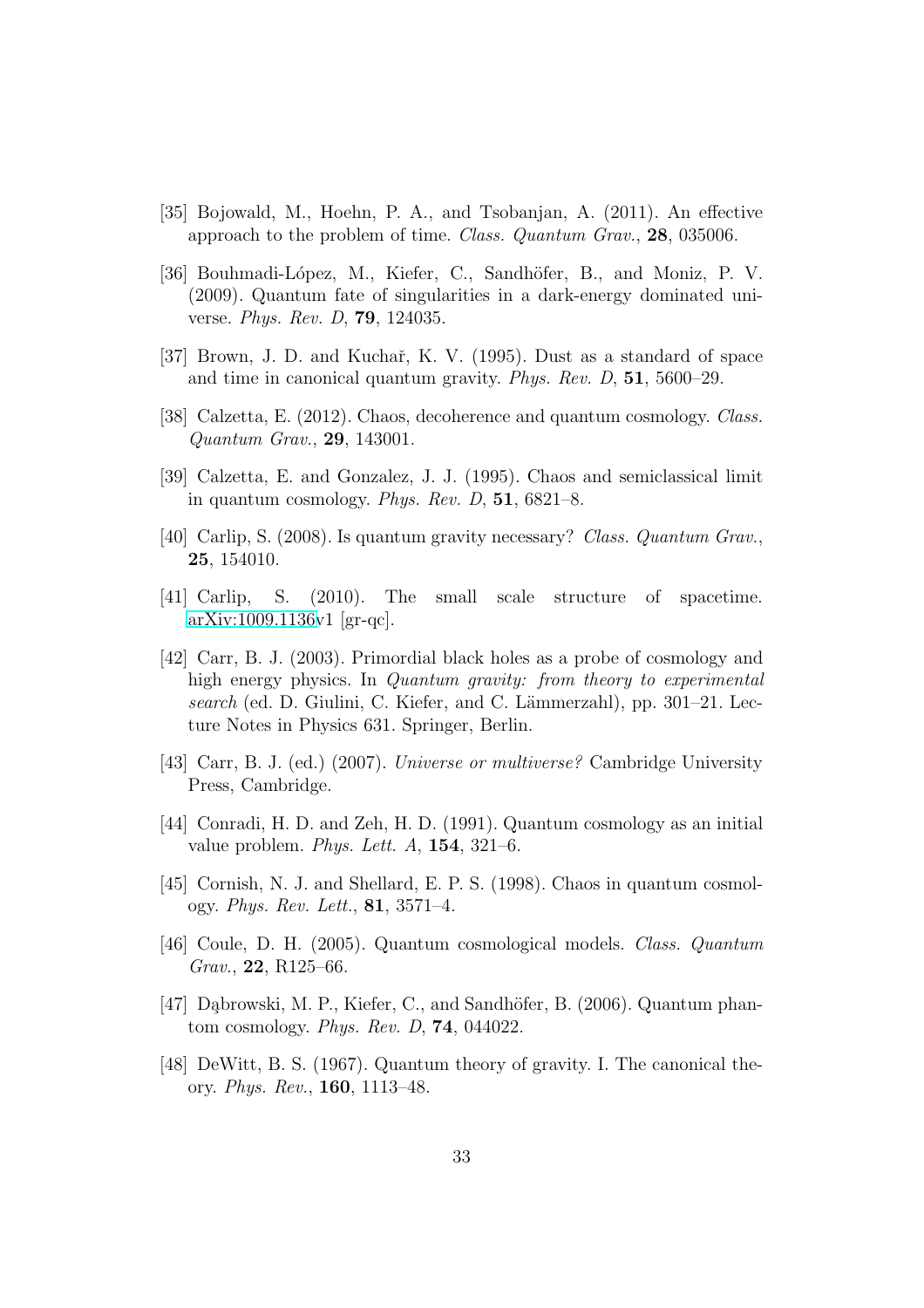- [49] DeWitt, C. M. and Rickles, D. (eds.) (2011). The Role of Gravitation in Physics. Report from the 1957 Chapel Hill Conference. Edition Open Access, Berlin.
- [50] Douglas, M. R. (2003). The statistics of string/M theory vacua. J. High Energy Phys., 05(2003), 046.
- [51] Everett, H. (1957). 'Relative state' formulation of quantum mechanics. Rev. Mod. Phys., 29, 454–62.
- [52] Freese, K., Hill, C. T., and Mueller, M. T. (1985). Covariant functional Schrodinger formalism and application to the Hawking effect. Nucl. Phys. B, 255, 693–716.
- [53] Gambini, R. and Pullin, J. (2011). A first course in loop quantum gravity. Oxford University Press, Oxford.
- [54] Gasperini, M. and Veneziano, G. (2003). The pre-big bang scenario in string cosmology. Phys. Rep.,  $373$ , 1–212.
- [55] Gibbons, G. W. and Hawking, S. W. (1977). Cosmological event horizons, thermodynamics, and particle creation. Phys. Rev. D, 15, 2738–51.
- [56] Giulini, D. and Großardt, A. (2011). Gravitationally induced inhibitions of dispersion according to the Schrödinger–Newton equation. Class. Quantum Grav., 28, 195026.
- [57] Goroff, M. H. and Sagnotti, A. (1985). Quantum gravity at two loops. Phys. Lett. B, 160, 81–6.
- [58] Gronwald, F. and Hehl, F. W. (1996). On the gauge aspects of gravity. [arXiv:gr-qc/9602013v](http://arxiv.org/abs/gr-qc/9602013)1.
- [59] Halliwell, J. J. (1991). Introductory lectures on quantum cosmology. In Quantum cosmology and baby universes (ed. S. Coleman, J. B. Hartle, T. Piran, and S. Weinberg), pp. 159–243. World Scientific, Singapore.
- [60] Halliwell, J. J. and Hawking, S. W. (1985). Origin of structure in the Universe. Phys. Rev. D, 31, 1777–91.
- [61] Halliwell, J. J. and Louko, J. (1990). Steepest descent contours in the path integral approach to quantum cosmology. 3. A general method with applications to anisotropic minisuperspace models. Phys. Rev. D, 42, 3997–4031.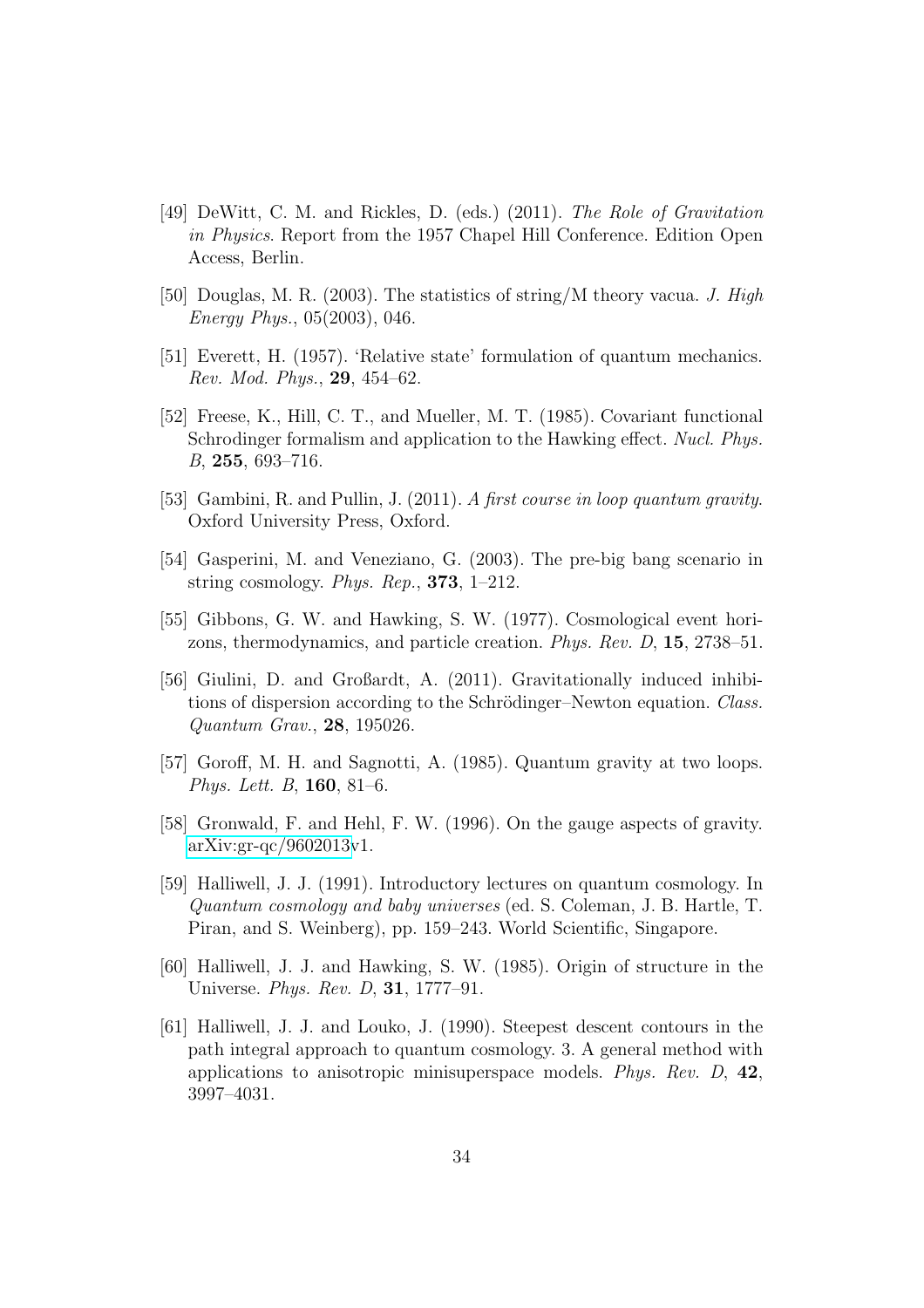- [62] Hamber, H. W. (2009). Quantum gravitation The Feynman path integral approach. Springer, Berlin.
- [63] Hartle, J. B. and Hawking, S. W. (1983). Wave function of the Universe. Phys. Rev. D, 28, 2960–75.
- [64] Hartle, J. B., Hawking, S. W., and Hertog, T. (2011). Local observation in eternal inflation. Phys. Rev. Lett., 106, 141302.
- [65] Hawking, S. W. (1975). Particle creation by black holes. Commun. Math. Phys., 43, 199–220; Erratum ibid. 46, 206 (1976).
- [66] Hawking, S. W. (1976). Breakdown of predictability in gravitational collapse. Phys. Rev. D, 14, 2460–73.
- [67] Hawking, S. W. (1982). The boundary conditions of the universe. Pontificia Academiae Scientarium Scripta Varia, 48, 563–74.
- [68] Hawking, S. W. (1984). The quantum state of the universe. Nucl. Phys. B, 239, 257–76.
- [69] Hawking, S. W. and Penrose, R. (1996). The nature of space and time. Princeton University Press, Princeton.
- [70] Horowitz, G. T. (1998). Quantum states of black holes. In Black holes and relativistic stars (ed. R. M. Wald), pp. 241–66. The University of Chicago Press, Chicago.
- [71] Isham, C. J. (1987). Quantum gravity. In General relativity and gravitation (ed. M. A. H. MacCallum), pp. 99–129. Cambridge University Press, Cambridge.
- [72] Isham, C. J. (1993). Canonical quantum gravity and the problem of time. In Integrable systems, quantum groups, and quantum field theory (ed. L. A. Ibort and M. A. Rodríguez), pp. 157–287. Kluwer, Dordrecht.
- [73] Joos, E., Zeh, H. D., Kiefer, C., Giulini, D., Kupsch, J., and Stamatescu, I.-O. (2003). Decoherence and the appearance of a classical world in quantum theory, 2nd edn. Springer, Berlin.
- [74] Joshi, P. S. (2013). The rainbows of gravity.  $arXiv:1305.1005v1$  [gr-qc].
- [75] Kamenshchik, A. Y., Kiefer, C., and Sandhöfer, B. (2007). Quantum cosmology with a big-brake singularity. Phys. Rev. D, 76, 064032.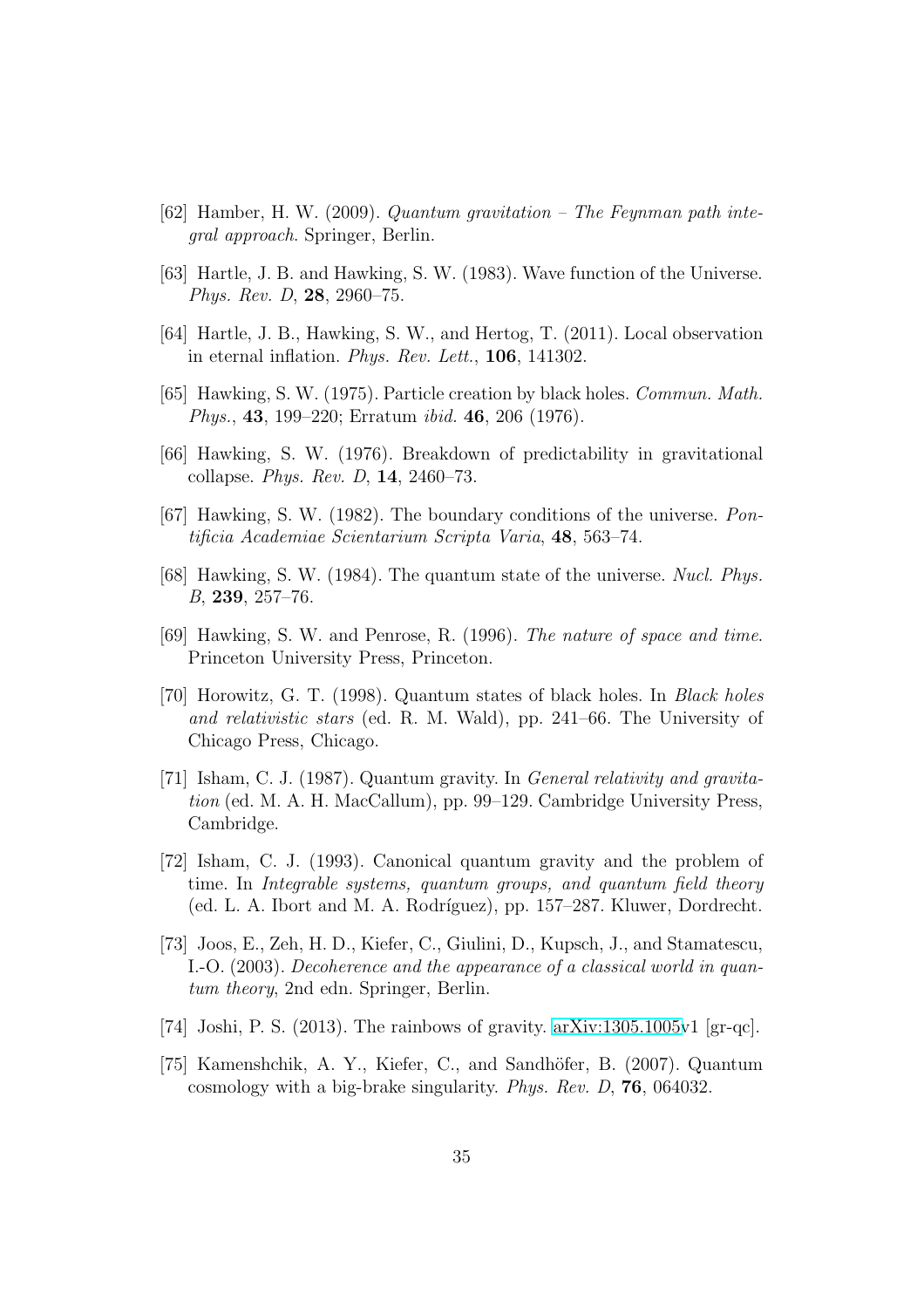- [76] Kamenshchik, A. Y. and Manti, S. (2012). Classical and quantum big brake cosmology for scalar field and tachyonic models. Phys. Rev. D, 85, 123518.
- [77] Kiefer, C. (1987). Continuous measurement of minisuperspace variables by higher multipoles. Class. Quantum Grav., 4, 1369–82.
- [78] Kiefer, C. (1988). Wave packets in minisuperspace. Phys. Rev. D, 38, 1761–72.
- [79] Kiefer, C. (1991). On the meaning of path integrals in quantum cosmology. Ann. Phys.  $(NY)$ , 207, 53–70.
- [80] Kiefer, C. (2001). Hawking radiation from decoherence. Class. Quantum Grav., 18, L151–4.
- [81] Kiefer, C. (2004). Is there an information-loss problem for black holes? In Decoherence and entropy in complex systems (ed. H.-T. Elze). Lecture Notes in Physics 633. Springer, Berlin.
- [82] Kiefer, C. (2009). Can the arrow of time be understood from quantum cosmology? [arXiv:0910.5836v](http://arxiv.org/abs/0910.5836)1 [gr-qc].
- [83] Kiefer, C. (2012). Quantum gravity, 3rd edn. Oxford University Press, Oxford.
- [84] Kiefer, C. and Kolland, G. (2008). Gibbs' paradox and black-hole entropy. Gen. Relativ. Gravit., 40, 1327–39.
- [85] Kiefer, C. and Krämer, M. (2012). Quantum Gravitational Contributions to the CMB Anisotropy Spectrum. Phys. Rev. Lett., 108, 021301.
- [86] Kiefer, C. and Polarski, D. (2008). Why do cosmological perturbations look classical to us?. [arXiv:0810.0087v](http://arxiv.org/abs/0810.0087)2 [astro-ph].
- [87] Kiefer, C. and Sandhöfer, B. (2008). Quantum Cosmology.  $arXiv:0804.0672v2$  $arXiv:0804.0672v2$  [gr-qc].
- [88] Kiefer, C. and Schell, C. (2013). Interpretation of the triad orientations in loop quantum cosmology. Class. Quantum Grav., 30, 035008.
- [89] Kiefer, C. and Singh, T. P. (1991). Quantum gravitational correction terms to the functional Schrödinger equation. Phys. Rev. D,  $44$ , 1067–76.
- [90] Kiefer, C. and Zeh, H. D. (1995). Arrow of time in a recollapsing quantum universe. Phys. Rev. D, 51, 4145–53.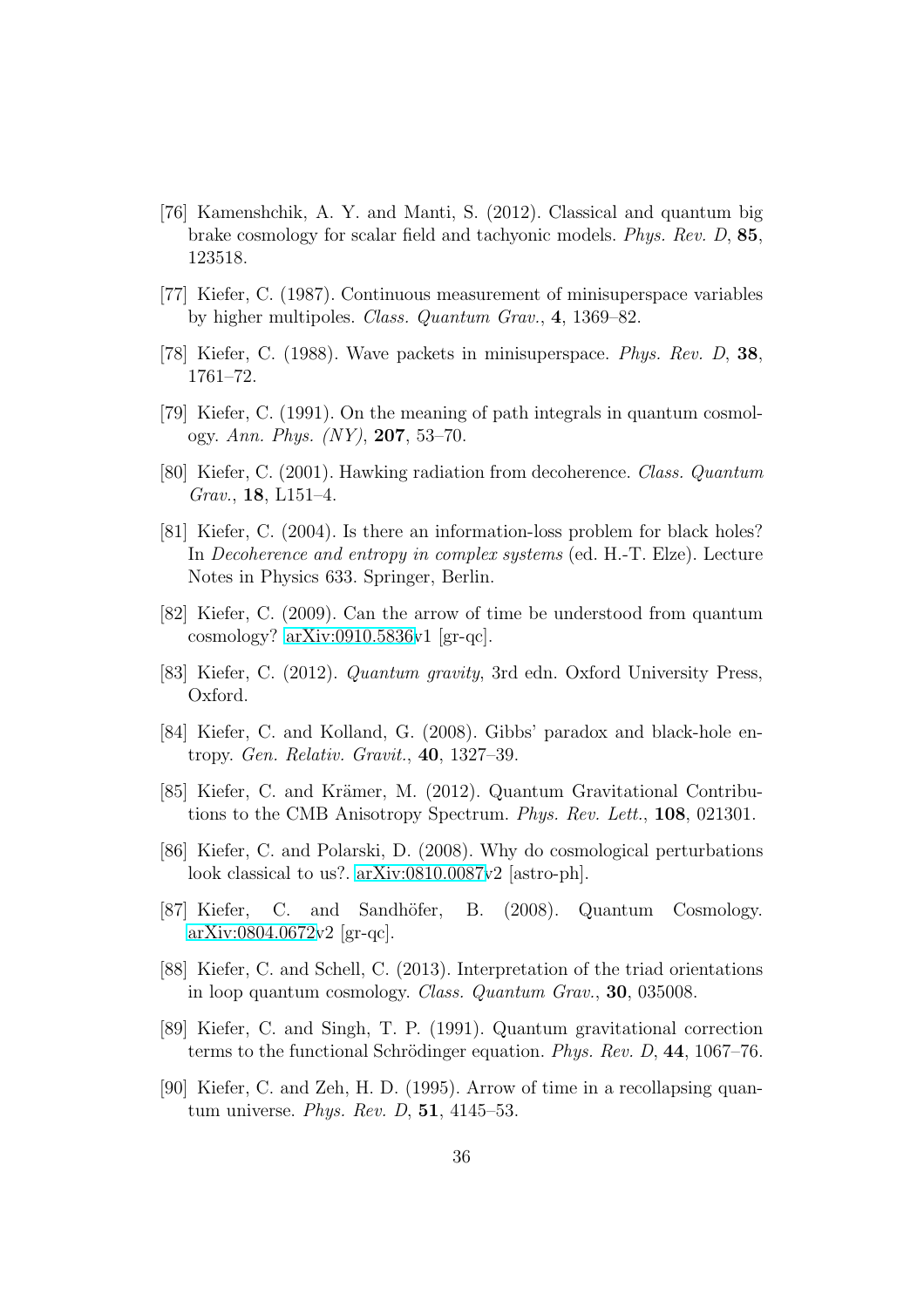- [91] Kiefer, C., Lohmar, I., Polarski, D., and Starobinsky, A. A. (2007). Pointer states for primordial fluctuations in inflationary cosmology. Class. Quantum Grav., 24, 1699–1718.
- [92] Kiefer, C., Marto, J., and Moniz, P. V. (2009). Indefinite oscillators and black-hole evaporation. Annalen der Physik, 8th series, 18, 722–35.
- [93] Kleinschmidt, A., Koehn, M., and Nicolai, H. (2009). Supersymmetric quantum cosmological billiards. Phys. Rev. D, 80, 061701(R).
- [94] Kim, S. P. (2013). Massive scalar field quantum cosmology. [arXiv:1304.7439v](http://arxiv.org/abs/1304.7439)1 [gr-qc].
- [95] Klauder, J. R. (2010). An affinity for affine quantum gravity. [arXiv:1003.2617v](http://arxiv.org/abs/1003.2617)1 [gr-qc].
- [96] Kuchař, K. V. (1992). Time and interpretations of quantum gravity. In Proc. 4th Canadian Conf. General relativity Relativistic Astrophysics (ed. G. Kunstatter, D. Vincent, and J. Williams), pp. 211–314. World Scientific, Singapore.
- [97] Landau, S., Scóccola, C. G., and Sudarsky, D. (2012). Cosmological constraints on nonstandard inflationary quantum collapse models. Phys. Rev. D, 85, 123001.
- [98] MacGibbon, J. H. (1991). Quark- and gluon-jet emission from primordial black holes. II. The emission over the black-hole lifetime. Phys. Rev. D, 44, 376–92.
- [99] Maldacena, J. (2005). The illusion of gravity. Scientific American, November 2005, 56–63.
- [100] Maldacena, J. (2011). The gauge/gravity duality. [arXiv:1106.6073v](http://arxiv.org/abs/1106.6073)1 [hep-th].
- [101] Misner, C. W., Thorne, K. S., and Wheeler, J. A. (1973). *Gravitation*. Freeman, San Francisco.
- [102] Moniz, P. V. (2010). Quantum cosmology the supersymmetric perspective, Vols. 1 and 2. Lecture Notes in Physics 804. Springer, Berlin.
- [103] Montani, G., Battisti, M. V., Benini, R., and Imponente, G. (2011). Primordial Cosmology. World Scientific, Singapore.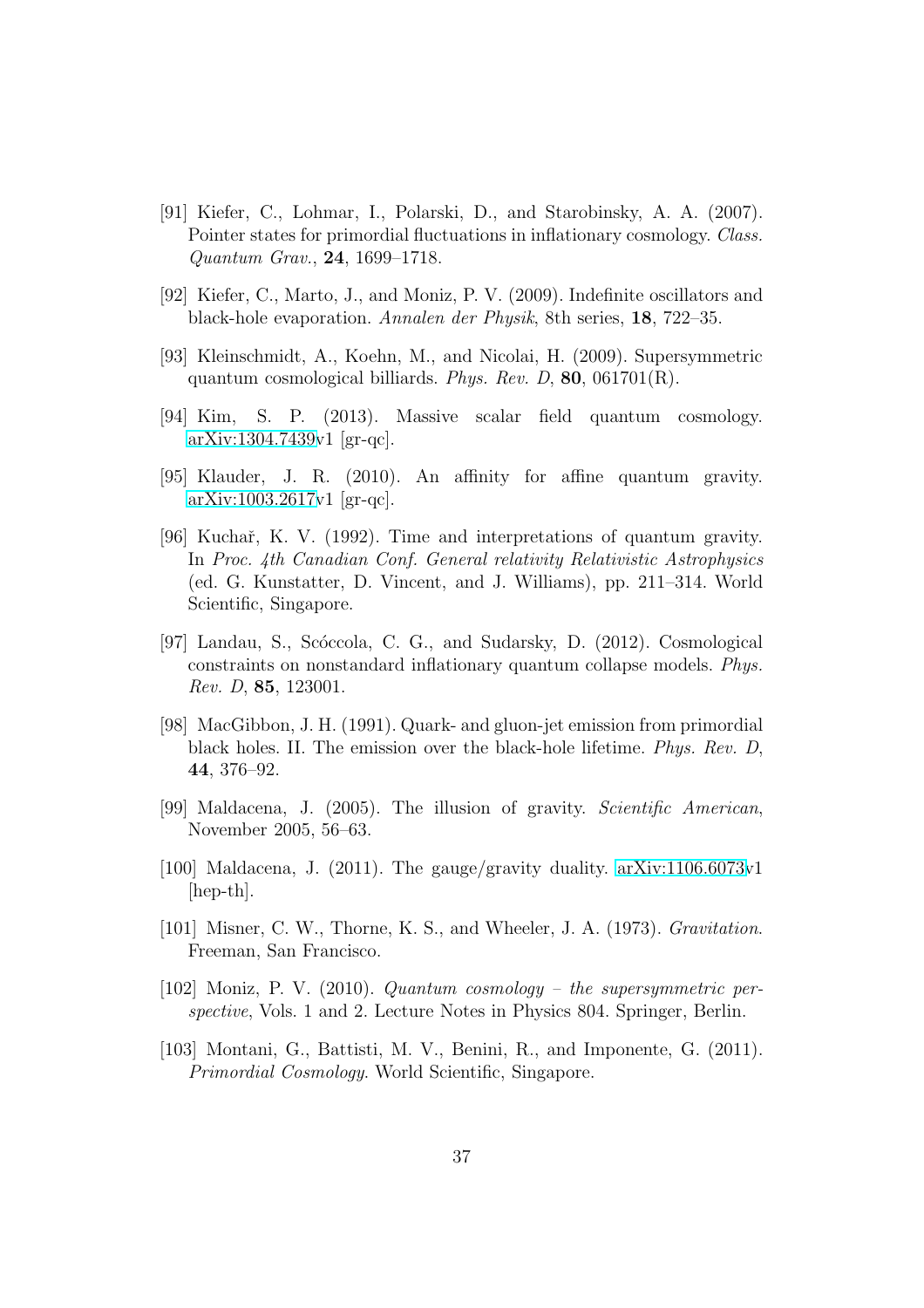- [104] Montesinos, M., Rovelli, C., and Thiemann, T. (1999). SL(2,R) model with two Hamiltonian constraints. *Phys. Rev. D*, **60**, 044009.
- [105] Montesinos, M. and Rovelli, C. (2001). Statistical mechanics of generally covariant quantum theories: a Boltzmann-like approach. Class. Quantum Grav., 18, 555–69.
- [106] Nicolai, H. (2013). Quantum Gravity: the view from particle physics. [arXiv:1301.5481v](http://arxiv.org/abs/1301.5481)1 [gr-qc].
- [107] Nink, A. and Reuter, M. (2012). On quantum gravity, asymptotic safety, and paramagnetic dominance. [arXiv:1212.4325v](http://arxiv.org/abs/1212.4325)1 [hep-th].
- [108] Oriti, D. (ed.) (2009). Approaches to quantum gravity. Cambridge University Press, Cambridge.
- [109] Padmanabhan, T. (2010). Thermodynamical aspects of gravity: new insights. Rep. Prog. Phys., 73, 046901.
- [110] Page, D. N. (1994). Black hole information. In Proceedings of the 5th Canadian conference on general relativity and relativistic astrophysics (ed. R. Mann and R. McLenaghan), pp. 1–41. World Scientific, Singapore.
- [111] Page, D. N. (2013). Time dependence of Hawking radiation entropy. [arXiv:1301.4995v](http://arxiv.org/abs/1301.4995)1 [hep-th].
- [112] Page, D. N. and Geilker, C. D. (1981). Indirect evidence for quantum gravity. Phys. Rev. Lett., 47, 979–82.
- [113] Penrose, R. (1981). Time-asymmetry and quantum gravity. In Quantum gravity, Vol. 2 (ed. C. J. Isham, R. Penrose, and D. W. Sciama), pp. 242–72. Clarendon Press, Oxford.
- [114] Penrose, R. (1996). On gravity's role in quantum state reduction. Gen. Rel. Grav., 28, 581–600.
- [115] Penrose, R. (2009). Black holes, quantum theory and cosmology. J.Phys.Conf.Ser., 174, 012001.
- [116] Pinto-Neto, N., Falciano, F. T., Pereira, R., and Sergio Santini, E. (2012). Wheeler–DeWitt quantization can solve the singularity problem. Phys. Rev. D, 86, 063504.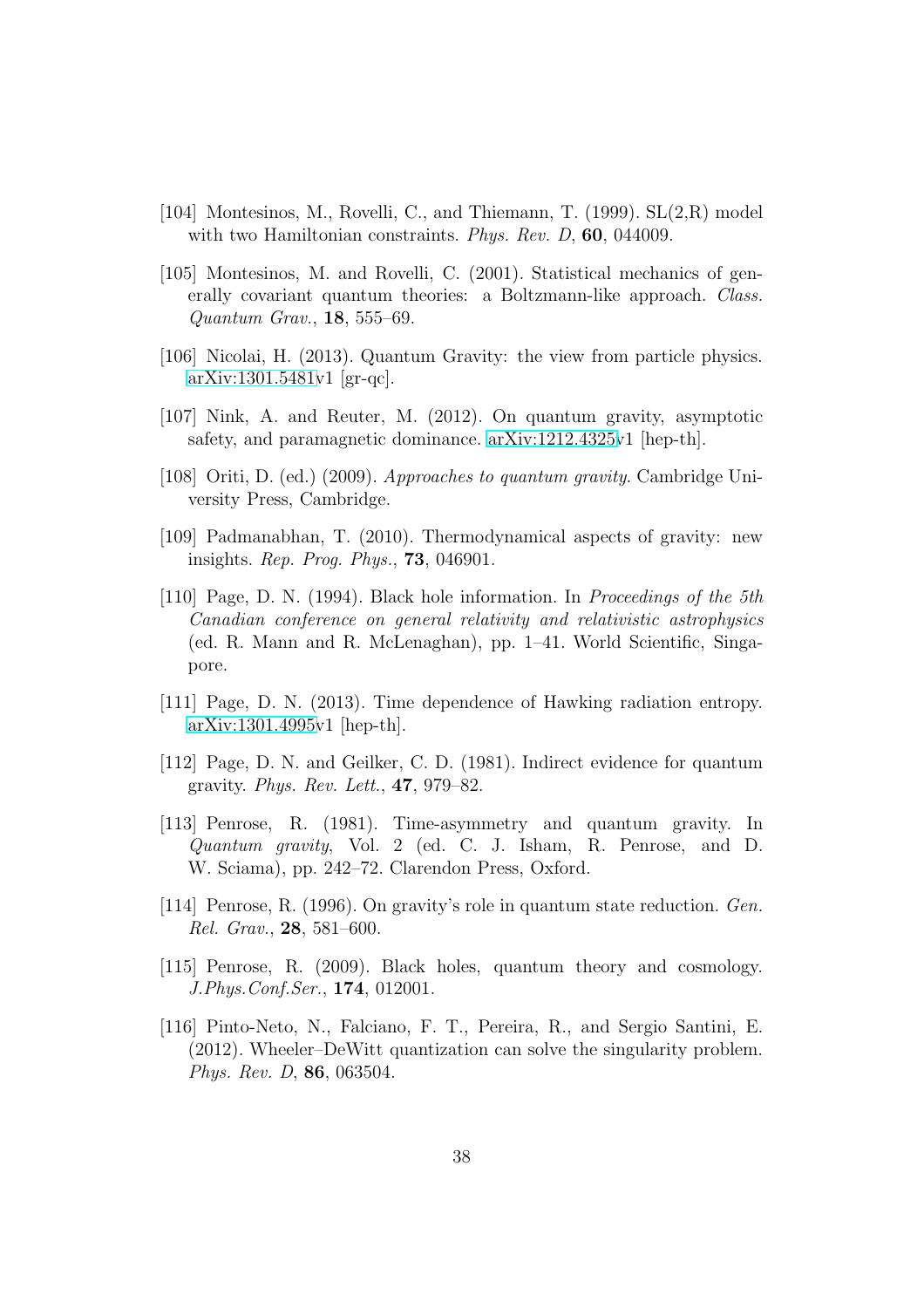- [117] Pons, J. M., Salisbury, D. C., and Sundermeyer, K. A. (2009). Revisiting observables in generally covariant theories in the light of gauge fixing methods. Phys. Rev. D, 80, 084015.
- [118] Rendall, A. D. (2005). The nature of spacetime singularities. arXiv:  $gr-qc/0503112v1$  $gr-qc/0503112v1$ .
- [119] Rovelli, C. (1991). Time in quantum gravity: An hypothesis. Phys. Rev. D, 43, 442–56.
- [120] Rovelli, C. (1993). Statistical mechanics of gravity and the thermodynamical origin of time. *Class. Quantum Grav.*, **10**, 1549–66.
- [121] Rovelli, C. (2004). Quantum gravity. Cambridge University Press, Cambridge.
- [122] Rovelli, C. (2013). Covariant loop gravity. In Quantum Gravity and Quantum Cosmology (ed. G. Calcagni, L. Papantonopoulos, G. Siopsis, and N. Tsamis), pp. 57–66. Lecture Notes in Physics 863. Springer, Berlin.
- [123] Singh, T. P. (2005). Quantum mechanics without spacetime: a case for noncommutative geometry. [arXiv:gr-qc/0510042v](http://arxiv.org/abs/gr-qc/0510042)1.
- [124] Strominger, A. (2009). Five problems in quantum gravity. Nucl. Phys. Proc. Suppl., 192–193, 119–25.
- [125] Strominger, A. and Vafa, C. (1996). Microscopic origin of the Bekenstein–Hawking entropy. Phys. Lett. B, 379, 99–104.
- [126] Thiemann, T. (2007). Modern canonical quantum general relativity. Cambridge University Press, Cambridge.
- [127] Thirolf, P. G. et al. (2009). Signatures of the Unruh effect via highpower, short-pulse lasers. Eur. Phys. J. D, 55, 379–89.
- [128] Torre, C. G. (1993). Is general relativity an "already parametrized" theory? Phys. Rev. D, 46, 3231–4.
- [129] Unruh, W. G. (1976). Notes on black-hole evaporation. Phys. Rev. D, 14, 870–92.
- [130] Vaz, C., Gutti, S., Kiefer, C., Singh, T. P., and Wijewardhana, L. C. R. (2008). Mass spectrum and statistical entropy of the BTZ black hole from canonical quantum gravity. Phys. Rev. D, 77, 064021.